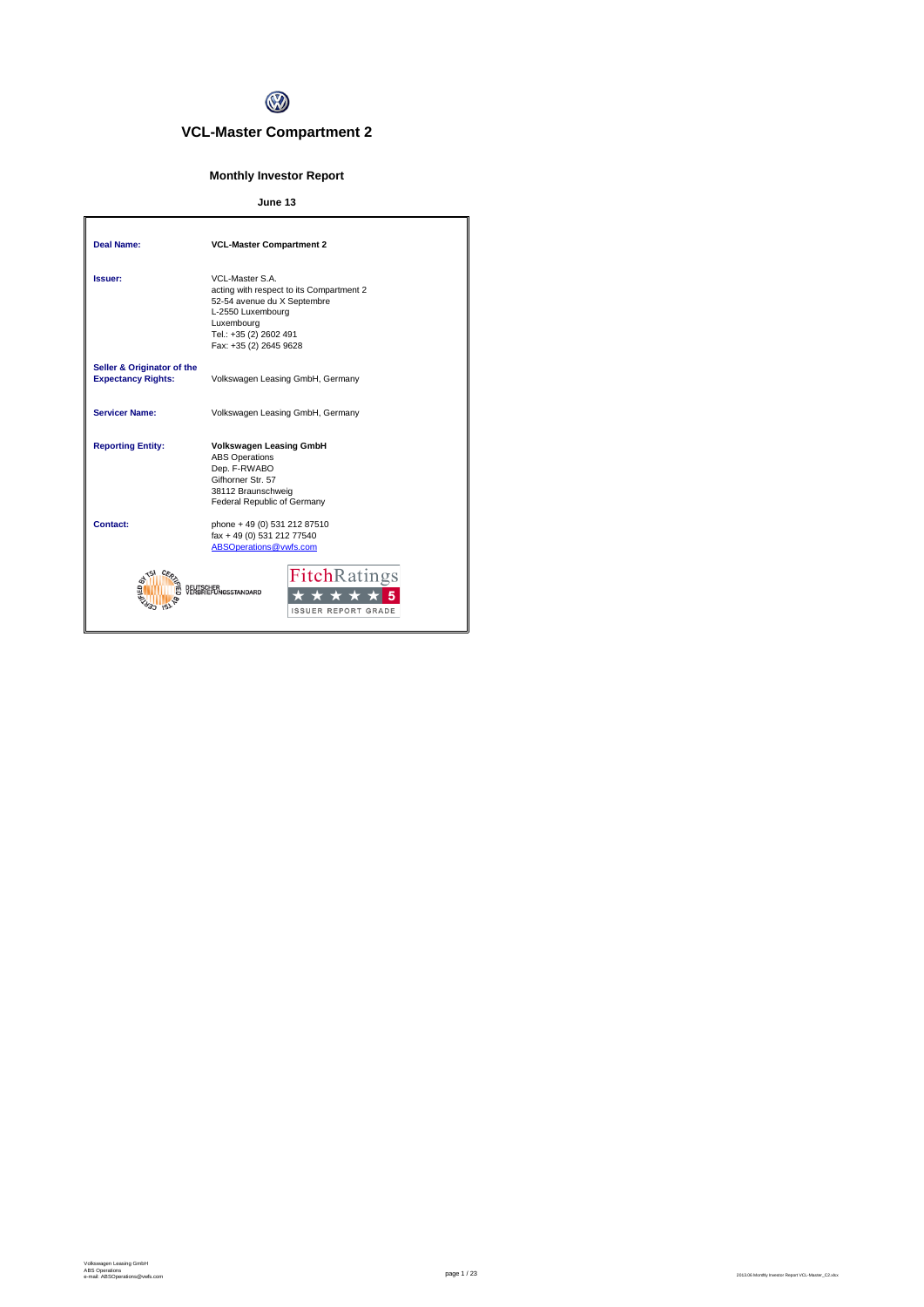|                                 | Date:                                             | 18.07.2013               |
|---------------------------------|---------------------------------------------------|--------------------------|
| <b>VCL-Master Compartment 2</b> | <b>Monthly Period:</b>                            | June 13                  |
| <b>Monthly Investor Report</b>  | Payment Date:<br>Period No.:                      | 25.07.2013<br>41         |
|                                 | Interest Accrual Period:<br>to                    | 25.06.2013<br>25.07.2013 |
| <b>Contents</b>                 | $(= 30)$<br>Base Interest Rate (1-Month Euribor): | days)<br>0.1270%         |
|                                 |                                                   |                          |

| Page | <b>Table of Contents</b>                                                       |
|------|--------------------------------------------------------------------------------|
| 1    | Cover                                                                          |
| 2    | Contents                                                                       |
| 3    | <b>Reporting Details</b>                                                       |
| 4    | <b>Parties Overview</b>                                                        |
| 5/6  | Transaction Events & Trigger                                                   |
| 7    | <b>Transaction Party Ratings</b>                                               |
| 8    | Information regarding the Notes (I)                                            |
| 9    | Information regarding the Notes (II)                                           |
| 10   | <b>Credit Enhancement</b>                                                      |
| 11   | Waterfall                                                                      |
| 12   | (Expected) Amortisation Profile                                                |
| 13   | Run Out Schedule                                                               |
| 14   | Information Regarding the Expectancy Rights Pool - Outstanding Contracts       |
| 15   | Early Settlements/ Collections                                                 |
|      | 16 - 19 Information regarding the Expectancy Rights Pool - Remaining Pool Data |
|      | 20 / 21 Contracts in Arrears I. *)                                             |
| 22   | Write Offs *                                                                   |
|      |                                                                                |
|      |                                                                                |
|      |                                                                                |
|      |                                                                                |
|      |                                                                                |
|      |                                                                                |
|      |                                                                                |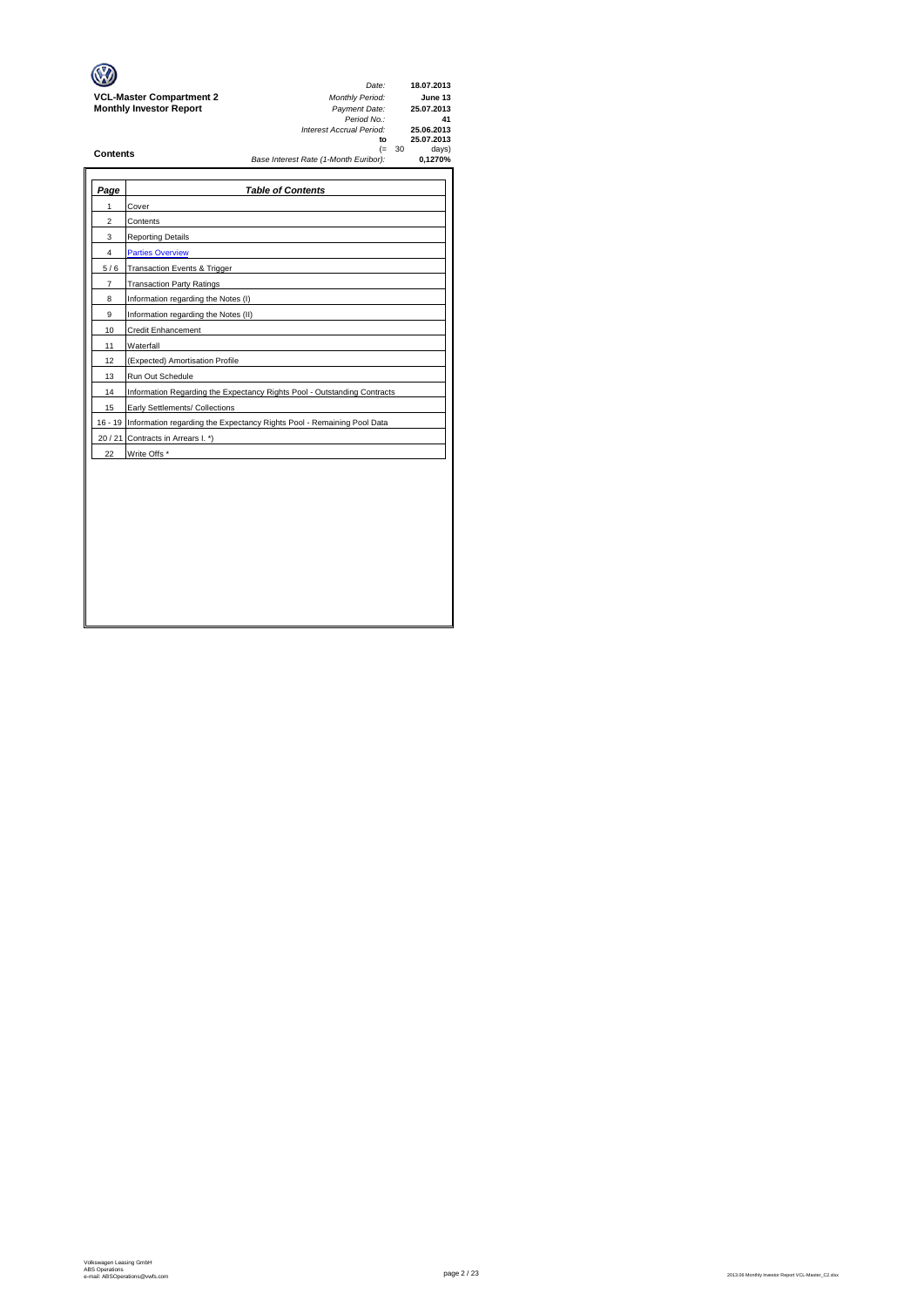| <b>VCL-Master Compartment 2</b><br><b>Monthly Investor Report</b>                              |                                           |       |                          |                | Date:<br>Monthly Period:<br>Payment Date:<br>Period No.:<br>Interest Accrual Period:<br>$\mathbf{f}$           |          | 18.07.2013<br>June 13<br>25.07.2013<br>41<br>25.06.2013<br>25.07.2013 |
|------------------------------------------------------------------------------------------------|-------------------------------------------|-------|--------------------------|----------------|----------------------------------------------------------------------------------------------------------------|----------|-----------------------------------------------------------------------|
| <b>Reporting Details</b>                                                                       |                                           |       |                          |                | Base Interest Rate (1-Month Euribor):                                                                          | $(= 30)$ | davs)<br>0.1270%                                                      |
| <b>Initial Cut-Off Date:</b><br><b>Issue Date:</b>                                             |                                           |       | 31.01.2010<br>25.02.2010 |                |                                                                                                                |          |                                                                       |
| <b>Scheduled Repayment Date as</b><br>of Cut-Off Date:                                         | Payment Date in December 2013             |       |                          |                |                                                                                                                |          |                                                                       |
| <b>Legal Maturity Date:</b>                                                                    | Payment Date in November 2019             |       |                          |                |                                                                                                                |          |                                                                       |
| <b>Reporting Date:</b><br><b>Payment Date:</b><br><b>Monthly Period:</b><br><b>Period No.:</b> | 18.07.2013<br>25.07.2013<br>June 13<br>41 |       |                          |                | 5 days prior to Payment Date<br>(for previous month)<br>25 <sup>th</sup> of each month<br>(for previous month) |          |                                                                       |
| <b>Collection Period:</b>                                                                      | from                                      |       | 01.06.2013               | $\mathsf{to}$  | 30.06.2013                                                                                                     |          |                                                                       |
| <b>Interest Accrual Period</b>                                                                 | from                                      |       | 25.06.2013               |                | to 25.07.2013                                                                                                  |          |                                                                       |
| <b>Days Accrued:</b><br><b>Note Payment Period:</b><br><b>Days Accrued:</b>                    | from                                      | $( =$ | $($ =<br>30<br>30        | days)<br>days) | 25.06.2013 to 25.07.2013                                                                                       |          |                                                                       |
|                                                                                                |                                           |       |                          |                |                                                                                                                |          |                                                                       |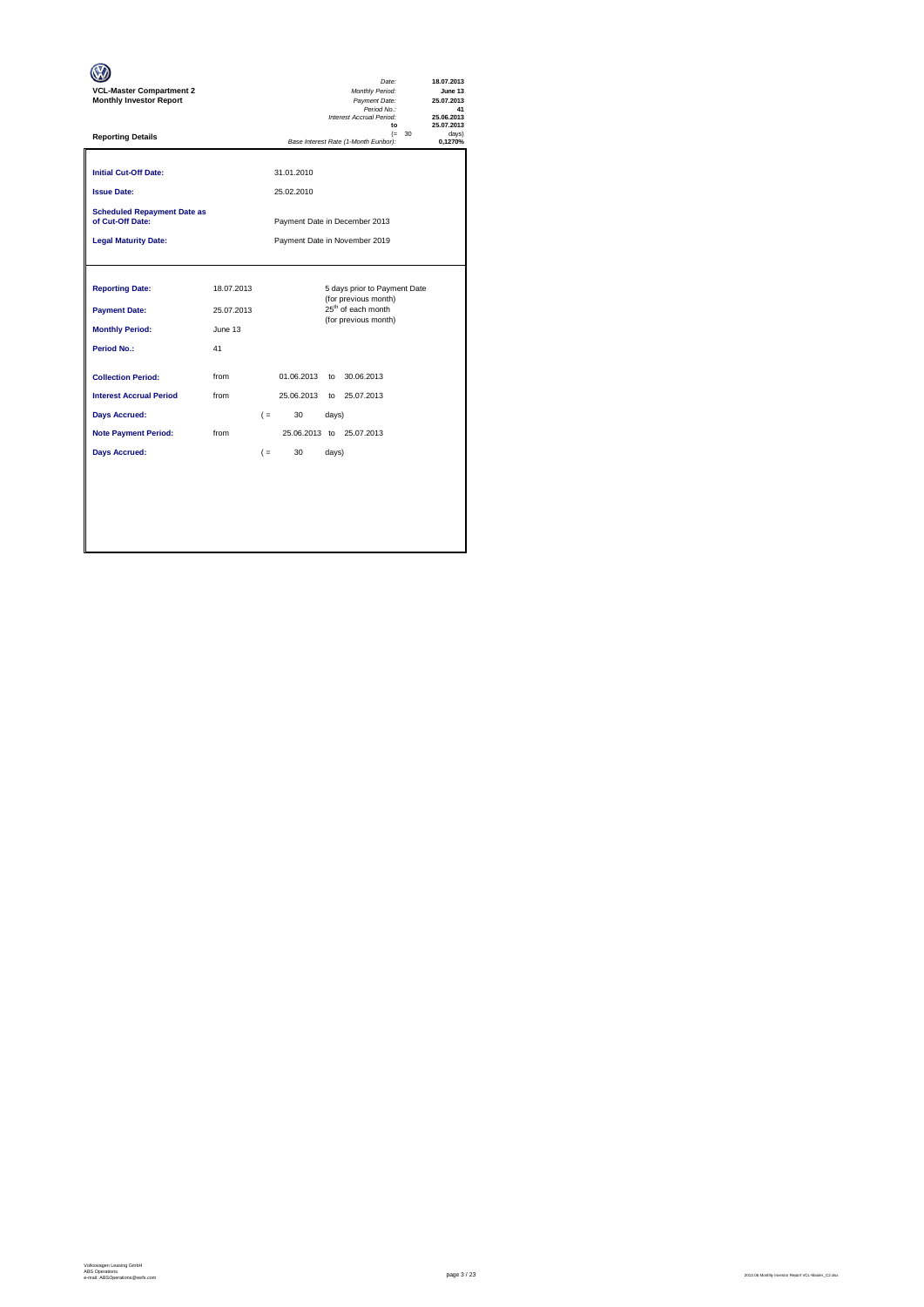

# **Parties Overview**

*Reporting Date:* **18.07.2013** *Period No.:* **41** *Interest Accrual Period:* **25.06.2013**

**25.07.2013 30**

**Base Interest Rate (1-Month Euribor):** 

| <b>Lead Manger:</b>                                                                       | <b>HSBC Bank plc</b><br>8 Canada Square<br>London E14 5HQ<br>United Kingdom<br>Email: ctla.securitisation@hsbc.com                                                                                                                                                                                                                                                                | <b>Security Trustee/</b><br><b>Process Agent:</b> | <b>Wilmington Trust SP</b><br>Services (Frankfurt) GmbH<br>Steinweg 3-5<br>60313 Frankfurt am Main<br>Germany<br>fax +49 (0) 69 2992 5387                                                                                                                                                                                                                                                                                                                             |
|-------------------------------------------------------------------------------------------|-----------------------------------------------------------------------------------------------------------------------------------------------------------------------------------------------------------------------------------------------------------------------------------------------------------------------------------------------------------------------------------|---------------------------------------------------|-----------------------------------------------------------------------------------------------------------------------------------------------------------------------------------------------------------------------------------------------------------------------------------------------------------------------------------------------------------------------------------------------------------------------------------------------------------------------|
| <b>In-House Structuring:</b>                                                              | Volkswagen Bank GmbH<br>Gifhorner Str. 57<br>38112 Braunschweig<br>Germany<br>email: abs.structuring@vwfs.com                                                                                                                                                                                                                                                                     | <b>Data Protection</b><br>Trustee:                | email: fradirectors@wilmingtontrust.com<br>Volkswagen Bank GmbH<br>Gifhorner Straße 57<br>38112 Braunschweig                                                                                                                                                                                                                                                                                                                                                          |
| <b>Account Bank:</b>                                                                      | <b>BNY Mellon</b><br>One Canada Square<br>London E14 5AL<br><b>United Kingdom</b><br>Email: luke.ashby@bnymellon.com                                                                                                                                                                                                                                                              |                                                   | Germany<br>email: ABSOperations@vwfs.com<br>fax: +49 (0) 531 212 7 23 67                                                                                                                                                                                                                                                                                                                                                                                              |
| <b>Paying Agent/</b><br><b>Calculation Agent/</b><br><b>Interest Determination Agent:</b> | <b>HSBC Bank plc</b><br>8 Canada Square<br>London E14 5HQ<br>United Kingdom<br>Email: ctla.securitisation@hsbc.com                                                                                                                                                                                                                                                                | <b>Clearing Systems:</b>                          | <b>Clearstream Banking S.A.</b><br>42 Avenue JF Kennedy<br>L-1885 Luxembourg<br>Luxembourg<br>email: web@clearstream.com                                                                                                                                                                                                                                                                                                                                              |
| <b>Swap Counterparties:</b>                                                               | <b>Crédit Agricole and Investment Bank</b><br>9, quai du Président Paul Doumer<br>92920 Paris La Défense Cedex<br>France<br>Email: ird exotic processing@ca-cib.com                                                                                                                                                                                                               |                                                   | Euroclear Banking S.A./ N.V.<br>1 Boulevard du Roi Albert II.<br>B-1210 Brussels<br>Belgium<br>tel.: +32 (0)2 326 1211                                                                                                                                                                                                                                                                                                                                                |
|                                                                                           | <b>Commerzbank AG</b><br>Kaiserstraße 16<br>60261 Frankfurt<br>Germany<br>Email: manuel.alvarez@commerzbank.com<br>Landesbank Hessen-Thüringen GZ<br>Neue Mainzer Straße 52<br>60311 Frankfurt am Main<br>Germany<br>email: OTCconfirmations@helaba.de<br>The Bank of Nova Scotia<br>40 King Street West<br>Toronto ON M5H 3Y2<br>Kanada<br>email: allison.gloudon@scotiabank.com | <b>Rating Agencies:</b>                           | <b>Fitch Ratings Limited</b><br>Attn.: Structured Finance Surveillance<br>4th Floor, 101 Finsbury Pavement<br>London EC2A 1RS<br>United Kingdom<br>fax. +44 (20) 7417 6262<br>email: abssurveillance@fitchratings.com<br><b>Standard &amp; Poor's Ratings Group</b><br>Attn.: Structured Finance<br>Standard & Poor's Ratings Services<br>20 Canada Square<br>Canary Wharf<br>London E14 5LH<br>United Kingdom<br>email: ABSeuropeansurveillance@standardandpoors.com |
| <b>Corporate Services</b><br>Provider:                                                    | <b>Wilmington Trust SP Services</b><br>(Luxembourg) S.A.<br>52-54 avenue du X Septembre<br>L-2550 Luxembourg<br>Luxembourg<br>email: VCL@WilmingtonTrust.com<br>fax: (+352) 2645 9628<br>tel.: (+352) 2602 491                                                                                                                                                                    |                                                   |                                                                                                                                                                                                                                                                                                                                                                                                                                                                       |
| Servicer:                                                                                 | Volkswagen Leasing GmbH<br>Gifhorner Str. 57<br>38112 Braunschweig<br>Germany<br>email: ABSOperations@vwfs.com<br>fax + 49 (0) 531 212 77540<br>tel.: +49 (0) 531 212 84952                                                                                                                                                                                                       |                                                   |                                                                                                                                                                                                                                                                                                                                                                                                                                                                       |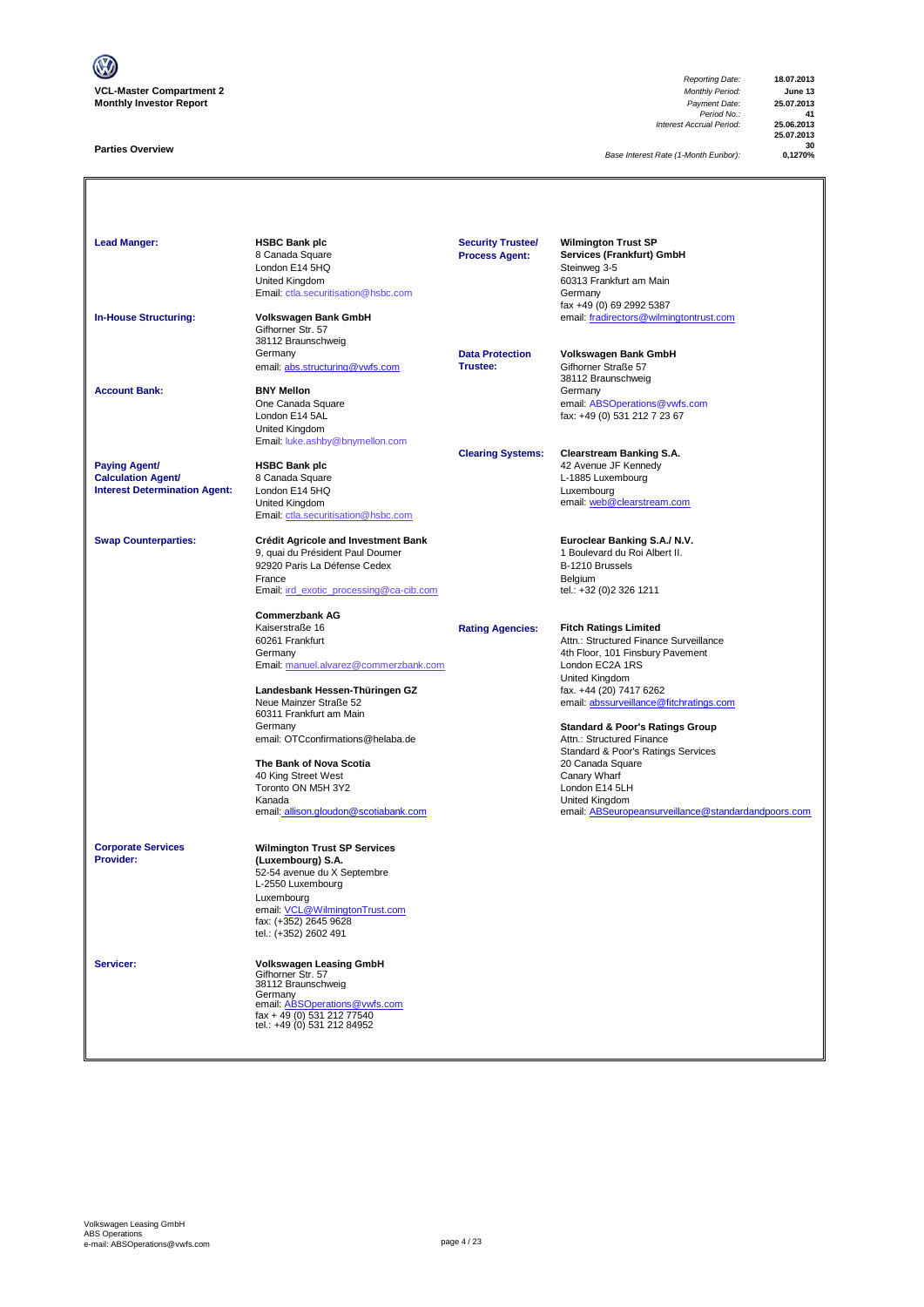|     | <b>VCL-Master Compartment 2</b><br><b>Monthly Investor Report</b>                                                                                                                                                                                  |                         |                                                      |                                                                         | Date:<br><b>Monthly Period:</b><br>Payment Date:<br>Period No.: | 18.07.2013<br>June 13<br>25.07.2013<br>41 |  |
|-----|----------------------------------------------------------------------------------------------------------------------------------------------------------------------------------------------------------------------------------------------------|-------------------------|------------------------------------------------------|-------------------------------------------------------------------------|-----------------------------------------------------------------|-------------------------------------------|--|
|     | <b>Transaction Events &amp; Trigger</b>                                                                                                                                                                                                            |                         |                                                      |                                                                         | Interest Accrual Period:<br>to                                  | 25.06.2013<br>25.07.2013                  |  |
|     | *N.B.: many of the Trigger criteria are determined by the performance of VCL Master S.A. Compartment 1                                                                                                                                             |                         |                                                      |                                                                         |                                                                 |                                           |  |
|     | <b>Revolving Period</b>                                                                                                                                                                                                                            |                         |                                                      |                                                                         |                                                                 |                                           |  |
|     | Expiration Date Date of Revolving Period (C2)                                                                                                                                                                                                      | 25.11.2013              |                                                      | (i.e. the last Purchase of additional Exp. Rights occurs on 25.11.2013) |                                                                 |                                           |  |
|     | Date of occurance of an Early Amortisation Event                                                                                                                                                                                                   | J.                      |                                                      |                                                                         |                                                                 |                                           |  |
|     | Compartment 1 Revolving Period                                                                                                                                                                                                                     | 25.11.2013              |                                                      |                                                                         |                                                                 |                                           |  |
|     | <b>Accumulation Account Balance</b>                                                                                                                                                                                                                |                         |                                                      |                                                                         |                                                                 |                                           |  |
|     | Funds not yet invested for the Purchase of Additional                                                                                                                                                                                              | <b>Reporting Period</b> |                                                      | <b>Account Balance</b>                                                  |                                                                 | in %                                      |  |
|     | <b>Expectancy Rights</b><br>(Accumulation Account Balance)                                                                                                                                                                                         | June 13                 |                                                      |                                                                         | 1.260.440,62                                                    | 0,10%                                     |  |
|     |                                                                                                                                                                                                                                                    | May 13                  |                                                      |                                                                         | 1.260.440,62<br>1.260.440,62                                    | 0.00%                                     |  |
|     |                                                                                                                                                                                                                                                    | April 13                |                                                      |                                                                         |                                                                 | 5,46%                                     |  |
|     | Trigger of VCL Master S.A. Compartment 1                                                                                                                                                                                                           |                         |                                                      |                                                                         |                                                                 |                                           |  |
|     | <b>Dynamic Net Loss Ratio</b><br><b>Reporting Period</b>                                                                                                                                                                                           | in %                    | > 0.4%                                               | $>=1,0%$                                                                | $>=2,0%$                                                        | $>=2,8%$                                  |  |
|     | June 13                                                                                                                                                                                                                                            | 0,14347%                | $\overline{\phantom{a}}$                             | $\overline{\phantom{a}}$                                                | $\overline{\phantom{a}}$                                        |                                           |  |
|     | May 13                                                                                                                                                                                                                                             | 0,15038%                | $\blacksquare$                                       | $\sim$                                                                  | $\sim$                                                          | $\overline{\phantom{a}}$                  |  |
|     | April 13                                                                                                                                                                                                                                           | 0,17078%                | $\overline{\phantom{a}}$                             | $\blacksquare$                                                          | $\blacksquare$                                                  | $\mathcal{L}^{\mathcal{L}}$               |  |
|     | <b>Cumulative Net Loss Ratio</b>                                                                                                                                                                                                                   |                         |                                                      |                                                                         |                                                                 |                                           |  |
|     | <b>Reporting Period</b>                                                                                                                                                                                                                            | in %                    | > 0.45%                                              | $>=1,2%$                                                                | $>=1,75%$                                                       | $>=2,25%$                                 |  |
|     | June 13                                                                                                                                                                                                                                            | 0,06668%                | ÷,                                                   | $\sim$                                                                  | $\sim$                                                          |                                           |  |
|     | May 13<br>April 13                                                                                                                                                                                                                                 | 0,06639%<br>0,06615%    | $\overline{\phantom{a}}$<br>$\overline{\phantom{a}}$ | $\blacksquare$<br>$\overline{\phantom{a}}$                              | $\blacksquare$<br>$\overline{\phantom{a}}$                      | $\blacksquare$<br>$\blacksquare$          |  |
|     |                                                                                                                                                                                                                                                    |                         |                                                      |                                                                         |                                                                 |                                           |  |
|     | <b>Late Delingency Ratio</b>                                                                                                                                                                                                                       | 0,28983%                |                                                      |                                                                         |                                                                 |                                           |  |
|     | Aggregate Discounted Lease Balance of all Initial and Additional Lease Balances less any Term Take                                                                                                                                                 |                         |                                                      |                                                                         |                                                                 | 7.140.490.192,82                          |  |
|     | Aggregate Discounted Lease Balance as of the beginning of the Monthly Period                                                                                                                                                                       |                         |                                                      |                                                                         |                                                                 | 1.434.587.566,89                          |  |
|     | Weighted Average Seasoning (before Top-Up/Tap-Up)                                                                                                                                                                                                  |                         | 8,33                                                 |                                                                         |                                                                 |                                           |  |
|     | <b>Enforcement Event</b>                                                                                                                                                                                                                           |                         |                                                      |                                                                         |                                                                 |                                           |  |
|     | Enforcement Event in place?                                                                                                                                                                                                                        |                         |                                                      | no                                                                      |                                                                 |                                           |  |
|     | <b>Credit Enhancement Increase Condition</b>                                                                                                                                                                                                       |                         |                                                      |                                                                         |                                                                 |                                           |  |
|     | (a) the Dynamic Net Loss Ratio for three consecutive Payment Dates exeeds and                                                                                                                                                                      |                         |                                                      |                                                                         |                                                                 |                                           |  |
|     | (i) if Weighted Average Seasoning is less or equal 12 months<br>(ii) if Weighted Average Seasoning is between 13 - 24 months<br>(iii) if Weighted Average Seasoning is between 25 - 36 months                                                      |                         | 0,40%<br>1,00%<br>2,00%                              | no<br>no<br>no                                                          |                                                                 |                                           |  |
|     | (iv) if Weighted Average Seasoning is > 36 months                                                                                                                                                                                                  |                         | 2,80%                                                | no                                                                      |                                                                 |                                           |  |
|     | (b) the Cumulative Net Loss Ratio for three consecutive Payment Dates exeeds and                                                                                                                                                                   |                         |                                                      |                                                                         |                                                                 |                                           |  |
|     | (i) if Weighted Average Seasoning is less or equal 12 months<br>(ii) if Weighted Average Seasoning is between 13 - 24 months<br>(iii) if Weighted Average Seasoning is between 25 - 36 months<br>(iv) if Weighted Average Seasoning is > 36 months |                         | 0,45%<br>1,20%<br>1,75%<br>2,25%                     | no<br>no<br>no<br>no                                                    |                                                                 |                                           |  |
|     | (c) the Late Delinquency Ratio exeeds 1,75% at any Payment Date                                                                                                                                                                                    |                         |                                                      | no                                                                      |                                                                 |                                           |  |
|     | (d) the Occurence of a Servicer Replacement Event                                                                                                                                                                                                  |                         |                                                      | no                                                                      |                                                                 |                                           |  |
|     | (e) the Occurence of an Insolvency Event with Respect to VWL                                                                                                                                                                                       |                         |                                                      | no                                                                      |                                                                 |                                           |  |
| (f) | the Cash Collateral Account does not contain the Compartment 1 Specified General<br>no<br>Cash Collateral Account Balance                                                                                                                          |                         |                                                      |                                                                         |                                                                 |                                           |  |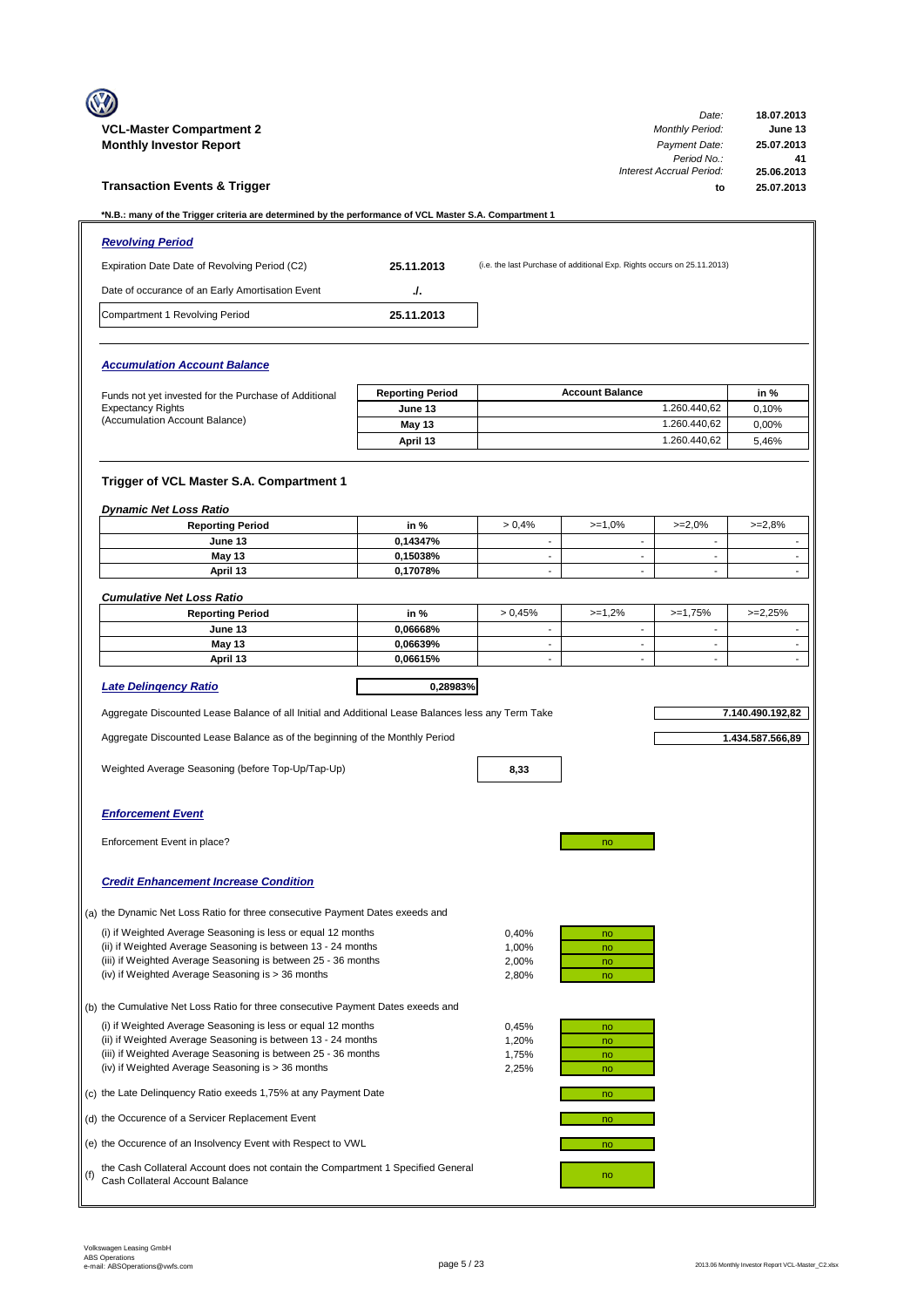| <b>VCL-Master Compartment 2</b>                                                                                                                                                                                                                        |                  | Date:<br><b>Monthly Period:</b> | 18.07.2013<br>June 13 |  |  |
|--------------------------------------------------------------------------------------------------------------------------------------------------------------------------------------------------------------------------------------------------------|------------------|---------------------------------|-----------------------|--|--|
| <b>Monthly Investor Report</b>                                                                                                                                                                                                                         |                  | Payment Date:                   | 25.07.2013            |  |  |
|                                                                                                                                                                                                                                                        |                  | Period No.:                     | 41                    |  |  |
|                                                                                                                                                                                                                                                        |                  | <b>Interest Accrual Period:</b> | 25.06.2013            |  |  |
| <b>Transaction Events &amp; Trigger</b>                                                                                                                                                                                                                |                  | to                              | 25.07.2013            |  |  |
| *N.B.: many of the Trigger criteria are determined by the performance of VCL Master S.A. Compartment 1                                                                                                                                                 |                  |                                 |                       |  |  |
| <b>German Trade Tax</b>                                                                                                                                                                                                                                |                  |                                 |                       |  |  |
| German Trade Tax Increase Event has occured                                                                                                                                                                                                            |                  | no                              |                       |  |  |
| German Trade Tax Decrease Event has occured                                                                                                                                                                                                            |                  | no                              |                       |  |  |
| current German Trade Tax Level (Hebesatz)                                                                                                                                                                                                              |                  | 450%                            |                       |  |  |
| German Trade Tax Increase-/ Decrease Amount                                                                                                                                                                                                            |                  |                                 |                       |  |  |
| <b>Early Amortisation Event</b>                                                                                                                                                                                                                        |                  |                                 |                       |  |  |
| Early Amortisation Event in effect?                                                                                                                                                                                                                    |                  |                                 |                       |  |  |
| (i) Occurence of a Foreclosure Event                                                                                                                                                                                                                   |                  | no                              |                       |  |  |
| (ii) Compartment 1 Accumulation Account Balance > 10% of Total discounted Lease Receivables on<br>two consecutive months                                                                                                                               |                  | no                              |                       |  |  |
| (iii) Compartment 2 Accumulation Account Balance > 10% of Total discounted Expectancy Rights on<br>three consecutive months                                                                                                                            |                  | no                              |                       |  |  |
| (v) In case of Default/Termination Event: Failure to replace Swap Counterparty or failure to post<br>Collatereal by Swap Counterparty                                                                                                                  |                  | no                              |                       |  |  |
| <b>Clean-Up Call Condition</b>                                                                                                                                                                                                                         |                  |                                 |                       |  |  |
| Clean-Up @                                                                                                                                                                                                                                             | 10,00%           |                                 |                       |  |  |
| <b>Current Percentage</b>                                                                                                                                                                                                                              | 86,32%           |                                 |                       |  |  |
| Aggregate Discounted Expectancy Rights Balance                                                                                                                                                                                                         | 1.228.820.957,05 |                                 |                       |  |  |
| Maximum Discounted Expectancy Rights Balance                                                                                                                                                                                                           | 1.423.516.838,33 |                                 |                       |  |  |
| Fulfilled when the Aggregate Discounted Expectancy Rights Balance is<br>less than 10 per cent. of the Maximum Discounted Expectancy<br>Rights Balance provided that all payment obligations under the<br>Compartment 2 Notes will be thereby fulfilled |                  | no                              |                       |  |  |

\*N.B. This percentage may become greater 100% whenever the Current Total Outstanding Discounted Lease Balance is larger than the highest Total<br>Outstanding Discounted Lease Balance we have seen in the past (excluding the cu Balance" must not include the current period as it is an input parameter for the waterfall calculation (which has to take place before any Top-Up can occur for the current period).

# *Repurchase of Receivables*

|                         | Number of contracts | Outstanding<br>Discounted<br>Balance | <b>Re-Purchase Price</b> |
|-------------------------|---------------------|--------------------------------------|--------------------------|
| <b>Current Period</b>   |                     |                                      |                          |
| <b>Previous Periods</b> |                     |                                      |                          |
| Total                   |                     |                                      |                          |

# *Transaction Party Replacements*

| <b>Capacity of Transaction Party</b> | Date of Replacement | <b>Reason for</b><br>Replacement | <b>Replaced Party</b>   | Replaced by            |
|--------------------------------------|---------------------|----------------------------------|-------------------------|------------------------|
| <b>Account Bank</b>                  | 26.11.2012 Renewal  |                                  | <b>HSBC</b>             | <b>BNY</b>             |
| Subloan Lender                       | 26.11.2012 Renewal  |                                  | <b>VIPS</b>             | <b>VW Bank</b>         |
| Swap-Counterparty Series 2010-1      | 26.11.2012 Renewal  |                                  | <b>BBVA</b>             | <b>Credit Agricole</b> |
| Swap-Counterparty Series 2010-2      | 26.11.2012 Renewal  |                                  | <b>BBVA</b>             | Commerzbank            |
| Swap-Counterparty Series 2010-4      | 26.11.2012 Renewal  |                                  | <b>BBVA and DZ Bank</b> | Commerzbank            |
| Swap-Counterparty Series 2010-3      |                     | 27.12.2012 Downgrade             | <b>BBVA</b>             | Helaba                 |
|                                      |                     |                                  |                         |                        |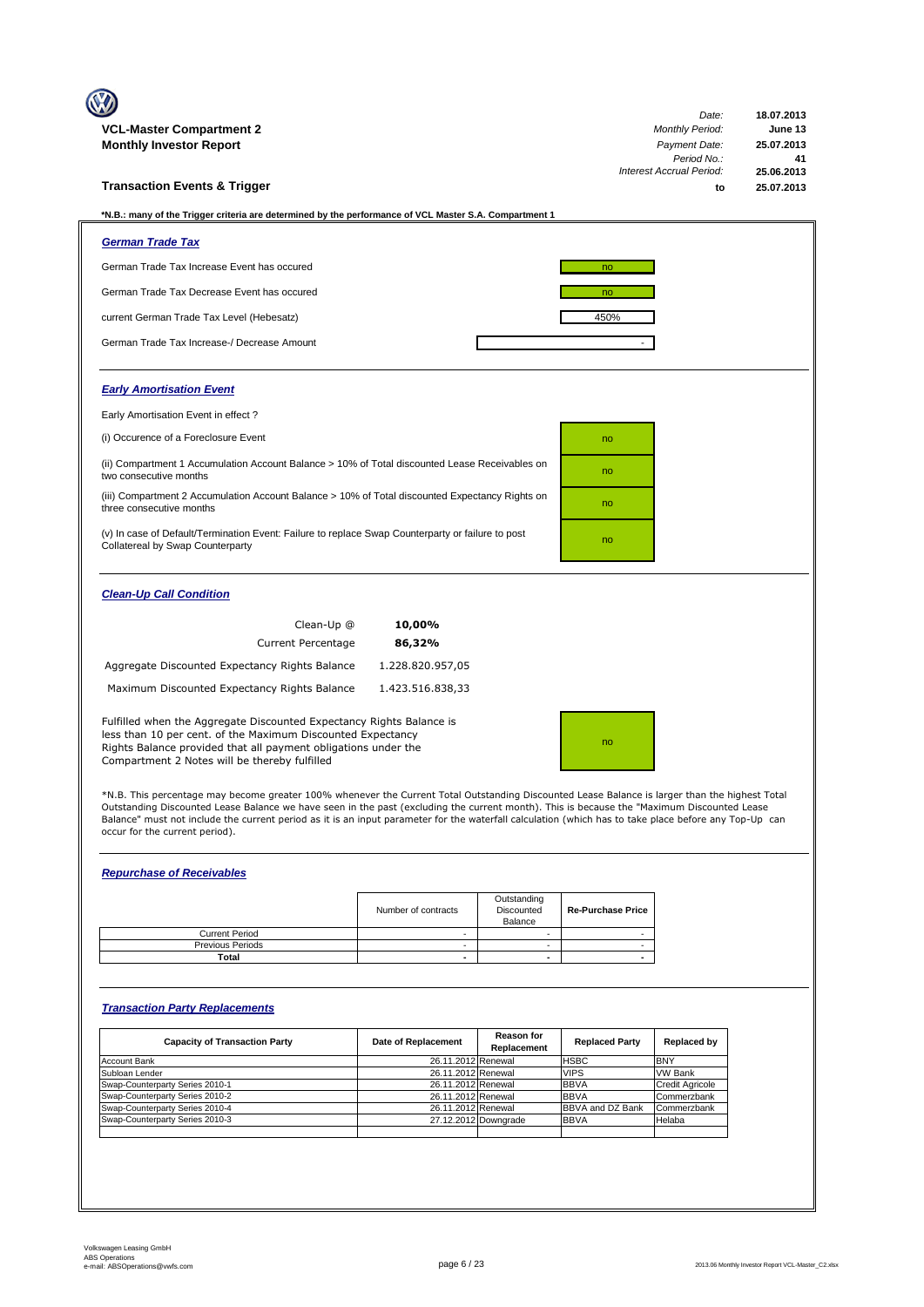| $\mathbb{C}$                                                      |
|-------------------------------------------------------------------|
| <b>VCL-Master Compartment</b> :<br><b>Monthly Investor Report</b> |

**Transaction Party Ratings**

| <b>Rating Information on relevant Transaction Parties</b><br>Fitch<br>Moody's<br><b>DBRS</b><br>S&P<br>Outlool<br>Outloo<br><b>Long Term</b><br><b>Short Term</b><br>Outlook<br><b>Long Term</b><br><b>Short Term</b><br>Outlook<br>ong Tern<br>Short Term<br>ong Tern<br><b>Account Bank:</b><br><b>BNY Mellon</b><br>AA-<br>$F1+$<br><b>Current Rating</b><br>Stable<br>Aa3<br>Negative<br>A+<br>A-1<br>Negative<br><b>Minimum required Rating</b><br>F1<br>$A-1$<br>n.a.<br>n.a.<br>n.a.<br>n.a.<br>n.a.<br>n.a.<br>(if no short term Rating available, the higher long<br>n.a.<br>n.a.<br>n.a.<br>n.a.<br>n.a.<br>n.a.<br>n.a.<br>n.a.<br>term rating is applicable)<br>Required<br>the Account Bank ceases to have the Account Bank Required Rating it shall, at its own cost<br>Rating:<br>(i) transfer the accounts to an Eligible Collateral Bank, or<br>(ii) provide a guarantee from an Eligible Guaranter, or<br>fulfilled<br>(ii) take any other action in order to maintain the rating of the Notes.<br>f none of the measures is taken within a given timespan, the Issuer may enter into new banking arrangements at its own initiative with another Account Bank<br>hase refer to the Prospectus for a complete description of the mechanism)<br>Swap Counterparty:<br>Fitch - Rating<br><b>NO</b><br><b>Landesbank Hessen Thueringen</b><br>Watch Negative?<br>Girozentrale<br>A2<br>$P-1$<br>$\mathbb O$<br><b>Current Rating</b><br>A+<br>$F1+$<br>Stable<br>Stable<br>$\theta$<br>$\dot{o}$<br>A<br>A-1<br>Stable<br><b>Minimum required Rating</b><br>F1<br>A2<br>$p_{-1}$<br>A<br>A<br>$A-1$<br>š<br>(if no short term Rating available, the higher long<br>A1<br>term rating is applicable)<br><b>Minimum required Rating</b><br>BBB+<br>F2<br>š<br>(if no short term Rating available, the higher long<br>term rating is applicable)<br>BBB+<br>If the Swap Bank falls below the above mentioned Minimum Rating (Level I) it shall provide Eligible Credit Support by means of Cash or certain types of Prime Debt Obligations<br>Required<br>Rating:<br>ip Bank ceases to have the even lower Rating as an Eligible Swap Counterparty (Level II) it shall, at its own cost,<br>the Sw<br>(i) transfer all rights and obligations under the Swap Agreement to another Eligible Swap Partner or<br>(ii) provide a guarantee from an Eligible Guarantor.<br>none of the measures is taken within a given timespan, the Issuer may enter into new arrangements at its own initiative with another Swap Bank.<br>fulfilled<br>se refer to the Prospectus for a complete description of the mechanism)<br>Collateral has been transfered to the counterparty downgrade collateral account according to the<br>ISDA Credit Support Annex for VCL Master C2 dated February 23rd 2010.<br>Fitch - Rating<br>Swap Counterparty:<br><b>NO</b><br>Watch Negative?<br><b>Crédit Agricole</b><br><b>Current Rating</b><br>$A+$<br>$F1+$<br>Negative<br>A2<br>$P-1$<br>Stable<br>$\Omega$<br>$\Omega$<br>$\theta$<br>A<br>$A-1$<br>Negative<br><b>Minimum required Rating</b><br>F1<br>A2<br>$p_{-1}$<br>A<br>A<br>$A-1$<br>š<br>(if no short term Rating available, the higher long<br>term rating is applicable)<br>A1<br>BBB+<br>F2<br><b>Minimum required Rating</b><br>(if no short term Rating available, the higher long<br>BBB+<br>term ration is annicable)<br>If the Swap Bank falls below the above mentioned Minimum Rating (Level I) it shall provide Eligible Credit Support by means of Cash or certain types of Prime Debt Obligations<br>Required<br>If the Swap Bank ceases to have the even lower Rating as an Eligible Swap Counterparty (Level II) it shall, at its own cost,<br>(i) transfer all rights and obligations under the Swap Agreement to another Eligible Swap Partner<br>Rating:<br>f none of the measures is taken within a given timespan, the Issuer may enter into new arrangements at its own initiative with another Swap Bank.<br>fulfilled<br>efer to the Prospectus for a complete description of the mechanism)<br>Collateral has been transfered to the counterparty downgrade collateral account according to the<br>ISDA Credit Support Annex for VCL Master C2 dated February 23rd 2010.<br>Fitch - Rating<br>Swap Counterparty:<br><b>NO</b><br>Watch Negative?<br><b>Commerzbank AG</b><br>$F1+$<br>$P-2$<br><b>Current Rating</b><br>$A+$<br>Stable<br>Baa1<br>Stable<br>n.a<br>n.a<br>na<br>А-<br>$A-2$<br>Negative<br><b>Minimum required Rating</b><br>A<br>F1<br>A2<br>$p_{-1}$<br>A<br>$A-1$<br>Ī<br>(if no short term Rating available, the higher long<br>A1<br>÷,<br>term rating is applicable)<br><b>Minimum required Rating</b><br>BBB+<br>F2<br>(if no short term Rating available, the higher long<br><b>BBB</b><br>term rating is applicable)<br>oned Minimum Rating (Level I) it shall provide Eligible Credit Support by means of Cash or certain types of Prime Debt Obliga<br>If the Swap Bank ceases to have the even lower Rating as an Eligible Swap Counterparty (Level II) it shall, at its own cost,<br>(i) transfer all rights and obligations under the Swap Agreement to another Eligible Swap Partner<br>Rating:<br>(ii) provide a guarantee from an Eligible Guaranter.<br>If none of the measures is taken within a given timespan, the Issuer may enter into new arrangements at its own initiative with another Swap Bank.<br><b>Level I not</b><br><b>fulfilled</b><br>(Please refer to the Prospectus for a complete description of the mechanism)<br>Collateral has been transfered to the counterparty downgrade collateral account according to the<br>ISDA Credit Support Annex for VCL Master C2 dated February 23rd 2010.<br>Fitch - Rating<br>Swap Counterparty:<br><b>NO</b><br>Watch Negative?<br>Bank of Nova Scotia<br>Current Rating<br>AA-<br>$F1+$<br>Stable<br>Aa2<br>$p_{-1}$<br>Stable<br>ΔA<br>R-1 (high)<br>stable<br>A+<br>$A-1$<br>Stable<br><b>Minimum required Rating</b><br>F1<br>$\mathbb{A}2$<br>$P-1$<br>A<br>A<br>$A-1$<br>š<br>(if no short term Rating available, the higher long<br>term rating is applicable)<br>A1<br>÷<br>÷,<br>BBB+<br><b>Minimum required Rating</b><br>F2<br>š<br>(if no short term Rating available, the higher long<br>BBB+<br>$\overline{\phantom{a}}$<br>term rating is applicable)<br>If the Swap Bank falls below the above mentioned Minimum Rating (Level I) it shall provide Eligible Credit Support by means of Cash or oetain types of Prime Debt Obligations<br>Required<br>f the Swap Bank ceases to have the even lower Rating as an Eligible Swap Counterparty (Level II) it shall, at its own cost,<br>Rating:<br>(i) transfer all rights and obigations under the Swap Agreement to another Eligible Swap Partner <u>or</u><br>(ii) provide a guarantee from an Eligible Guarantor.<br>none of the measures is taken within a given timespan, the Issuer m<br>Please refer to the Prospectus for a complete description of the mechanism)<br>fulfilled<br>Collateral has been transfered to the counterparty downgrade collateral account according to the<br>ISDA Credit Support Annex for VCL Master C2 dated February 23rd 2010.<br>Servicer:<br><b>Volkswagen Leasing GmbH</b><br>$P-2$<br><b>Current Rating</b><br>A3<br>Positive<br>n.a.<br>n.a.<br>n.a.<br>А-<br>$A-2$<br>Positive<br><b>Minimum required Rating</b><br>n.a.<br>n.a.<br>n.a.<br>n.a.<br>n.a.<br>$\it n.a.$<br>n.a.<br>n.a.<br>n.a.<br>n.a.<br>n.a.<br>n.a.<br>*Ratings last updated on 01/07/2013 |  |  |  |  |  |  |  |  |  |  |  |
|----------------------------------------------------------------------------------------------------------------------------------------------------------------------------------------------------------------------------------------------------------------------------------------------------------------------------------------------------------------------------------------------------------------------------------------------------------------------------------------------------------------------------------------------------------------------------------------------------------------------------------------------------------------------------------------------------------------------------------------------------------------------------------------------------------------------------------------------------------------------------------------------------------------------------------------------------------------------------------------------------------------------------------------------------------------------------------------------------------------------------------------------------------------------------------------------------------------------------------------------------------------------------------------------------------------------------------------------------------------------------------------------------------------------------------------------------------------------------------------------------------------------------------------------------------------------------------------------------------------------------------------------------------------------------------------------------------------------------------------------------------------------------------------------------------------------------------------------------------------------------------------------------------------------------------------------------------------------------------------------------------------------------------------------------------------------------------------------------------------------------------------------------------------------------------------------------------------------------------------------------------------------------------------------------------------------------------------------------------------------------------------------------------------------------------------------------------------------------------------------------------------------------------------------------------------------------------------------------------------------------------------------------------------------------------------------------------------------------------------------------------------------------------------------------------------------------------------------------------------------------------------------------------------------------------------------------------------------------------------------------------------------------------------------------------------------------------------------------------------------------------------------------------------------------------------------------------------------------------------------------------------------------------------------------------------------------------------------------------------------------------------------------------------------------------------------------------------------------------------------------------------------------------------------------------------------------------------------------------------------------------------------------------------------------------------------------------------------------------------------------------------------------------------------------------------------------------------------------------------------------------------------------------------------------------------------------------------------------------------------------------------------------------------------------------------------------------------------------------------------------------------------------------------------------------------------------------------------------------------------------------------------------------------------------------------------------------------------------------------------------------------------------------------------------------------------------------------------------------------------------------------------------------------------------------------------------------------------------------------------------------------------------------------------------------------------------------------------------------------------------------------------------------------------------------------------------------------------------------------------------------------------------------------------------------------------------------------------------------------------------------------------------------------------------------------------------------------------------------------------------------------------------------------------------------------------------------------------------------------------------------------------------------------------------------------------------------------------------------------------------------------------------------------------------------------------------------------------------------------------------------------------------------------------------------------------------------------------------------------------------------------------------------------------------------------------------------------------------------------------------------------------------------------------------------------------------------------------------------------------------------------------------------------------------------------------------------------------------------------------------------------------------------------------------------------------------------------------------------------------------------------------------------------------------------------------------------------------------------------------------------------------------------------------------------------------------------------------------------------------------------------------------------------------------------------------------------------------------------------------------------------------------------------------------------------------------------------------------------------------------------------------------------------------------------------------------------------------------------------------------------------------------------------------------------------------------------------------------------------------------------------------------------------------------------------------------------------------------------------------------------------------------------------------------------------------------------------------------------------------------------------------------------------------------------------------------------------------------------------------------------------------------------------------------------------------------------------------------------------------------------------------------------------------------------------------------------------------------------------------------------------------------------------------|--|--|--|--|--|--|--|--|--|--|--|
|                                                                                                                                                                                                                                                                                                                                                                                                                                                                                                                                                                                                                                                                                                                                                                                                                                                                                                                                                                                                                                                                                                                                                                                                                                                                                                                                                                                                                                                                                                                                                                                                                                                                                                                                                                                                                                                                                                                                                                                                                                                                                                                                                                                                                                                                                                                                                                                                                                                                                                                                                                                                                                                                                                                                                                                                                                                                                                                                                                                                                                                                                                                                                                                                                                                                                                                                                                                                                                                                                                                                                                                                                                                                                                                                                                                                                                                                                                                                                                                                                                                                                                                                                                                                                                                                                                                                                                                                                                                                                                                                                                                                                                                                                                                                                                                                                                                                                                                                                                                                                                                                                                                                                                                                                                                                                                                                                                                                                                                                                                                                                                                                                                                                                                                                                                                                                                                                                                                                                                                                                                                                                                                                                                                                                                                                                                                                                                                                                                                                                                                                                                                                                                                                                                                                                                                                                                                                                                                                                                                                                                                                                                                                                                                                                                                                                                                                                                                                                                                                                                                                              |  |  |  |  |  |  |  |  |  |  |  |
|                                                                                                                                                                                                                                                                                                                                                                                                                                                                                                                                                                                                                                                                                                                                                                                                                                                                                                                                                                                                                                                                                                                                                                                                                                                                                                                                                                                                                                                                                                                                                                                                                                                                                                                                                                                                                                                                                                                                                                                                                                                                                                                                                                                                                                                                                                                                                                                                                                                                                                                                                                                                                                                                                                                                                                                                                                                                                                                                                                                                                                                                                                                                                                                                                                                                                                                                                                                                                                                                                                                                                                                                                                                                                                                                                                                                                                                                                                                                                                                                                                                                                                                                                                                                                                                                                                                                                                                                                                                                                                                                                                                                                                                                                                                                                                                                                                                                                                                                                                                                                                                                                                                                                                                                                                                                                                                                                                                                                                                                                                                                                                                                                                                                                                                                                                                                                                                                                                                                                                                                                                                                                                                                                                                                                                                                                                                                                                                                                                                                                                                                                                                                                                                                                                                                                                                                                                                                                                                                                                                                                                                                                                                                                                                                                                                                                                                                                                                                                                                                                                                                              |  |  |  |  |  |  |  |  |  |  |  |
|                                                                                                                                                                                                                                                                                                                                                                                                                                                                                                                                                                                                                                                                                                                                                                                                                                                                                                                                                                                                                                                                                                                                                                                                                                                                                                                                                                                                                                                                                                                                                                                                                                                                                                                                                                                                                                                                                                                                                                                                                                                                                                                                                                                                                                                                                                                                                                                                                                                                                                                                                                                                                                                                                                                                                                                                                                                                                                                                                                                                                                                                                                                                                                                                                                                                                                                                                                                                                                                                                                                                                                                                                                                                                                                                                                                                                                                                                                                                                                                                                                                                                                                                                                                                                                                                                                                                                                                                                                                                                                                                                                                                                                                                                                                                                                                                                                                                                                                                                                                                                                                                                                                                                                                                                                                                                                                                                                                                                                                                                                                                                                                                                                                                                                                                                                                                                                                                                                                                                                                                                                                                                                                                                                                                                                                                                                                                                                                                                                                                                                                                                                                                                                                                                                                                                                                                                                                                                                                                                                                                                                                                                                                                                                                                                                                                                                                                                                                                                                                                                                                                              |  |  |  |  |  |  |  |  |  |  |  |
|                                                                                                                                                                                                                                                                                                                                                                                                                                                                                                                                                                                                                                                                                                                                                                                                                                                                                                                                                                                                                                                                                                                                                                                                                                                                                                                                                                                                                                                                                                                                                                                                                                                                                                                                                                                                                                                                                                                                                                                                                                                                                                                                                                                                                                                                                                                                                                                                                                                                                                                                                                                                                                                                                                                                                                                                                                                                                                                                                                                                                                                                                                                                                                                                                                                                                                                                                                                                                                                                                                                                                                                                                                                                                                                                                                                                                                                                                                                                                                                                                                                                                                                                                                                                                                                                                                                                                                                                                                                                                                                                                                                                                                                                                                                                                                                                                                                                                                                                                                                                                                                                                                                                                                                                                                                                                                                                                                                                                                                                                                                                                                                                                                                                                                                                                                                                                                                                                                                                                                                                                                                                                                                                                                                                                                                                                                                                                                                                                                                                                                                                                                                                                                                                                                                                                                                                                                                                                                                                                                                                                                                                                                                                                                                                                                                                                                                                                                                                                                                                                                                                              |  |  |  |  |  |  |  |  |  |  |  |
|                                                                                                                                                                                                                                                                                                                                                                                                                                                                                                                                                                                                                                                                                                                                                                                                                                                                                                                                                                                                                                                                                                                                                                                                                                                                                                                                                                                                                                                                                                                                                                                                                                                                                                                                                                                                                                                                                                                                                                                                                                                                                                                                                                                                                                                                                                                                                                                                                                                                                                                                                                                                                                                                                                                                                                                                                                                                                                                                                                                                                                                                                                                                                                                                                                                                                                                                                                                                                                                                                                                                                                                                                                                                                                                                                                                                                                                                                                                                                                                                                                                                                                                                                                                                                                                                                                                                                                                                                                                                                                                                                                                                                                                                                                                                                                                                                                                                                                                                                                                                                                                                                                                                                                                                                                                                                                                                                                                                                                                                                                                                                                                                                                                                                                                                                                                                                                                                                                                                                                                                                                                                                                                                                                                                                                                                                                                                                                                                                                                                                                                                                                                                                                                                                                                                                                                                                                                                                                                                                                                                                                                                                                                                                                                                                                                                                                                                                                                                                                                                                                                                              |  |  |  |  |  |  |  |  |  |  |  |
|                                                                                                                                                                                                                                                                                                                                                                                                                                                                                                                                                                                                                                                                                                                                                                                                                                                                                                                                                                                                                                                                                                                                                                                                                                                                                                                                                                                                                                                                                                                                                                                                                                                                                                                                                                                                                                                                                                                                                                                                                                                                                                                                                                                                                                                                                                                                                                                                                                                                                                                                                                                                                                                                                                                                                                                                                                                                                                                                                                                                                                                                                                                                                                                                                                                                                                                                                                                                                                                                                                                                                                                                                                                                                                                                                                                                                                                                                                                                                                                                                                                                                                                                                                                                                                                                                                                                                                                                                                                                                                                                                                                                                                                                                                                                                                                                                                                                                                                                                                                                                                                                                                                                                                                                                                                                                                                                                                                                                                                                                                                                                                                                                                                                                                                                                                                                                                                                                                                                                                                                                                                                                                                                                                                                                                                                                                                                                                                                                                                                                                                                                                                                                                                                                                                                                                                                                                                                                                                                                                                                                                                                                                                                                                                                                                                                                                                                                                                                                                                                                                                                              |  |  |  |  |  |  |  |  |  |  |  |
|                                                                                                                                                                                                                                                                                                                                                                                                                                                                                                                                                                                                                                                                                                                                                                                                                                                                                                                                                                                                                                                                                                                                                                                                                                                                                                                                                                                                                                                                                                                                                                                                                                                                                                                                                                                                                                                                                                                                                                                                                                                                                                                                                                                                                                                                                                                                                                                                                                                                                                                                                                                                                                                                                                                                                                                                                                                                                                                                                                                                                                                                                                                                                                                                                                                                                                                                                                                                                                                                                                                                                                                                                                                                                                                                                                                                                                                                                                                                                                                                                                                                                                                                                                                                                                                                                                                                                                                                                                                                                                                                                                                                                                                                                                                                                                                                                                                                                                                                                                                                                                                                                                                                                                                                                                                                                                                                                                                                                                                                                                                                                                                                                                                                                                                                                                                                                                                                                                                                                                                                                                                                                                                                                                                                                                                                                                                                                                                                                                                                                                                                                                                                                                                                                                                                                                                                                                                                                                                                                                                                                                                                                                                                                                                                                                                                                                                                                                                                                                                                                                                                              |  |  |  |  |  |  |  |  |  |  |  |
|                                                                                                                                                                                                                                                                                                                                                                                                                                                                                                                                                                                                                                                                                                                                                                                                                                                                                                                                                                                                                                                                                                                                                                                                                                                                                                                                                                                                                                                                                                                                                                                                                                                                                                                                                                                                                                                                                                                                                                                                                                                                                                                                                                                                                                                                                                                                                                                                                                                                                                                                                                                                                                                                                                                                                                                                                                                                                                                                                                                                                                                                                                                                                                                                                                                                                                                                                                                                                                                                                                                                                                                                                                                                                                                                                                                                                                                                                                                                                                                                                                                                                                                                                                                                                                                                                                                                                                                                                                                                                                                                                                                                                                                                                                                                                                                                                                                                                                                                                                                                                                                                                                                                                                                                                                                                                                                                                                                                                                                                                                                                                                                                                                                                                                                                                                                                                                                                                                                                                                                                                                                                                                                                                                                                                                                                                                                                                                                                                                                                                                                                                                                                                                                                                                                                                                                                                                                                                                                                                                                                                                                                                                                                                                                                                                                                                                                                                                                                                                                                                                                                              |  |  |  |  |  |  |  |  |  |  |  |
|                                                                                                                                                                                                                                                                                                                                                                                                                                                                                                                                                                                                                                                                                                                                                                                                                                                                                                                                                                                                                                                                                                                                                                                                                                                                                                                                                                                                                                                                                                                                                                                                                                                                                                                                                                                                                                                                                                                                                                                                                                                                                                                                                                                                                                                                                                                                                                                                                                                                                                                                                                                                                                                                                                                                                                                                                                                                                                                                                                                                                                                                                                                                                                                                                                                                                                                                                                                                                                                                                                                                                                                                                                                                                                                                                                                                                                                                                                                                                                                                                                                                                                                                                                                                                                                                                                                                                                                                                                                                                                                                                                                                                                                                                                                                                                                                                                                                                                                                                                                                                                                                                                                                                                                                                                                                                                                                                                                                                                                                                                                                                                                                                                                                                                                                                                                                                                                                                                                                                                                                                                                                                                                                                                                                                                                                                                                                                                                                                                                                                                                                                                                                                                                                                                                                                                                                                                                                                                                                                                                                                                                                                                                                                                                                                                                                                                                                                                                                                                                                                                                                              |  |  |  |  |  |  |  |  |  |  |  |
|                                                                                                                                                                                                                                                                                                                                                                                                                                                                                                                                                                                                                                                                                                                                                                                                                                                                                                                                                                                                                                                                                                                                                                                                                                                                                                                                                                                                                                                                                                                                                                                                                                                                                                                                                                                                                                                                                                                                                                                                                                                                                                                                                                                                                                                                                                                                                                                                                                                                                                                                                                                                                                                                                                                                                                                                                                                                                                                                                                                                                                                                                                                                                                                                                                                                                                                                                                                                                                                                                                                                                                                                                                                                                                                                                                                                                                                                                                                                                                                                                                                                                                                                                                                                                                                                                                                                                                                                                                                                                                                                                                                                                                                                                                                                                                                                                                                                                                                                                                                                                                                                                                                                                                                                                                                                                                                                                                                                                                                                                                                                                                                                                                                                                                                                                                                                                                                                                                                                                                                                                                                                                                                                                                                                                                                                                                                                                                                                                                                                                                                                                                                                                                                                                                                                                                                                                                                                                                                                                                                                                                                                                                                                                                                                                                                                                                                                                                                                                                                                                                                                              |  |  |  |  |  |  |  |  |  |  |  |
|                                                                                                                                                                                                                                                                                                                                                                                                                                                                                                                                                                                                                                                                                                                                                                                                                                                                                                                                                                                                                                                                                                                                                                                                                                                                                                                                                                                                                                                                                                                                                                                                                                                                                                                                                                                                                                                                                                                                                                                                                                                                                                                                                                                                                                                                                                                                                                                                                                                                                                                                                                                                                                                                                                                                                                                                                                                                                                                                                                                                                                                                                                                                                                                                                                                                                                                                                                                                                                                                                                                                                                                                                                                                                                                                                                                                                                                                                                                                                                                                                                                                                                                                                                                                                                                                                                                                                                                                                                                                                                                                                                                                                                                                                                                                                                                                                                                                                                                                                                                                                                                                                                                                                                                                                                                                                                                                                                                                                                                                                                                                                                                                                                                                                                                                                                                                                                                                                                                                                                                                                                                                                                                                                                                                                                                                                                                                                                                                                                                                                                                                                                                                                                                                                                                                                                                                                                                                                                                                                                                                                                                                                                                                                                                                                                                                                                                                                                                                                                                                                                                                              |  |  |  |  |  |  |  |  |  |  |  |
|                                                                                                                                                                                                                                                                                                                                                                                                                                                                                                                                                                                                                                                                                                                                                                                                                                                                                                                                                                                                                                                                                                                                                                                                                                                                                                                                                                                                                                                                                                                                                                                                                                                                                                                                                                                                                                                                                                                                                                                                                                                                                                                                                                                                                                                                                                                                                                                                                                                                                                                                                                                                                                                                                                                                                                                                                                                                                                                                                                                                                                                                                                                                                                                                                                                                                                                                                                                                                                                                                                                                                                                                                                                                                                                                                                                                                                                                                                                                                                                                                                                                                                                                                                                                                                                                                                                                                                                                                                                                                                                                                                                                                                                                                                                                                                                                                                                                                                                                                                                                                                                                                                                                                                                                                                                                                                                                                                                                                                                                                                                                                                                                                                                                                                                                                                                                                                                                                                                                                                                                                                                                                                                                                                                                                                                                                                                                                                                                                                                                                                                                                                                                                                                                                                                                                                                                                                                                                                                                                                                                                                                                                                                                                                                                                                                                                                                                                                                                                                                                                                                                              |  |  |  |  |  |  |  |  |  |  |  |
|                                                                                                                                                                                                                                                                                                                                                                                                                                                                                                                                                                                                                                                                                                                                                                                                                                                                                                                                                                                                                                                                                                                                                                                                                                                                                                                                                                                                                                                                                                                                                                                                                                                                                                                                                                                                                                                                                                                                                                                                                                                                                                                                                                                                                                                                                                                                                                                                                                                                                                                                                                                                                                                                                                                                                                                                                                                                                                                                                                                                                                                                                                                                                                                                                                                                                                                                                                                                                                                                                                                                                                                                                                                                                                                                                                                                                                                                                                                                                                                                                                                                                                                                                                                                                                                                                                                                                                                                                                                                                                                                                                                                                                                                                                                                                                                                                                                                                                                                                                                                                                                                                                                                                                                                                                                                                                                                                                                                                                                                                                                                                                                                                                                                                                                                                                                                                                                                                                                                                                                                                                                                                                                                                                                                                                                                                                                                                                                                                                                                                                                                                                                                                                                                                                                                                                                                                                                                                                                                                                                                                                                                                                                                                                                                                                                                                                                                                                                                                                                                                                                                              |  |  |  |  |  |  |  |  |  |  |  |
|                                                                                                                                                                                                                                                                                                                                                                                                                                                                                                                                                                                                                                                                                                                                                                                                                                                                                                                                                                                                                                                                                                                                                                                                                                                                                                                                                                                                                                                                                                                                                                                                                                                                                                                                                                                                                                                                                                                                                                                                                                                                                                                                                                                                                                                                                                                                                                                                                                                                                                                                                                                                                                                                                                                                                                                                                                                                                                                                                                                                                                                                                                                                                                                                                                                                                                                                                                                                                                                                                                                                                                                                                                                                                                                                                                                                                                                                                                                                                                                                                                                                                                                                                                                                                                                                                                                                                                                                                                                                                                                                                                                                                                                                                                                                                                                                                                                                                                                                                                                                                                                                                                                                                                                                                                                                                                                                                                                                                                                                                                                                                                                                                                                                                                                                                                                                                                                                                                                                                                                                                                                                                                                                                                                                                                                                                                                                                                                                                                                                                                                                                                                                                                                                                                                                                                                                                                                                                                                                                                                                                                                                                                                                                                                                                                                                                                                                                                                                                                                                                                                                              |  |  |  |  |  |  |  |  |  |  |  |
|                                                                                                                                                                                                                                                                                                                                                                                                                                                                                                                                                                                                                                                                                                                                                                                                                                                                                                                                                                                                                                                                                                                                                                                                                                                                                                                                                                                                                                                                                                                                                                                                                                                                                                                                                                                                                                                                                                                                                                                                                                                                                                                                                                                                                                                                                                                                                                                                                                                                                                                                                                                                                                                                                                                                                                                                                                                                                                                                                                                                                                                                                                                                                                                                                                                                                                                                                                                                                                                                                                                                                                                                                                                                                                                                                                                                                                                                                                                                                                                                                                                                                                                                                                                                                                                                                                                                                                                                                                                                                                                                                                                                                                                                                                                                                                                                                                                                                                                                                                                                                                                                                                                                                                                                                                                                                                                                                                                                                                                                                                                                                                                                                                                                                                                                                                                                                                                                                                                                                                                                                                                                                                                                                                                                                                                                                                                                                                                                                                                                                                                                                                                                                                                                                                                                                                                                                                                                                                                                                                                                                                                                                                                                                                                                                                                                                                                                                                                                                                                                                                                                              |  |  |  |  |  |  |  |  |  |  |  |
|                                                                                                                                                                                                                                                                                                                                                                                                                                                                                                                                                                                                                                                                                                                                                                                                                                                                                                                                                                                                                                                                                                                                                                                                                                                                                                                                                                                                                                                                                                                                                                                                                                                                                                                                                                                                                                                                                                                                                                                                                                                                                                                                                                                                                                                                                                                                                                                                                                                                                                                                                                                                                                                                                                                                                                                                                                                                                                                                                                                                                                                                                                                                                                                                                                                                                                                                                                                                                                                                                                                                                                                                                                                                                                                                                                                                                                                                                                                                                                                                                                                                                                                                                                                                                                                                                                                                                                                                                                                                                                                                                                                                                                                                                                                                                                                                                                                                                                                                                                                                                                                                                                                                                                                                                                                                                                                                                                                                                                                                                                                                                                                                                                                                                                                                                                                                                                                                                                                                                                                                                                                                                                                                                                                                                                                                                                                                                                                                                                                                                                                                                                                                                                                                                                                                                                                                                                                                                                                                                                                                                                                                                                                                                                                                                                                                                                                                                                                                                                                                                                                                              |  |  |  |  |  |  |  |  |  |  |  |
|                                                                                                                                                                                                                                                                                                                                                                                                                                                                                                                                                                                                                                                                                                                                                                                                                                                                                                                                                                                                                                                                                                                                                                                                                                                                                                                                                                                                                                                                                                                                                                                                                                                                                                                                                                                                                                                                                                                                                                                                                                                                                                                                                                                                                                                                                                                                                                                                                                                                                                                                                                                                                                                                                                                                                                                                                                                                                                                                                                                                                                                                                                                                                                                                                                                                                                                                                                                                                                                                                                                                                                                                                                                                                                                                                                                                                                                                                                                                                                                                                                                                                                                                                                                                                                                                                                                                                                                                                                                                                                                                                                                                                                                                                                                                                                                                                                                                                                                                                                                                                                                                                                                                                                                                                                                                                                                                                                                                                                                                                                                                                                                                                                                                                                                                                                                                                                                                                                                                                                                                                                                                                                                                                                                                                                                                                                                                                                                                                                                                                                                                                                                                                                                                                                                                                                                                                                                                                                                                                                                                                                                                                                                                                                                                                                                                                                                                                                                                                                                                                                                                              |  |  |  |  |  |  |  |  |  |  |  |
|                                                                                                                                                                                                                                                                                                                                                                                                                                                                                                                                                                                                                                                                                                                                                                                                                                                                                                                                                                                                                                                                                                                                                                                                                                                                                                                                                                                                                                                                                                                                                                                                                                                                                                                                                                                                                                                                                                                                                                                                                                                                                                                                                                                                                                                                                                                                                                                                                                                                                                                                                                                                                                                                                                                                                                                                                                                                                                                                                                                                                                                                                                                                                                                                                                                                                                                                                                                                                                                                                                                                                                                                                                                                                                                                                                                                                                                                                                                                                                                                                                                                                                                                                                                                                                                                                                                                                                                                                                                                                                                                                                                                                                                                                                                                                                                                                                                                                                                                                                                                                                                                                                                                                                                                                                                                                                                                                                                                                                                                                                                                                                                                                                                                                                                                                                                                                                                                                                                                                                                                                                                                                                                                                                                                                                                                                                                                                                                                                                                                                                                                                                                                                                                                                                                                                                                                                                                                                                                                                                                                                                                                                                                                                                                                                                                                                                                                                                                                                                                                                                                                              |  |  |  |  |  |  |  |  |  |  |  |
|                                                                                                                                                                                                                                                                                                                                                                                                                                                                                                                                                                                                                                                                                                                                                                                                                                                                                                                                                                                                                                                                                                                                                                                                                                                                                                                                                                                                                                                                                                                                                                                                                                                                                                                                                                                                                                                                                                                                                                                                                                                                                                                                                                                                                                                                                                                                                                                                                                                                                                                                                                                                                                                                                                                                                                                                                                                                                                                                                                                                                                                                                                                                                                                                                                                                                                                                                                                                                                                                                                                                                                                                                                                                                                                                                                                                                                                                                                                                                                                                                                                                                                                                                                                                                                                                                                                                                                                                                                                                                                                                                                                                                                                                                                                                                                                                                                                                                                                                                                                                                                                                                                                                                                                                                                                                                                                                                                                                                                                                                                                                                                                                                                                                                                                                                                                                                                                                                                                                                                                                                                                                                                                                                                                                                                                                                                                                                                                                                                                                                                                                                                                                                                                                                                                                                                                                                                                                                                                                                                                                                                                                                                                                                                                                                                                                                                                                                                                                                                                                                                                                              |  |  |  |  |  |  |  |  |  |  |  |
|                                                                                                                                                                                                                                                                                                                                                                                                                                                                                                                                                                                                                                                                                                                                                                                                                                                                                                                                                                                                                                                                                                                                                                                                                                                                                                                                                                                                                                                                                                                                                                                                                                                                                                                                                                                                                                                                                                                                                                                                                                                                                                                                                                                                                                                                                                                                                                                                                                                                                                                                                                                                                                                                                                                                                                                                                                                                                                                                                                                                                                                                                                                                                                                                                                                                                                                                                                                                                                                                                                                                                                                                                                                                                                                                                                                                                                                                                                                                                                                                                                                                                                                                                                                                                                                                                                                                                                                                                                                                                                                                                                                                                                                                                                                                                                                                                                                                                                                                                                                                                                                                                                                                                                                                                                                                                                                                                                                                                                                                                                                                                                                                                                                                                                                                                                                                                                                                                                                                                                                                                                                                                                                                                                                                                                                                                                                                                                                                                                                                                                                                                                                                                                                                                                                                                                                                                                                                                                                                                                                                                                                                                                                                                                                                                                                                                                                                                                                                                                                                                                                                              |  |  |  |  |  |  |  |  |  |  |  |
|                                                                                                                                                                                                                                                                                                                                                                                                                                                                                                                                                                                                                                                                                                                                                                                                                                                                                                                                                                                                                                                                                                                                                                                                                                                                                                                                                                                                                                                                                                                                                                                                                                                                                                                                                                                                                                                                                                                                                                                                                                                                                                                                                                                                                                                                                                                                                                                                                                                                                                                                                                                                                                                                                                                                                                                                                                                                                                                                                                                                                                                                                                                                                                                                                                                                                                                                                                                                                                                                                                                                                                                                                                                                                                                                                                                                                                                                                                                                                                                                                                                                                                                                                                                                                                                                                                                                                                                                                                                                                                                                                                                                                                                                                                                                                                                                                                                                                                                                                                                                                                                                                                                                                                                                                                                                                                                                                                                                                                                                                                                                                                                                                                                                                                                                                                                                                                                                                                                                                                                                                                                                                                                                                                                                                                                                                                                                                                                                                                                                                                                                                                                                                                                                                                                                                                                                                                                                                                                                                                                                                                                                                                                                                                                                                                                                                                                                                                                                                                                                                                                                              |  |  |  |  |  |  |  |  |  |  |  |
|                                                                                                                                                                                                                                                                                                                                                                                                                                                                                                                                                                                                                                                                                                                                                                                                                                                                                                                                                                                                                                                                                                                                                                                                                                                                                                                                                                                                                                                                                                                                                                                                                                                                                                                                                                                                                                                                                                                                                                                                                                                                                                                                                                                                                                                                                                                                                                                                                                                                                                                                                                                                                                                                                                                                                                                                                                                                                                                                                                                                                                                                                                                                                                                                                                                                                                                                                                                                                                                                                                                                                                                                                                                                                                                                                                                                                                                                                                                                                                                                                                                                                                                                                                                                                                                                                                                                                                                                                                                                                                                                                                                                                                                                                                                                                                                                                                                                                                                                                                                                                                                                                                                                                                                                                                                                                                                                                                                                                                                                                                                                                                                                                                                                                                                                                                                                                                                                                                                                                                                                                                                                                                                                                                                                                                                                                                                                                                                                                                                                                                                                                                                                                                                                                                                                                                                                                                                                                                                                                                                                                                                                                                                                                                                                                                                                                                                                                                                                                                                                                                                                              |  |  |  |  |  |  |  |  |  |  |  |
|                                                                                                                                                                                                                                                                                                                                                                                                                                                                                                                                                                                                                                                                                                                                                                                                                                                                                                                                                                                                                                                                                                                                                                                                                                                                                                                                                                                                                                                                                                                                                                                                                                                                                                                                                                                                                                                                                                                                                                                                                                                                                                                                                                                                                                                                                                                                                                                                                                                                                                                                                                                                                                                                                                                                                                                                                                                                                                                                                                                                                                                                                                                                                                                                                                                                                                                                                                                                                                                                                                                                                                                                                                                                                                                                                                                                                                                                                                                                                                                                                                                                                                                                                                                                                                                                                                                                                                                                                                                                                                                                                                                                                                                                                                                                                                                                                                                                                                                                                                                                                                                                                                                                                                                                                                                                                                                                                                                                                                                                                                                                                                                                                                                                                                                                                                                                                                                                                                                                                                                                                                                                                                                                                                                                                                                                                                                                                                                                                                                                                                                                                                                                                                                                                                                                                                                                                                                                                                                                                                                                                                                                                                                                                                                                                                                                                                                                                                                                                                                                                                                                              |  |  |  |  |  |  |  |  |  |  |  |
|                                                                                                                                                                                                                                                                                                                                                                                                                                                                                                                                                                                                                                                                                                                                                                                                                                                                                                                                                                                                                                                                                                                                                                                                                                                                                                                                                                                                                                                                                                                                                                                                                                                                                                                                                                                                                                                                                                                                                                                                                                                                                                                                                                                                                                                                                                                                                                                                                                                                                                                                                                                                                                                                                                                                                                                                                                                                                                                                                                                                                                                                                                                                                                                                                                                                                                                                                                                                                                                                                                                                                                                                                                                                                                                                                                                                                                                                                                                                                                                                                                                                                                                                                                                                                                                                                                                                                                                                                                                                                                                                                                                                                                                                                                                                                                                                                                                                                                                                                                                                                                                                                                                                                                                                                                                                                                                                                                                                                                                                                                                                                                                                                                                                                                                                                                                                                                                                                                                                                                                                                                                                                                                                                                                                                                                                                                                                                                                                                                                                                                                                                                                                                                                                                                                                                                                                                                                                                                                                                                                                                                                                                                                                                                                                                                                                                                                                                                                                                                                                                                                                              |  |  |  |  |  |  |  |  |  |  |  |
|                                                                                                                                                                                                                                                                                                                                                                                                                                                                                                                                                                                                                                                                                                                                                                                                                                                                                                                                                                                                                                                                                                                                                                                                                                                                                                                                                                                                                                                                                                                                                                                                                                                                                                                                                                                                                                                                                                                                                                                                                                                                                                                                                                                                                                                                                                                                                                                                                                                                                                                                                                                                                                                                                                                                                                                                                                                                                                                                                                                                                                                                                                                                                                                                                                                                                                                                                                                                                                                                                                                                                                                                                                                                                                                                                                                                                                                                                                                                                                                                                                                                                                                                                                                                                                                                                                                                                                                                                                                                                                                                                                                                                                                                                                                                                                                                                                                                                                                                                                                                                                                                                                                                                                                                                                                                                                                                                                                                                                                                                                                                                                                                                                                                                                                                                                                                                                                                                                                                                                                                                                                                                                                                                                                                                                                                                                                                                                                                                                                                                                                                                                                                                                                                                                                                                                                                                                                                                                                                                                                                                                                                                                                                                                                                                                                                                                                                                                                                                                                                                                                                              |  |  |  |  |  |  |  |  |  |  |  |
|                                                                                                                                                                                                                                                                                                                                                                                                                                                                                                                                                                                                                                                                                                                                                                                                                                                                                                                                                                                                                                                                                                                                                                                                                                                                                                                                                                                                                                                                                                                                                                                                                                                                                                                                                                                                                                                                                                                                                                                                                                                                                                                                                                                                                                                                                                                                                                                                                                                                                                                                                                                                                                                                                                                                                                                                                                                                                                                                                                                                                                                                                                                                                                                                                                                                                                                                                                                                                                                                                                                                                                                                                                                                                                                                                                                                                                                                                                                                                                                                                                                                                                                                                                                                                                                                                                                                                                                                                                                                                                                                                                                                                                                                                                                                                                                                                                                                                                                                                                                                                                                                                                                                                                                                                                                                                                                                                                                                                                                                                                                                                                                                                                                                                                                                                                                                                                                                                                                                                                                                                                                                                                                                                                                                                                                                                                                                                                                                                                                                                                                                                                                                                                                                                                                                                                                                                                                                                                                                                                                                                                                                                                                                                                                                                                                                                                                                                                                                                                                                                                                                              |  |  |  |  |  |  |  |  |  |  |  |
|                                                                                                                                                                                                                                                                                                                                                                                                                                                                                                                                                                                                                                                                                                                                                                                                                                                                                                                                                                                                                                                                                                                                                                                                                                                                                                                                                                                                                                                                                                                                                                                                                                                                                                                                                                                                                                                                                                                                                                                                                                                                                                                                                                                                                                                                                                                                                                                                                                                                                                                                                                                                                                                                                                                                                                                                                                                                                                                                                                                                                                                                                                                                                                                                                                                                                                                                                                                                                                                                                                                                                                                                                                                                                                                                                                                                                                                                                                                                                                                                                                                                                                                                                                                                                                                                                                                                                                                                                                                                                                                                                                                                                                                                                                                                                                                                                                                                                                                                                                                                                                                                                                                                                                                                                                                                                                                                                                                                                                                                                                                                                                                                                                                                                                                                                                                                                                                                                                                                                                                                                                                                                                                                                                                                                                                                                                                                                                                                                                                                                                                                                                                                                                                                                                                                                                                                                                                                                                                                                                                                                                                                                                                                                                                                                                                                                                                                                                                                                                                                                                                                              |  |  |  |  |  |  |  |  |  |  |  |
|                                                                                                                                                                                                                                                                                                                                                                                                                                                                                                                                                                                                                                                                                                                                                                                                                                                                                                                                                                                                                                                                                                                                                                                                                                                                                                                                                                                                                                                                                                                                                                                                                                                                                                                                                                                                                                                                                                                                                                                                                                                                                                                                                                                                                                                                                                                                                                                                                                                                                                                                                                                                                                                                                                                                                                                                                                                                                                                                                                                                                                                                                                                                                                                                                                                                                                                                                                                                                                                                                                                                                                                                                                                                                                                                                                                                                                                                                                                                                                                                                                                                                                                                                                                                                                                                                                                                                                                                                                                                                                                                                                                                                                                                                                                                                                                                                                                                                                                                                                                                                                                                                                                                                                                                                                                                                                                                                                                                                                                                                                                                                                                                                                                                                                                                                                                                                                                                                                                                                                                                                                                                                                                                                                                                                                                                                                                                                                                                                                                                                                                                                                                                                                                                                                                                                                                                                                                                                                                                                                                                                                                                                                                                                                                                                                                                                                                                                                                                                                                                                                                                              |  |  |  |  |  |  |  |  |  |  |  |
|                                                                                                                                                                                                                                                                                                                                                                                                                                                                                                                                                                                                                                                                                                                                                                                                                                                                                                                                                                                                                                                                                                                                                                                                                                                                                                                                                                                                                                                                                                                                                                                                                                                                                                                                                                                                                                                                                                                                                                                                                                                                                                                                                                                                                                                                                                                                                                                                                                                                                                                                                                                                                                                                                                                                                                                                                                                                                                                                                                                                                                                                                                                                                                                                                                                                                                                                                                                                                                                                                                                                                                                                                                                                                                                                                                                                                                                                                                                                                                                                                                                                                                                                                                                                                                                                                                                                                                                                                                                                                                                                                                                                                                                                                                                                                                                                                                                                                                                                                                                                                                                                                                                                                                                                                                                                                                                                                                                                                                                                                                                                                                                                                                                                                                                                                                                                                                                                                                                                                                                                                                                                                                                                                                                                                                                                                                                                                                                                                                                                                                                                                                                                                                                                                                                                                                                                                                                                                                                                                                                                                                                                                                                                                                                                                                                                                                                                                                                                                                                                                                                                              |  |  |  |  |  |  |  |  |  |  |  |
|                                                                                                                                                                                                                                                                                                                                                                                                                                                                                                                                                                                                                                                                                                                                                                                                                                                                                                                                                                                                                                                                                                                                                                                                                                                                                                                                                                                                                                                                                                                                                                                                                                                                                                                                                                                                                                                                                                                                                                                                                                                                                                                                                                                                                                                                                                                                                                                                                                                                                                                                                                                                                                                                                                                                                                                                                                                                                                                                                                                                                                                                                                                                                                                                                                                                                                                                                                                                                                                                                                                                                                                                                                                                                                                                                                                                                                                                                                                                                                                                                                                                                                                                                                                                                                                                                                                                                                                                                                                                                                                                                                                                                                                                                                                                                                                                                                                                                                                                                                                                                                                                                                                                                                                                                                                                                                                                                                                                                                                                                                                                                                                                                                                                                                                                                                                                                                                                                                                                                                                                                                                                                                                                                                                                                                                                                                                                                                                                                                                                                                                                                                                                                                                                                                                                                                                                                                                                                                                                                                                                                                                                                                                                                                                                                                                                                                                                                                                                                                                                                                                                              |  |  |  |  |  |  |  |  |  |  |  |
|                                                                                                                                                                                                                                                                                                                                                                                                                                                                                                                                                                                                                                                                                                                                                                                                                                                                                                                                                                                                                                                                                                                                                                                                                                                                                                                                                                                                                                                                                                                                                                                                                                                                                                                                                                                                                                                                                                                                                                                                                                                                                                                                                                                                                                                                                                                                                                                                                                                                                                                                                                                                                                                                                                                                                                                                                                                                                                                                                                                                                                                                                                                                                                                                                                                                                                                                                                                                                                                                                                                                                                                                                                                                                                                                                                                                                                                                                                                                                                                                                                                                                                                                                                                                                                                                                                                                                                                                                                                                                                                                                                                                                                                                                                                                                                                                                                                                                                                                                                                                                                                                                                                                                                                                                                                                                                                                                                                                                                                                                                                                                                                                                                                                                                                                                                                                                                                                                                                                                                                                                                                                                                                                                                                                                                                                                                                                                                                                                                                                                                                                                                                                                                                                                                                                                                                                                                                                                                                                                                                                                                                                                                                                                                                                                                                                                                                                                                                                                                                                                                                                              |  |  |  |  |  |  |  |  |  |  |  |
|                                                                                                                                                                                                                                                                                                                                                                                                                                                                                                                                                                                                                                                                                                                                                                                                                                                                                                                                                                                                                                                                                                                                                                                                                                                                                                                                                                                                                                                                                                                                                                                                                                                                                                                                                                                                                                                                                                                                                                                                                                                                                                                                                                                                                                                                                                                                                                                                                                                                                                                                                                                                                                                                                                                                                                                                                                                                                                                                                                                                                                                                                                                                                                                                                                                                                                                                                                                                                                                                                                                                                                                                                                                                                                                                                                                                                                                                                                                                                                                                                                                                                                                                                                                                                                                                                                                                                                                                                                                                                                                                                                                                                                                                                                                                                                                                                                                                                                                                                                                                                                                                                                                                                                                                                                                                                                                                                                                                                                                                                                                                                                                                                                                                                                                                                                                                                                                                                                                                                                                                                                                                                                                                                                                                                                                                                                                                                                                                                                                                                                                                                                                                                                                                                                                                                                                                                                                                                                                                                                                                                                                                                                                                                                                                                                                                                                                                                                                                                                                                                                                                              |  |  |  |  |  |  |  |  |  |  |  |
|                                                                                                                                                                                                                                                                                                                                                                                                                                                                                                                                                                                                                                                                                                                                                                                                                                                                                                                                                                                                                                                                                                                                                                                                                                                                                                                                                                                                                                                                                                                                                                                                                                                                                                                                                                                                                                                                                                                                                                                                                                                                                                                                                                                                                                                                                                                                                                                                                                                                                                                                                                                                                                                                                                                                                                                                                                                                                                                                                                                                                                                                                                                                                                                                                                                                                                                                                                                                                                                                                                                                                                                                                                                                                                                                                                                                                                                                                                                                                                                                                                                                                                                                                                                                                                                                                                                                                                                                                                                                                                                                                                                                                                                                                                                                                                                                                                                                                                                                                                                                                                                                                                                                                                                                                                                                                                                                                                                                                                                                                                                                                                                                                                                                                                                                                                                                                                                                                                                                                                                                                                                                                                                                                                                                                                                                                                                                                                                                                                                                                                                                                                                                                                                                                                                                                                                                                                                                                                                                                                                                                                                                                                                                                                                                                                                                                                                                                                                                                                                                                                                                              |  |  |  |  |  |  |  |  |  |  |  |
|                                                                                                                                                                                                                                                                                                                                                                                                                                                                                                                                                                                                                                                                                                                                                                                                                                                                                                                                                                                                                                                                                                                                                                                                                                                                                                                                                                                                                                                                                                                                                                                                                                                                                                                                                                                                                                                                                                                                                                                                                                                                                                                                                                                                                                                                                                                                                                                                                                                                                                                                                                                                                                                                                                                                                                                                                                                                                                                                                                                                                                                                                                                                                                                                                                                                                                                                                                                                                                                                                                                                                                                                                                                                                                                                                                                                                                                                                                                                                                                                                                                                                                                                                                                                                                                                                                                                                                                                                                                                                                                                                                                                                                                                                                                                                                                                                                                                                                                                                                                                                                                                                                                                                                                                                                                                                                                                                                                                                                                                                                                                                                                                                                                                                                                                                                                                                                                                                                                                                                                                                                                                                                                                                                                                                                                                                                                                                                                                                                                                                                                                                                                                                                                                                                                                                                                                                                                                                                                                                                                                                                                                                                                                                                                                                                                                                                                                                                                                                                                                                                                                              |  |  |  |  |  |  |  |  |  |  |  |
|                                                                                                                                                                                                                                                                                                                                                                                                                                                                                                                                                                                                                                                                                                                                                                                                                                                                                                                                                                                                                                                                                                                                                                                                                                                                                                                                                                                                                                                                                                                                                                                                                                                                                                                                                                                                                                                                                                                                                                                                                                                                                                                                                                                                                                                                                                                                                                                                                                                                                                                                                                                                                                                                                                                                                                                                                                                                                                                                                                                                                                                                                                                                                                                                                                                                                                                                                                                                                                                                                                                                                                                                                                                                                                                                                                                                                                                                                                                                                                                                                                                                                                                                                                                                                                                                                                                                                                                                                                                                                                                                                                                                                                                                                                                                                                                                                                                                                                                                                                                                                                                                                                                                                                                                                                                                                                                                                                                                                                                                                                                                                                                                                                                                                                                                                                                                                                                                                                                                                                                                                                                                                                                                                                                                                                                                                                                                                                                                                                                                                                                                                                                                                                                                                                                                                                                                                                                                                                                                                                                                                                                                                                                                                                                                                                                                                                                                                                                                                                                                                                                                              |  |  |  |  |  |  |  |  |  |  |  |
|                                                                                                                                                                                                                                                                                                                                                                                                                                                                                                                                                                                                                                                                                                                                                                                                                                                                                                                                                                                                                                                                                                                                                                                                                                                                                                                                                                                                                                                                                                                                                                                                                                                                                                                                                                                                                                                                                                                                                                                                                                                                                                                                                                                                                                                                                                                                                                                                                                                                                                                                                                                                                                                                                                                                                                                                                                                                                                                                                                                                                                                                                                                                                                                                                                                                                                                                                                                                                                                                                                                                                                                                                                                                                                                                                                                                                                                                                                                                                                                                                                                                                                                                                                                                                                                                                                                                                                                                                                                                                                                                                                                                                                                                                                                                                                                                                                                                                                                                                                                                                                                                                                                                                                                                                                                                                                                                                                                                                                                                                                                                                                                                                                                                                                                                                                                                                                                                                                                                                                                                                                                                                                                                                                                                                                                                                                                                                                                                                                                                                                                                                                                                                                                                                                                                                                                                                                                                                                                                                                                                                                                                                                                                                                                                                                                                                                                                                                                                                                                                                                                                              |  |  |  |  |  |  |  |  |  |  |  |
|                                                                                                                                                                                                                                                                                                                                                                                                                                                                                                                                                                                                                                                                                                                                                                                                                                                                                                                                                                                                                                                                                                                                                                                                                                                                                                                                                                                                                                                                                                                                                                                                                                                                                                                                                                                                                                                                                                                                                                                                                                                                                                                                                                                                                                                                                                                                                                                                                                                                                                                                                                                                                                                                                                                                                                                                                                                                                                                                                                                                                                                                                                                                                                                                                                                                                                                                                                                                                                                                                                                                                                                                                                                                                                                                                                                                                                                                                                                                                                                                                                                                                                                                                                                                                                                                                                                                                                                                                                                                                                                                                                                                                                                                                                                                                                                                                                                                                                                                                                                                                                                                                                                                                                                                                                                                                                                                                                                                                                                                                                                                                                                                                                                                                                                                                                                                                                                                                                                                                                                                                                                                                                                                                                                                                                                                                                                                                                                                                                                                                                                                                                                                                                                                                                                                                                                                                                                                                                                                                                                                                                                                                                                                                                                                                                                                                                                                                                                                                                                                                                                                              |  |  |  |  |  |  |  |  |  |  |  |
|                                                                                                                                                                                                                                                                                                                                                                                                                                                                                                                                                                                                                                                                                                                                                                                                                                                                                                                                                                                                                                                                                                                                                                                                                                                                                                                                                                                                                                                                                                                                                                                                                                                                                                                                                                                                                                                                                                                                                                                                                                                                                                                                                                                                                                                                                                                                                                                                                                                                                                                                                                                                                                                                                                                                                                                                                                                                                                                                                                                                                                                                                                                                                                                                                                                                                                                                                                                                                                                                                                                                                                                                                                                                                                                                                                                                                                                                                                                                                                                                                                                                                                                                                                                                                                                                                                                                                                                                                                                                                                                                                                                                                                                                                                                                                                                                                                                                                                                                                                                                                                                                                                                                                                                                                                                                                                                                                                                                                                                                                                                                                                                                                                                                                                                                                                                                                                                                                                                                                                                                                                                                                                                                                                                                                                                                                                                                                                                                                                                                                                                                                                                                                                                                                                                                                                                                                                                                                                                                                                                                                                                                                                                                                                                                                                                                                                                                                                                                                                                                                                                                              |  |  |  |  |  |  |  |  |  |  |  |
|                                                                                                                                                                                                                                                                                                                                                                                                                                                                                                                                                                                                                                                                                                                                                                                                                                                                                                                                                                                                                                                                                                                                                                                                                                                                                                                                                                                                                                                                                                                                                                                                                                                                                                                                                                                                                                                                                                                                                                                                                                                                                                                                                                                                                                                                                                                                                                                                                                                                                                                                                                                                                                                                                                                                                                                                                                                                                                                                                                                                                                                                                                                                                                                                                                                                                                                                                                                                                                                                                                                                                                                                                                                                                                                                                                                                                                                                                                                                                                                                                                                                                                                                                                                                                                                                                                                                                                                                                                                                                                                                                                                                                                                                                                                                                                                                                                                                                                                                                                                                                                                                                                                                                                                                                                                                                                                                                                                                                                                                                                                                                                                                                                                                                                                                                                                                                                                                                                                                                                                                                                                                                                                                                                                                                                                                                                                                                                                                                                                                                                                                                                                                                                                                                                                                                                                                                                                                                                                                                                                                                                                                                                                                                                                                                                                                                                                                                                                                                                                                                                                                              |  |  |  |  |  |  |  |  |  |  |  |
|                                                                                                                                                                                                                                                                                                                                                                                                                                                                                                                                                                                                                                                                                                                                                                                                                                                                                                                                                                                                                                                                                                                                                                                                                                                                                                                                                                                                                                                                                                                                                                                                                                                                                                                                                                                                                                                                                                                                                                                                                                                                                                                                                                                                                                                                                                                                                                                                                                                                                                                                                                                                                                                                                                                                                                                                                                                                                                                                                                                                                                                                                                                                                                                                                                                                                                                                                                                                                                                                                                                                                                                                                                                                                                                                                                                                                                                                                                                                                                                                                                                                                                                                                                                                                                                                                                                                                                                                                                                                                                                                                                                                                                                                                                                                                                                                                                                                                                                                                                                                                                                                                                                                                                                                                                                                                                                                                                                                                                                                                                                                                                                                                                                                                                                                                                                                                                                                                                                                                                                                                                                                                                                                                                                                                                                                                                                                                                                                                                                                                                                                                                                                                                                                                                                                                                                                                                                                                                                                                                                                                                                                                                                                                                                                                                                                                                                                                                                                                                                                                                                                              |  |  |  |  |  |  |  |  |  |  |  |
|                                                                                                                                                                                                                                                                                                                                                                                                                                                                                                                                                                                                                                                                                                                                                                                                                                                                                                                                                                                                                                                                                                                                                                                                                                                                                                                                                                                                                                                                                                                                                                                                                                                                                                                                                                                                                                                                                                                                                                                                                                                                                                                                                                                                                                                                                                                                                                                                                                                                                                                                                                                                                                                                                                                                                                                                                                                                                                                                                                                                                                                                                                                                                                                                                                                                                                                                                                                                                                                                                                                                                                                                                                                                                                                                                                                                                                                                                                                                                                                                                                                                                                                                                                                                                                                                                                                                                                                                                                                                                                                                                                                                                                                                                                                                                                                                                                                                                                                                                                                                                                                                                                                                                                                                                                                                                                                                                                                                                                                                                                                                                                                                                                                                                                                                                                                                                                                                                                                                                                                                                                                                                                                                                                                                                                                                                                                                                                                                                                                                                                                                                                                                                                                                                                                                                                                                                                                                                                                                                                                                                                                                                                                                                                                                                                                                                                                                                                                                                                                                                                                                              |  |  |  |  |  |  |  |  |  |  |  |
|                                                                                                                                                                                                                                                                                                                                                                                                                                                                                                                                                                                                                                                                                                                                                                                                                                                                                                                                                                                                                                                                                                                                                                                                                                                                                                                                                                                                                                                                                                                                                                                                                                                                                                                                                                                                                                                                                                                                                                                                                                                                                                                                                                                                                                                                                                                                                                                                                                                                                                                                                                                                                                                                                                                                                                                                                                                                                                                                                                                                                                                                                                                                                                                                                                                                                                                                                                                                                                                                                                                                                                                                                                                                                                                                                                                                                                                                                                                                                                                                                                                                                                                                                                                                                                                                                                                                                                                                                                                                                                                                                                                                                                                                                                                                                                                                                                                                                                                                                                                                                                                                                                                                                                                                                                                                                                                                                                                                                                                                                                                                                                                                                                                                                                                                                                                                                                                                                                                                                                                                                                                                                                                                                                                                                                                                                                                                                                                                                                                                                                                                                                                                                                                                                                                                                                                                                                                                                                                                                                                                                                                                                                                                                                                                                                                                                                                                                                                                                                                                                                                                              |  |  |  |  |  |  |  |  |  |  |  |
|                                                                                                                                                                                                                                                                                                                                                                                                                                                                                                                                                                                                                                                                                                                                                                                                                                                                                                                                                                                                                                                                                                                                                                                                                                                                                                                                                                                                                                                                                                                                                                                                                                                                                                                                                                                                                                                                                                                                                                                                                                                                                                                                                                                                                                                                                                                                                                                                                                                                                                                                                                                                                                                                                                                                                                                                                                                                                                                                                                                                                                                                                                                                                                                                                                                                                                                                                                                                                                                                                                                                                                                                                                                                                                                                                                                                                                                                                                                                                                                                                                                                                                                                                                                                                                                                                                                                                                                                                                                                                                                                                                                                                                                                                                                                                                                                                                                                                                                                                                                                                                                                                                                                                                                                                                                                                                                                                                                                                                                                                                                                                                                                                                                                                                                                                                                                                                                                                                                                                                                                                                                                                                                                                                                                                                                                                                                                                                                                                                                                                                                                                                                                                                                                                                                                                                                                                                                                                                                                                                                                                                                                                                                                                                                                                                                                                                                                                                                                                                                                                                                                              |  |  |  |  |  |  |  |  |  |  |  |
|                                                                                                                                                                                                                                                                                                                                                                                                                                                                                                                                                                                                                                                                                                                                                                                                                                                                                                                                                                                                                                                                                                                                                                                                                                                                                                                                                                                                                                                                                                                                                                                                                                                                                                                                                                                                                                                                                                                                                                                                                                                                                                                                                                                                                                                                                                                                                                                                                                                                                                                                                                                                                                                                                                                                                                                                                                                                                                                                                                                                                                                                                                                                                                                                                                                                                                                                                                                                                                                                                                                                                                                                                                                                                                                                                                                                                                                                                                                                                                                                                                                                                                                                                                                                                                                                                                                                                                                                                                                                                                                                                                                                                                                                                                                                                                                                                                                                                                                                                                                                                                                                                                                                                                                                                                                                                                                                                                                                                                                                                                                                                                                                                                                                                                                                                                                                                                                                                                                                                                                                                                                                                                                                                                                                                                                                                                                                                                                                                                                                                                                                                                                                                                                                                                                                                                                                                                                                                                                                                                                                                                                                                                                                                                                                                                                                                                                                                                                                                                                                                                                                              |  |  |  |  |  |  |  |  |  |  |  |
|                                                                                                                                                                                                                                                                                                                                                                                                                                                                                                                                                                                                                                                                                                                                                                                                                                                                                                                                                                                                                                                                                                                                                                                                                                                                                                                                                                                                                                                                                                                                                                                                                                                                                                                                                                                                                                                                                                                                                                                                                                                                                                                                                                                                                                                                                                                                                                                                                                                                                                                                                                                                                                                                                                                                                                                                                                                                                                                                                                                                                                                                                                                                                                                                                                                                                                                                                                                                                                                                                                                                                                                                                                                                                                                                                                                                                                                                                                                                                                                                                                                                                                                                                                                                                                                                                                                                                                                                                                                                                                                                                                                                                                                                                                                                                                                                                                                                                                                                                                                                                                                                                                                                                                                                                                                                                                                                                                                                                                                                                                                                                                                                                                                                                                                                                                                                                                                                                                                                                                                                                                                                                                                                                                                                                                                                                                                                                                                                                                                                                                                                                                                                                                                                                                                                                                                                                                                                                                                                                                                                                                                                                                                                                                                                                                                                                                                                                                                                                                                                                                                                              |  |  |  |  |  |  |  |  |  |  |  |
|                                                                                                                                                                                                                                                                                                                                                                                                                                                                                                                                                                                                                                                                                                                                                                                                                                                                                                                                                                                                                                                                                                                                                                                                                                                                                                                                                                                                                                                                                                                                                                                                                                                                                                                                                                                                                                                                                                                                                                                                                                                                                                                                                                                                                                                                                                                                                                                                                                                                                                                                                                                                                                                                                                                                                                                                                                                                                                                                                                                                                                                                                                                                                                                                                                                                                                                                                                                                                                                                                                                                                                                                                                                                                                                                                                                                                                                                                                                                                                                                                                                                                                                                                                                                                                                                                                                                                                                                                                                                                                                                                                                                                                                                                                                                                                                                                                                                                                                                                                                                                                                                                                                                                                                                                                                                                                                                                                                                                                                                                                                                                                                                                                                                                                                                                                                                                                                                                                                                                                                                                                                                                                                                                                                                                                                                                                                                                                                                                                                                                                                                                                                                                                                                                                                                                                                                                                                                                                                                                                                                                                                                                                                                                                                                                                                                                                                                                                                                                                                                                                                                              |  |  |  |  |  |  |  |  |  |  |  |
|                                                                                                                                                                                                                                                                                                                                                                                                                                                                                                                                                                                                                                                                                                                                                                                                                                                                                                                                                                                                                                                                                                                                                                                                                                                                                                                                                                                                                                                                                                                                                                                                                                                                                                                                                                                                                                                                                                                                                                                                                                                                                                                                                                                                                                                                                                                                                                                                                                                                                                                                                                                                                                                                                                                                                                                                                                                                                                                                                                                                                                                                                                                                                                                                                                                                                                                                                                                                                                                                                                                                                                                                                                                                                                                                                                                                                                                                                                                                                                                                                                                                                                                                                                                                                                                                                                                                                                                                                                                                                                                                                                                                                                                                                                                                                                                                                                                                                                                                                                                                                                                                                                                                                                                                                                                                                                                                                                                                                                                                                                                                                                                                                                                                                                                                                                                                                                                                                                                                                                                                                                                                                                                                                                                                                                                                                                                                                                                                                                                                                                                                                                                                                                                                                                                                                                                                                                                                                                                                                                                                                                                                                                                                                                                                                                                                                                                                                                                                                                                                                                                                              |  |  |  |  |  |  |  |  |  |  |  |
|                                                                                                                                                                                                                                                                                                                                                                                                                                                                                                                                                                                                                                                                                                                                                                                                                                                                                                                                                                                                                                                                                                                                                                                                                                                                                                                                                                                                                                                                                                                                                                                                                                                                                                                                                                                                                                                                                                                                                                                                                                                                                                                                                                                                                                                                                                                                                                                                                                                                                                                                                                                                                                                                                                                                                                                                                                                                                                                                                                                                                                                                                                                                                                                                                                                                                                                                                                                                                                                                                                                                                                                                                                                                                                                                                                                                                                                                                                                                                                                                                                                                                                                                                                                                                                                                                                                                                                                                                                                                                                                                                                                                                                                                                                                                                                                                                                                                                                                                                                                                                                                                                                                                                                                                                                                                                                                                                                                                                                                                                                                                                                                                                                                                                                                                                                                                                                                                                                                                                                                                                                                                                                                                                                                                                                                                                                                                                                                                                                                                                                                                                                                                                                                                                                                                                                                                                                                                                                                                                                                                                                                                                                                                                                                                                                                                                                                                                                                                                                                                                                                                              |  |  |  |  |  |  |  |  |  |  |  |
|                                                                                                                                                                                                                                                                                                                                                                                                                                                                                                                                                                                                                                                                                                                                                                                                                                                                                                                                                                                                                                                                                                                                                                                                                                                                                                                                                                                                                                                                                                                                                                                                                                                                                                                                                                                                                                                                                                                                                                                                                                                                                                                                                                                                                                                                                                                                                                                                                                                                                                                                                                                                                                                                                                                                                                                                                                                                                                                                                                                                                                                                                                                                                                                                                                                                                                                                                                                                                                                                                                                                                                                                                                                                                                                                                                                                                                                                                                                                                                                                                                                                                                                                                                                                                                                                                                                                                                                                                                                                                                                                                                                                                                                                                                                                                                                                                                                                                                                                                                                                                                                                                                                                                                                                                                                                                                                                                                                                                                                                                                                                                                                                                                                                                                                                                                                                                                                                                                                                                                                                                                                                                                                                                                                                                                                                                                                                                                                                                                                                                                                                                                                                                                                                                                                                                                                                                                                                                                                                                                                                                                                                                                                                                                                                                                                                                                                                                                                                                                                                                                                                              |  |  |  |  |  |  |  |  |  |  |  |
|                                                                                                                                                                                                                                                                                                                                                                                                                                                                                                                                                                                                                                                                                                                                                                                                                                                                                                                                                                                                                                                                                                                                                                                                                                                                                                                                                                                                                                                                                                                                                                                                                                                                                                                                                                                                                                                                                                                                                                                                                                                                                                                                                                                                                                                                                                                                                                                                                                                                                                                                                                                                                                                                                                                                                                                                                                                                                                                                                                                                                                                                                                                                                                                                                                                                                                                                                                                                                                                                                                                                                                                                                                                                                                                                                                                                                                                                                                                                                                                                                                                                                                                                                                                                                                                                                                                                                                                                                                                                                                                                                                                                                                                                                                                                                                                                                                                                                                                                                                                                                                                                                                                                                                                                                                                                                                                                                                                                                                                                                                                                                                                                                                                                                                                                                                                                                                                                                                                                                                                                                                                                                                                                                                                                                                                                                                                                                                                                                                                                                                                                                                                                                                                                                                                                                                                                                                                                                                                                                                                                                                                                                                                                                                                                                                                                                                                                                                                                                                                                                                                                              |  |  |  |  |  |  |  |  |  |  |  |
|                                                                                                                                                                                                                                                                                                                                                                                                                                                                                                                                                                                                                                                                                                                                                                                                                                                                                                                                                                                                                                                                                                                                                                                                                                                                                                                                                                                                                                                                                                                                                                                                                                                                                                                                                                                                                                                                                                                                                                                                                                                                                                                                                                                                                                                                                                                                                                                                                                                                                                                                                                                                                                                                                                                                                                                                                                                                                                                                                                                                                                                                                                                                                                                                                                                                                                                                                                                                                                                                                                                                                                                                                                                                                                                                                                                                                                                                                                                                                                                                                                                                                                                                                                                                                                                                                                                                                                                                                                                                                                                                                                                                                                                                                                                                                                                                                                                                                                                                                                                                                                                                                                                                                                                                                                                                                                                                                                                                                                                                                                                                                                                                                                                                                                                                                                                                                                                                                                                                                                                                                                                                                                                                                                                                                                                                                                                                                                                                                                                                                                                                                                                                                                                                                                                                                                                                                                                                                                                                                                                                                                                                                                                                                                                                                                                                                                                                                                                                                                                                                                                                              |  |  |  |  |  |  |  |  |  |  |  |
|                                                                                                                                                                                                                                                                                                                                                                                                                                                                                                                                                                                                                                                                                                                                                                                                                                                                                                                                                                                                                                                                                                                                                                                                                                                                                                                                                                                                                                                                                                                                                                                                                                                                                                                                                                                                                                                                                                                                                                                                                                                                                                                                                                                                                                                                                                                                                                                                                                                                                                                                                                                                                                                                                                                                                                                                                                                                                                                                                                                                                                                                                                                                                                                                                                                                                                                                                                                                                                                                                                                                                                                                                                                                                                                                                                                                                                                                                                                                                                                                                                                                                                                                                                                                                                                                                                                                                                                                                                                                                                                                                                                                                                                                                                                                                                                                                                                                                                                                                                                                                                                                                                                                                                                                                                                                                                                                                                                                                                                                                                                                                                                                                                                                                                                                                                                                                                                                                                                                                                                                                                                                                                                                                                                                                                                                                                                                                                                                                                                                                                                                                                                                                                                                                                                                                                                                                                                                                                                                                                                                                                                                                                                                                                                                                                                                                                                                                                                                                                                                                                                                              |  |  |  |  |  |  |  |  |  |  |  |
|                                                                                                                                                                                                                                                                                                                                                                                                                                                                                                                                                                                                                                                                                                                                                                                                                                                                                                                                                                                                                                                                                                                                                                                                                                                                                                                                                                                                                                                                                                                                                                                                                                                                                                                                                                                                                                                                                                                                                                                                                                                                                                                                                                                                                                                                                                                                                                                                                                                                                                                                                                                                                                                                                                                                                                                                                                                                                                                                                                                                                                                                                                                                                                                                                                                                                                                                                                                                                                                                                                                                                                                                                                                                                                                                                                                                                                                                                                                                                                                                                                                                                                                                                                                                                                                                                                                                                                                                                                                                                                                                                                                                                                                                                                                                                                                                                                                                                                                                                                                                                                                                                                                                                                                                                                                                                                                                                                                                                                                                                                                                                                                                                                                                                                                                                                                                                                                                                                                                                                                                                                                                                                                                                                                                                                                                                                                                                                                                                                                                                                                                                                                                                                                                                                                                                                                                                                                                                                                                                                                                                                                                                                                                                                                                                                                                                                                                                                                                                                                                                                                                              |  |  |  |  |  |  |  |  |  |  |  |
|                                                                                                                                                                                                                                                                                                                                                                                                                                                                                                                                                                                                                                                                                                                                                                                                                                                                                                                                                                                                                                                                                                                                                                                                                                                                                                                                                                                                                                                                                                                                                                                                                                                                                                                                                                                                                                                                                                                                                                                                                                                                                                                                                                                                                                                                                                                                                                                                                                                                                                                                                                                                                                                                                                                                                                                                                                                                                                                                                                                                                                                                                                                                                                                                                                                                                                                                                                                                                                                                                                                                                                                                                                                                                                                                                                                                                                                                                                                                                                                                                                                                                                                                                                                                                                                                                                                                                                                                                                                                                                                                                                                                                                                                                                                                                                                                                                                                                                                                                                                                                                                                                                                                                                                                                                                                                                                                                                                                                                                                                                                                                                                                                                                                                                                                                                                                                                                                                                                                                                                                                                                                                                                                                                                                                                                                                                                                                                                                                                                                                                                                                                                                                                                                                                                                                                                                                                                                                                                                                                                                                                                                                                                                                                                                                                                                                                                                                                                                                                                                                                                                              |  |  |  |  |  |  |  |  |  |  |  |
|                                                                                                                                                                                                                                                                                                                                                                                                                                                                                                                                                                                                                                                                                                                                                                                                                                                                                                                                                                                                                                                                                                                                                                                                                                                                                                                                                                                                                                                                                                                                                                                                                                                                                                                                                                                                                                                                                                                                                                                                                                                                                                                                                                                                                                                                                                                                                                                                                                                                                                                                                                                                                                                                                                                                                                                                                                                                                                                                                                                                                                                                                                                                                                                                                                                                                                                                                                                                                                                                                                                                                                                                                                                                                                                                                                                                                                                                                                                                                                                                                                                                                                                                                                                                                                                                                                                                                                                                                                                                                                                                                                                                                                                                                                                                                                                                                                                                                                                                                                                                                                                                                                                                                                                                                                                                                                                                                                                                                                                                                                                                                                                                                                                                                                                                                                                                                                                                                                                                                                                                                                                                                                                                                                                                                                                                                                                                                                                                                                                                                                                                                                                                                                                                                                                                                                                                                                                                                                                                                                                                                                                                                                                                                                                                                                                                                                                                                                                                                                                                                                                                              |  |  |  |  |  |  |  |  |  |  |  |
| +Rating of Volkswagen Financial Services AG                                                                                                                                                                                                                                                                                                                                                                                                                                                                                                                                                                                                                                                                                                                                                                                                                                                                                                                                                                                                                                                                                                                                                                                                                                                                                                                                                                                                                                                                                                                                                                                                                                                                                                                                                                                                                                                                                                                                                                                                                                                                                                                                                                                                                                                                                                                                                                                                                                                                                                                                                                                                                                                                                                                                                                                                                                                                                                                                                                                                                                                                                                                                                                                                                                                                                                                                                                                                                                                                                                                                                                                                                                                                                                                                                                                                                                                                                                                                                                                                                                                                                                                                                                                                                                                                                                                                                                                                                                                                                                                                                                                                                                                                                                                                                                                                                                                                                                                                                                                                                                                                                                                                                                                                                                                                                                                                                                                                                                                                                                                                                                                                                                                                                                                                                                                                                                                                                                                                                                                                                                                                                                                                                                                                                                                                                                                                                                                                                                                                                                                                                                                                                                                                                                                                                                                                                                                                                                                                                                                                                                                                                                                                                                                                                                                                                                                                                                                                                                                                                                  |  |  |  |  |  |  |  |  |  |  |  |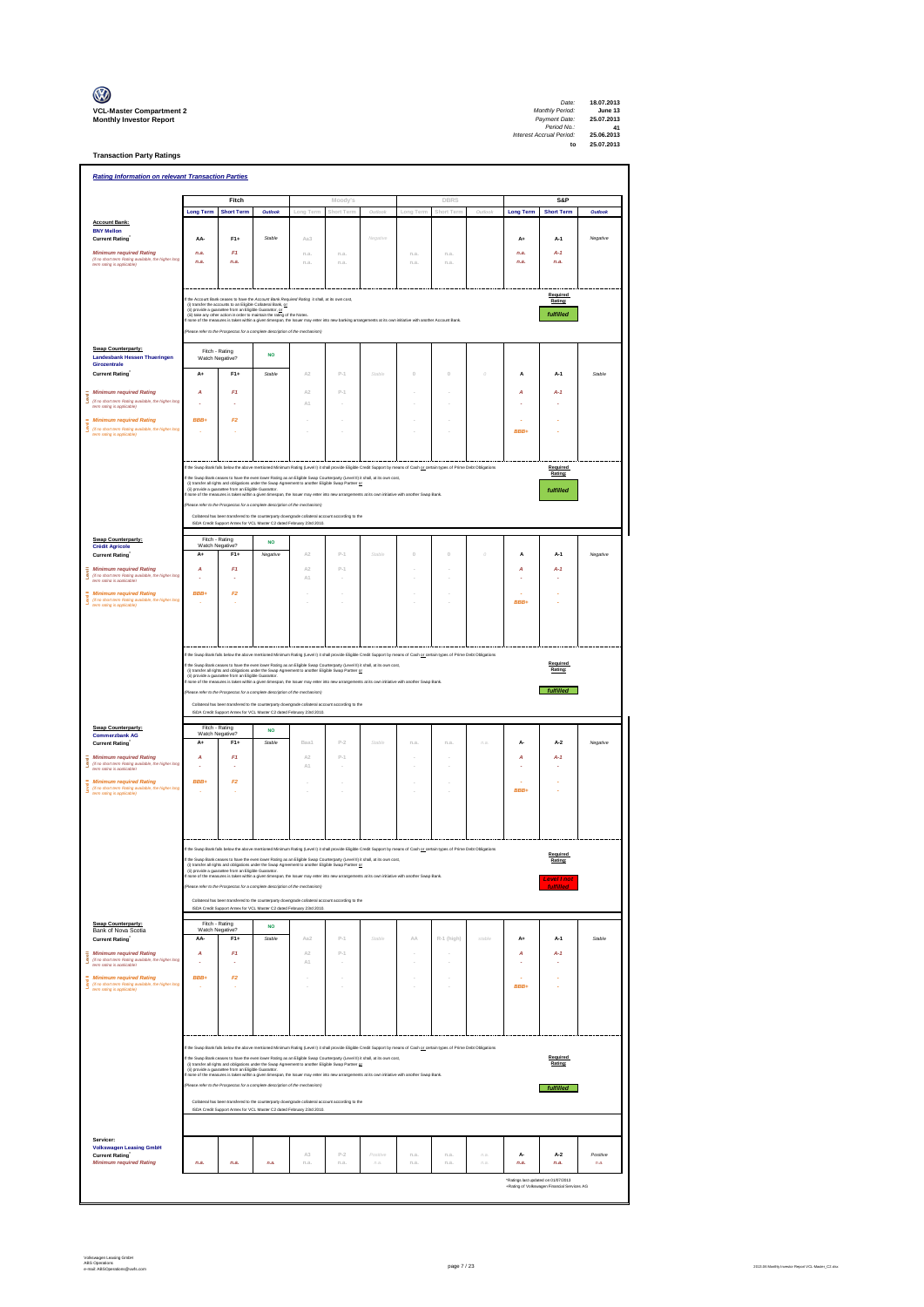| <b>VCL-Master Compartment 2</b><br><b>Monthly Investor Report</b><br>Information regarding<br>the Notes (I) |                                                                                                                                                                                                                                                                                                                                                                                                                                                                                                                                                           |                      |                       | <b>Monthly Period:</b><br>Payment Date:<br>Period No.:<br>Interest Accrual Period:<br>$(=$<br>Base Interest Rate (1-Month Euribor): | 18.07.2013<br>Date:<br>June 13<br>25.07.2013<br>41<br>25.06.2013<br>25.07.2013<br>to<br>30<br>days)<br>$\lambda$<br>0,1270% |
|-------------------------------------------------------------------------------------------------------------|-----------------------------------------------------------------------------------------------------------------------------------------------------------------------------------------------------------------------------------------------------------------------------------------------------------------------------------------------------------------------------------------------------------------------------------------------------------------------------------------------------------------------------------------------------------|----------------------|-----------------------|-------------------------------------------------------------------------------------------------------------------------------------|-----------------------------------------------------------------------------------------------------------------------------|
| <b>Rating Details (Fitch/S&amp;P)</b>                                                                       | Class A-1                                                                                                                                                                                                                                                                                                                                                                                                                                                                                                                                                 | Class A-2            | Class A-3             | Class A-4                                                                                                                           | Class A-5                                                                                                                   |
| Rating at Issue Date<br>Fitch<br>Standard & Poors                                                           | AAA (sf)<br>AAA (sf)                                                                                                                                                                                                                                                                                                                                                                                                                                                                                                                                      | AAA (sf)<br>AAA (sf) | AAA (sf)<br>AAA (sf)  | AAA (sf)<br>AAA (sf)                                                                                                                | AAA (sf)<br>AAA (sf)                                                                                                        |
| <b>Current Rating</b><br>Fitch<br>Standard & Poors                                                          | AAA (sf)<br>AAA (sf)                                                                                                                                                                                                                                                                                                                                                                                                                                                                                                                                      | AAA (sf)<br>AAA (sf) | AAA (sf)<br>AAA (sf)  | AAA (sf)<br>AAA (sf)                                                                                                                | AAA (sf)<br>AAA (sf)                                                                                                        |
| <b>Information on Notes</b>                                                                                 | Class A-1                                                                                                                                                                                                                                                                                                                                                                                                                                                                                                                                                 | Class A-1            | Class A-3             | Class A-4                                                                                                                           | Class A-5                                                                                                                   |
| <b>ISIN</b>                                                                                                 | XS0487713512                                                                                                                                                                                                                                                                                                                                                                                                                                                                                                                                              | XS0487714247         | XS0487714320          | XS0487714593                                                                                                                        | XS0908771354                                                                                                                |
| Common Code                                                                                                 | 048771351                                                                                                                                                                                                                                                                                                                                                                                                                                                                                                                                                 | 48771424             | 048771432             | 48771459                                                                                                                            | 90877135                                                                                                                    |
| Nominal Amount                                                                                              | € 100.000                                                                                                                                                                                                                                                                                                                                                                                                                                                                                                                                                 | € 100,000            | € 100.000             | € 100,000                                                                                                                           | € 100.000                                                                                                                   |
| <b>Information on Interest</b>                                                                              | <b>Class A-Series</b>                                                                                                                                                                                                                                                                                                                                                                                                                                                                                                                                     |                      |                       |                                                                                                                                     |                                                                                                                             |
| Scheduled Repayment<br>Date as of Cut-Off<br>Date:                                                          | Payment Date in December 2013                                                                                                                                                                                                                                                                                                                                                                                                                                                                                                                             |                      |                       |                                                                                                                                     |                                                                                                                             |
| Legal Maturity Date:                                                                                        | Payment Date in November 2019                                                                                                                                                                                                                                                                                                                                                                                                                                                                                                                             |                      |                       |                                                                                                                                     |                                                                                                                             |
| Spread/ Margin                                                                                              | 55 bps                                                                                                                                                                                                                                                                                                                                                                                                                                                                                                                                                    | 55 bps               | 115 bps               | 55 bps                                                                                                                              | 55 bps                                                                                                                      |
| <b>Index Rate</b>                                                                                           | 1-Month-Euribor                                                                                                                                                                                                                                                                                                                                                                                                                                                                                                                                           | 1-Month-Euribor      | 1-Month-Euribor       | 1-Month-Euribor                                                                                                                     | 1-Month-Euribor                                                                                                             |
| Fixed/Floating                                                                                              | floating                                                                                                                                                                                                                                                                                                                                                                                                                                                                                                                                                  | floating             | floating              | floating                                                                                                                            | floating                                                                                                                    |
| Current Coupon                                                                                              | 1-M-Euribor + 55 bps                                                                                                                                                                                                                                                                                                                                                                                                                                                                                                                                      | 1-M-Euribor + 55 bps | 1-M-Euribor + 115 bps | 1-M-Euribor + 55 bps                                                                                                                | 1-M-Euribor + 55 bps                                                                                                        |
| Day Count Convention                                                                                        | actual/360                                                                                                                                                                                                                                                                                                                                                                                                                                                                                                                                                | actual/360           | actual/360            | actual/360                                                                                                                          | actual/360                                                                                                                  |
| <b>Clean-Up Call</b>                                                                                        | Volkswagen Leasing GmbH will have the right at its option to exercise a "Clean-Up Call" and to repurchase the Expectancy Rights from VCL-Master S.A.,<br>acting with respect to its Compartment 2, at any time when the sum of the Discounted Expectancy Rights Balances for all lease contracts is less than<br>10% of the sum of the Maximum Discounted Expectancy Rights Balances for all lease contracts at any point in time during the life of the transaction,<br>provided that all payment obligations under the Notes will be thereby fulfilled. |                      |                       |                                                                                                                                     |                                                                                                                             |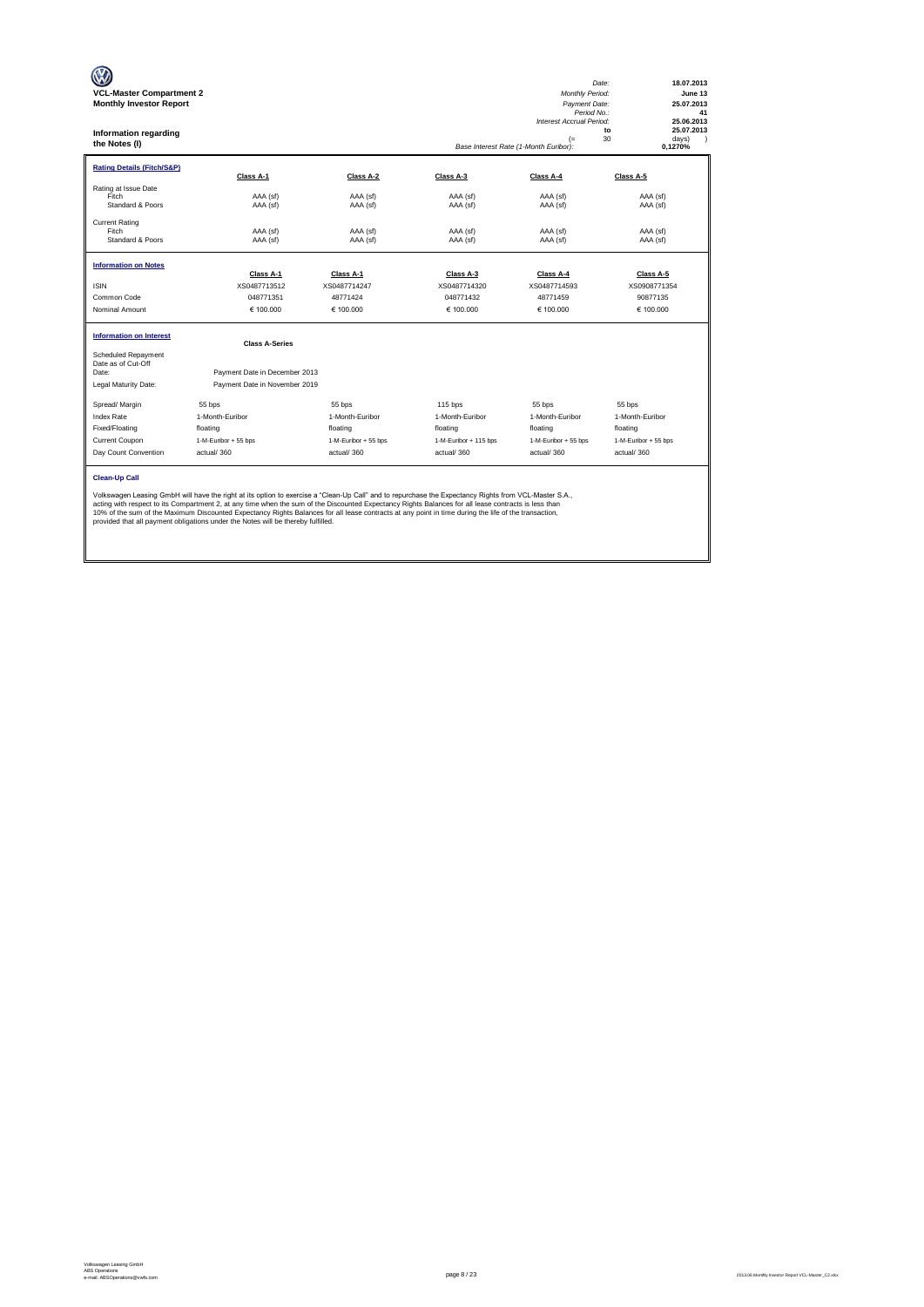|                                                                                       |        |                    |            |               |            |                                            |            | Date:                                           |        | 18.07.2013        |
|---------------------------------------------------------------------------------------|--------|--------------------|------------|---------------|------------|--------------------------------------------|------------|-------------------------------------------------|--------|-------------------|
| <b>VCL-Master Compartment 2</b>                                                       |        |                    |            |               |            |                                            |            | Monthly Period:                                 |        | June 13           |
| <b>Monthly Investor Report</b>                                                        |        |                    |            |               |            |                                            |            | Payment Date:                                   |        | 25.07.2013        |
|                                                                                       |        |                    |            |               |            |                                            |            | Period No.:<br>Interest Accrual Period:         |        | 41<br>25.06.2013  |
|                                                                                       |        |                    |            |               |            |                                            |            | to                                              |        | 25.07.2013        |
| Information regarding the Notes<br>(II)                                               |        |                    |            |               |            | (<br>Base Interest Rate (1-Month Euribor): |            | 30                                              |        | days )<br>0.1270% |
|                                                                                       |        |                    |            |               |            |                                            |            |                                                 |        |                   |
| <b>Note Balance</b>                                                                   |        |                    |            |               |            |                                            |            |                                                 |        |                   |
|                                                                                       |        | Class A-1          |            | Class A-2     |            | Class A-3                                  |            | Class A-4                                       |        | Class A-5         |
| Initial Note Balance (at Poolcut)                                                     | €      | 75.000.000,00      | $\epsilon$ | 50.000.000,00 | $\epsilon$ | 50.000.000,00                              | €          | 75.000.000,00                                   |        | € 159.100.000,00  |
| <b>During Revolving Period</b>                                                        |        |                    |            |               |            |                                            |            |                                                 |        |                   |
| Note Balance Beginn of Period                                                         | €      | 75,000,000,00      | $\epsilon$ | 50,000,000,00 | €          |                                            |            | 32.237.335.00 € 308.900.000.00 € 159.100.000.00 |        |                   |
| Overcollateralisation Amount before Top-Up<br>(all Class A Notes)                     |        | € 602.158.291,39   |            |               |            |                                            |            |                                                 |        |                   |
| Targeted Overcollateralisation Amount                                                 |        | € 600.718.223.82   |            |               |            |                                            |            |                                                 |        |                   |
| Available Top-Up Amount                                                               | €      | 1.260.440,62       |            |               |            |                                            |            |                                                 |        |                   |
| (all Funds in the Accumulation Account)<br>Targeted Additional Purchase Amount        | €      |                    |            |               |            |                                            |            |                                                 |        |                   |
| (incl. 7% additional OC)                                                              |        |                    |            |               |            |                                            |            |                                                 |        |                   |
| Additional Purchase Amount                                                            | €      |                    |            |               |            |                                            |            |                                                 |        |                   |
| Overcollateralisation Amount after Top-Up<br>Note Decrease per Series from Redemption | €<br>€ | 602.158.291.39     | €          |               | $\epsilon$ | 472.655,00                                 | €          |                                                 | €      |                   |
| Note Decrease per Note from Redemption                                                | €      | ä,                 | €          |               | $\in$      | (945, 31)                                  | $\epsilon$ |                                                 | €      |                   |
| Note Increase from Tap-Up                                                             | €      |                    | €          |               | €          |                                            | €          |                                                 | €      |                   |
| <b>Note Balance End of Period</b>                                                     | €      | 75.000.000.00      | €          | 50,000,000.00 | €          | 31.764.680.00                              |            | € 308.900.000.00                                |        | € 159,100,000,00  |
| <b>After Revolving Period</b>                                                         |        | Class A-1          |            | Class A-2     |            | Class A-3                                  |            | Class A-4                                       |        | Class A-5         |
| Note Balance as of the Beginning of the<br>Period                                     |        | 75.000.000.00<br>€ | €          | 50,000,000,00 |            | $6$ 32.237.335,00                          |            | € 308.900.000,00                                |        | € 159.100.000.00  |
| Unallocated Redemption Amount                                                         | €      | ×.                 |            |               |            |                                            |            |                                                 |        |                   |
| of the previous Period<br>Available Redemption Amount                                 | €      |                    |            |               |            |                                            |            |                                                 |        |                   |
| for the Reporting Period                                                              |        |                    |            |               |            |                                            |            |                                                 |        |                   |
| Total Available Redemption Amount                                                     | €      |                    |            |               |            |                                            |            |                                                 |        |                   |
| Redemption Amount per Note                                                            | €      |                    | €          |               | €          | (945.31) ∈                                 |            |                                                 | €      |                   |
| Redemption Amount per Class                                                           | €      | ł.                 | €          |               | €          | (472.655.00)                               | €          |                                                 | €      |                   |
| Unallocated Redemption Amount from current<br>Period                                  | €      |                    | €          |               | €          | 0,90                                       | €          |                                                 | €<br>€ |                   |
| Note Balance as of the End of the Period                                              | €      | 75,000,000,00      | $\epsilon$ | 50,000,000,00 | €          | 31.764.680.00                              |            | € 308,900,000,00                                |        | € 159,100,000,00  |
|                                                                                       |        |                    |            |               |            |                                            |            |                                                 |        |                   |
| Payments to Investors - per EUR 100.000                                               |        | Class A-1          |            | Class A-2     |            | Class A-3                                  |            | Class A-4                                       |        | Class A-5         |
| denomination<br>Interest (1-M-Euribor + Spread A Note)                                | €      | 42.312.50          | €          | 28.208.33     | €          | 34.305.90                                  | €          | 174.271,08                                      | €      | 89.758,92         |
| Redemption                                                                            | €      |                    | €          |               | €          | (472.655,00)                               | €          |                                                 | €      |                   |
| Remaining Principal Amount                                                            | €      | 100.000,00         | €          | 100.000,00    | €          | 63.529,36                                  | €          | 100.000,00                                      | €      | 100.000,00        |
| Note Factor                                                                           |        | 1,000000           |            | 1,000000      |            | 0,635294                                   |            | 1,000000                                        |        | 1,000000          |
| <b>Unpaid Interest</b>                                                                |        | Class A-1          |            | Class A-2     |            | Class A-3                                  |            | Class A-4                                       |        | Class A-5         |
| Unpaid Interest of Reporting Period                                                   | €      |                    | €          |               | €          |                                            | €          |                                                 | €      |                   |
| Cumulative Unpaid Interest                                                            | €      |                    | €          |               | €          |                                            | €          |                                                 | €      |                   |
| Overcollateralisation<br><b>Total Class A</b>                                         |        | Class A-1          |            | Class A-2     |            | Class A-3                                  |            | Class A-4                                       |        | Class A-x         |
| Initial OC Percentage at Poolcut                                                      |        |                    |            |               |            |                                            |            |                                                 |        |                   |
| Current OC Percentage<br>49,003%<br>Target OC Percentage<br>49%/52%                   |        | 49,003%            |            | 49,003%       |            | 49,003%                                    |            | 49,003%                                         |        | 49,003%           |
| (during/ after Revolving Period)                                                      |        |                    |            |               |            |                                            |            |                                                 |        |                   |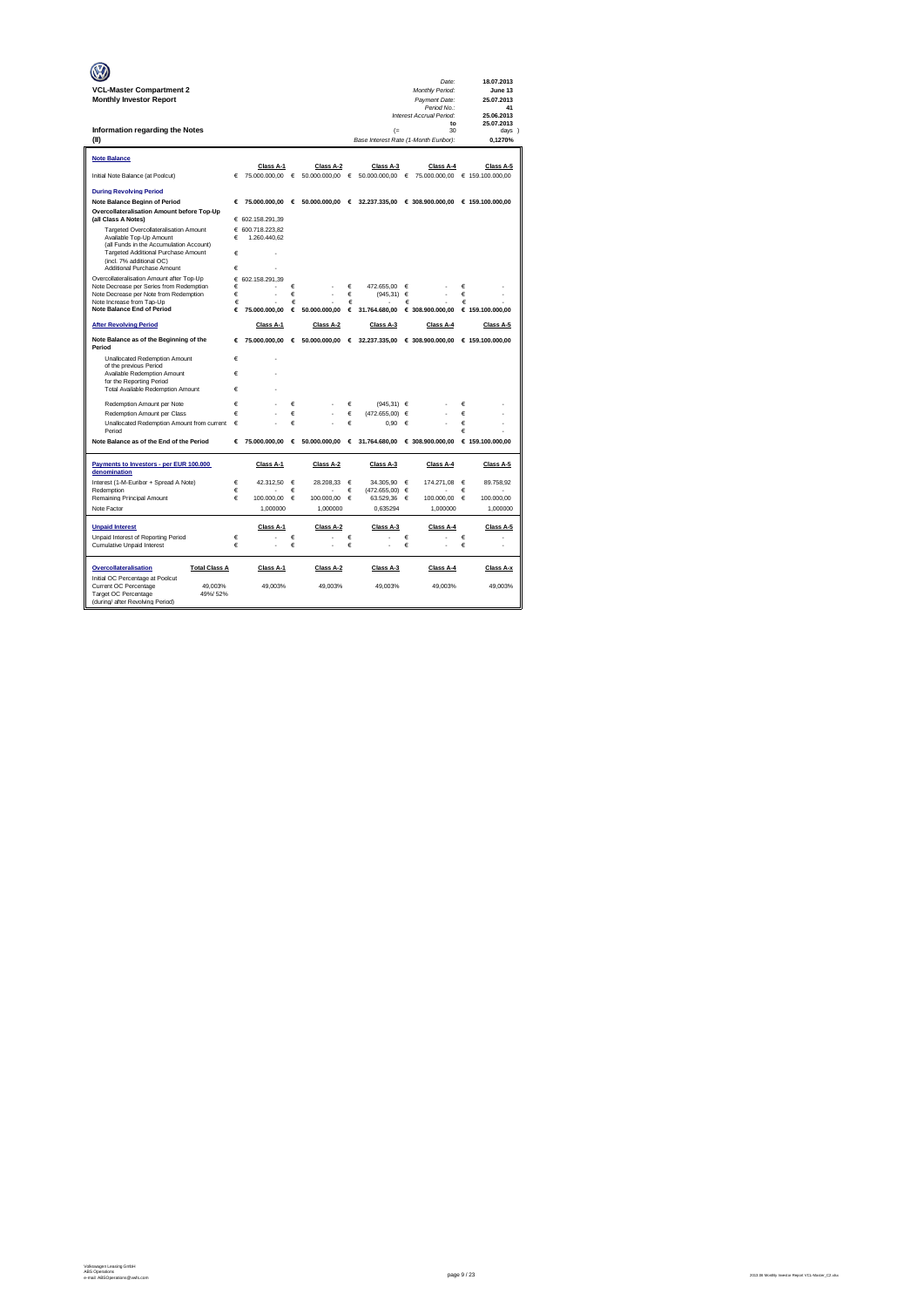| <b>VCL-Master Compartment 2</b><br><b>Monthly Investor Report</b><br><b>Credit Enhancement</b>                                                   | Date:<br><b>Monthly Period:</b><br>Payment Date:<br>Period No.:<br>Interest Accrual Period:<br>Base Interest Rate (1-Month Euribor): | 18.07.2013<br>June 13<br>25.07.2013<br>41<br>25.06.2013<br>25.07.2013<br>to<br>$(=$<br>30 days )<br>0.1270% |
|--------------------------------------------------------------------------------------------------------------------------------------------------|--------------------------------------------------------------------------------------------------------------------------------------|-------------------------------------------------------------------------------------------------------------|
| <b>Cash Collateral Account (CCA)</b><br>Initial Balance at Poolcut                                                                               |                                                                                                                                      | 12.950.000,00 €                                                                                             |
| Thereof General Cash Reserve<br>Thereof German Trade Tax Risk Reserve                                                                            |                                                                                                                                      | 12.950.000.00 €<br>0.00€                                                                                    |
| <b>Targeted Balance (Floor)</b><br><b>Thereof General Cash Reserve</b><br>Thereof German Trade Tax Risk Reserve                                  |                                                                                                                                      | 8.128.085,36 €<br>8.128.085.36 €<br>0.00€                                                                   |
| Balance as of the Beginning of the Period                                                                                                        |                                                                                                                                      | 27.034.331.89 €                                                                                             |
| Payment from CCA/ Payment to CCA<br>Balance as of the End of the Period<br>Thereof General Cash Reserve<br>Thereof German Trade Tax Risk Reserve | $-24.079,02 \in$ /                                                                                                                   | $0.00 \in$<br>27.010.252.87 €<br>27.010.252.87 €<br>0.00€                                                   |
| General Cash Collateral Account                                                                                                                  |                                                                                                                                      |                                                                                                             |
| percentage of Current Note Balance<br>percentage of Initial Note Balance                                                                         |                                                                                                                                      | 5,80%<br>5.18%                                                                                              |
| <b>Set-Off Risk</b><br>No set-off risk is applicable in this transaction.                                                                        |                                                                                                                                      |                                                                                                             |

**. . . .** Trigger Level 1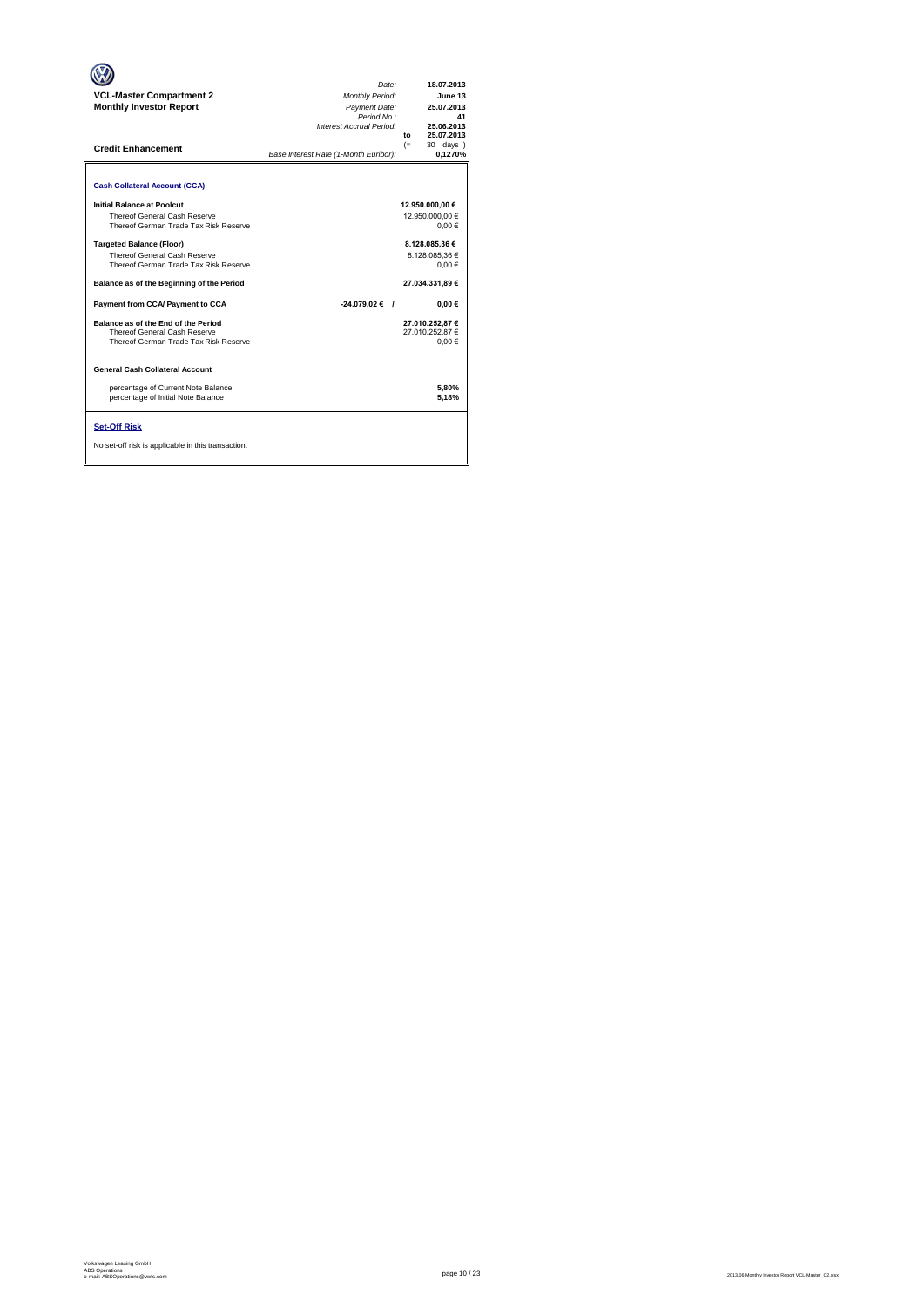| <b>VCL-Master Compartment 2</b><br><b>Monthly Investor Report</b> |                                                               |             | Date:<br><b>Monthly Period:</b><br>Payment Date:<br>Period No.:<br>Interest Accrual Period: | 18.07.2013<br>June 13<br>25.07.2013<br>41<br>25.06.2013<br>25.07.2013<br>to |
|-------------------------------------------------------------------|---------------------------------------------------------------|-------------|---------------------------------------------------------------------------------------------|-----------------------------------------------------------------------------|
| Waterfall                                                         |                                                               |             | Base Interest Rate (1-Month Euribor):                                                       | $(=$<br>30 days)<br>0,1270%                                                 |
| Waterfall                                                         |                                                               |             |                                                                                             |                                                                             |
| Available Collection Amount of the Period incl. Net Swap Receipts |                                                               |             | 5.582.871,39 €                                                                              |                                                                             |
| Remaining Amount from Previous Period                             |                                                               |             | 0,89€                                                                                       | 5.582.872,28 €                                                              |
| Earnings from Distribution/ Accumulation Account deposits         |                                                               |             | $0,00 \in$                                                                                  | 5.582.872,28 €                                                              |
| <b>Available Distribution Amount</b>                              |                                                               |             |                                                                                             | 5.582.872,28 €                                                              |
| Taxes/Fees                                                        |                                                               | less        | -1.024.329,69 €                                                                             | 4.558.542,59€                                                               |
| <b>Net Swap Payments Class A</b>                                  |                                                               | less / plus | -87.977,97 €                                                                                | 4.470.564,62 €                                                              |
|                                                                   | Class A-1<br>Class A-2<br>Class A-3<br>Class A-4<br>Class A-5 |             | -6.125,00 €<br>-4.291,67 €<br>-24.795.88 €<br>-26.513,92 €<br>-26.251,50 €                  |                                                                             |
| <b>Interest Class A</b>                                           |                                                               | less        | -368.856,73€                                                                                | 4.101.707,89 €                                                              |
|                                                                   | Class A-1<br>Class A-2<br>Class A-3<br>Class A-4<br>Class A-5 |             | -42.312,50 €<br>-28.208,33 €<br>-34.305,90 €<br>-174.271,08€<br>-89.758,92 €                |                                                                             |
| Payment to Cash Collateral Account                                |                                                               | less        | $0.00 \in$                                                                                  | 4.101.707,89€                                                               |
| German Trade Tax                                                  |                                                               | less        | $0,00 \in$                                                                                  | 4.101.707,89€                                                               |
| Payments to the Accumulation Account                              |                                                               | less        | $0,00 \in$                                                                                  | 4.101.707,89 €                                                              |
| <b>Redemption Class A</b>                                         |                                                               | less        | -472.655.00 €                                                                               | 3.629.052.89 €                                                              |
|                                                                   | Class A-1<br>Class A-2<br>Class A-3<br>Class A-4<br>Class A-5 |             | 0.00€<br>0.00€<br>472.655,00€<br>0,00€<br>0,00€                                             |                                                                             |
| Remaining Amout Due to Rounding                                   |                                                               | less        | -0,90 €                                                                                     | 3.629.051,99 €                                                              |
| Other Payments to Swap Counterparties                             |                                                               | less        | $0,00 \in$                                                                                  | 3.629.051,99 €                                                              |
| <b>Payment to VWL</b>                                             |                                                               | less        | -3.629.051,99 €                                                                             | 0.00€                                                                       |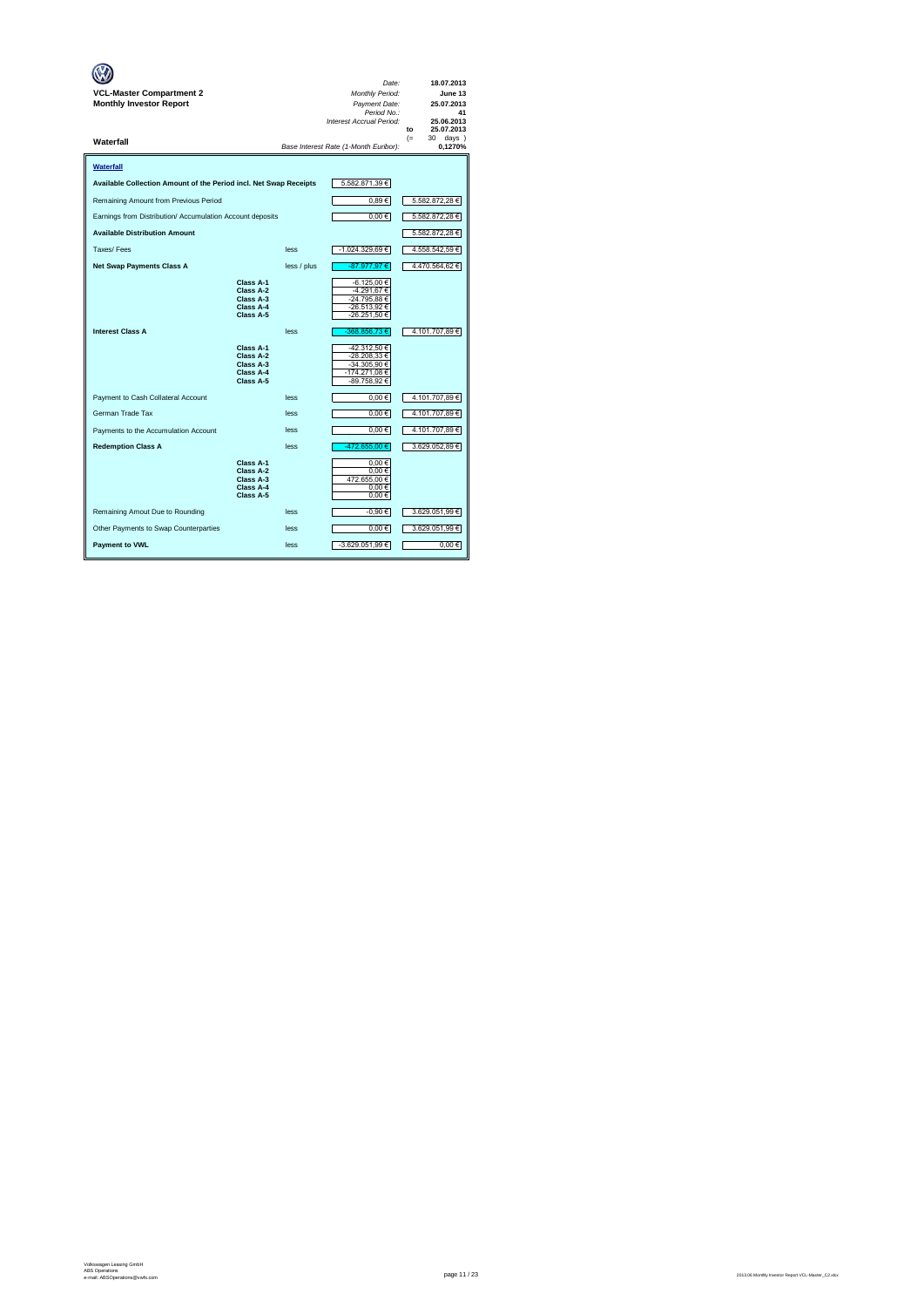

page 12 / 23 2013.06 Monthly Investor Report VCL-Master\_C2.xlsx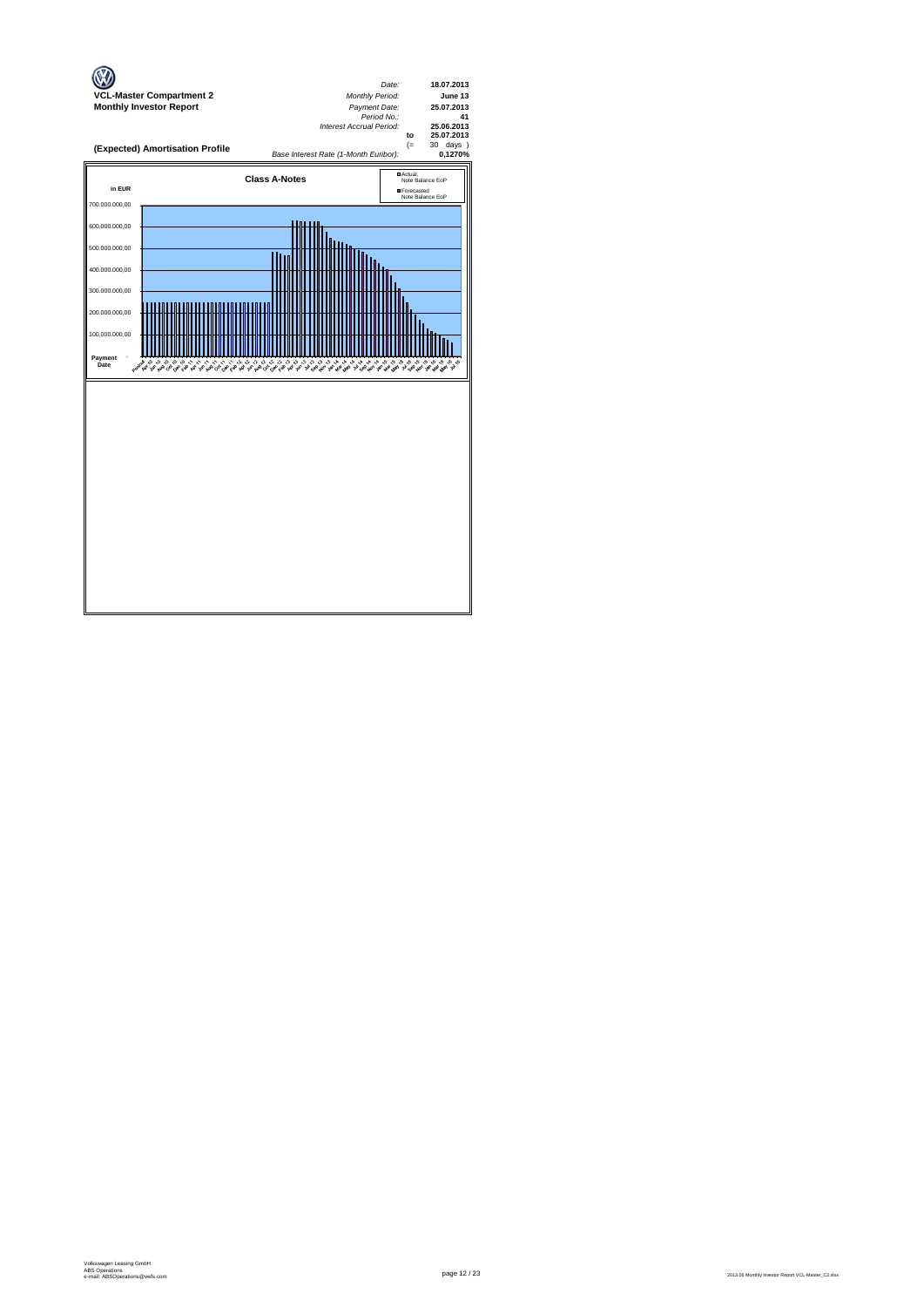

**Run Out Schedule**

 $\mathbf{r}$ 

*Date: Period No.: Interest Accrual Period:*

**18.07.2013 Juni 13 to 25.07.2013 25.06.2013 0,1270% 41 25.07.2013** (= 30 days)

*Base Interest Rate (1-Month Euribor):*

|                          |                                      | at the End of the current Monthly Period                                        |                                  |                             | at the End of the current Monthly Period |                                                                        |                              |  |  |  |  |
|--------------------------|--------------------------------------|---------------------------------------------------------------------------------|----------------------------------|-----------------------------|------------------------------------------|------------------------------------------------------------------------|------------------------------|--|--|--|--|
| <b>Monthly</b><br>Period | <b>Monthly Maturity</b>              | Outst. Disc. Exp.<br><b>Rights Funding</b><br><b>Amount at Maturity</b><br>Date | Interest                         | Remaing<br>Term in<br>Month | <b>Monthly</b><br><b>Maturity</b>        | <b>Current Outst.</b><br>Disc. Exp.<br><b>Rights Funding</b><br>Amount | Interest                     |  |  |  |  |
| 06.2013                  | 1.410.808.427,83                     | 1.228.820.957.05                                                                | 181.987.470,78                   |                             |                                          |                                                                        |                              |  |  |  |  |
| 07.2013                  | 1.409.522.929,87                     | 1.227.546.627,21                                                                | 181.976.302,66                   | 1                           | 1.285.497.96                             | 1.274.329,84                                                           | 11.168,12                    |  |  |  |  |
| 08.2013                  | 1.407.126.996,37                     | 1.225.185.816,89                                                                | 181.941.179,48                   | $\overline{\mathbf{c}}$     | 2.395.933,50                             | 2.360.810,32                                                           | 35.123,18                    |  |  |  |  |
| 09.2013                  | 1.393.404.962,72                     | 1.211.748.310,54                                                                | 181.656.652,18                   | 3                           | 13.722.033,65                            | 13.437.506,35                                                          | 284.527,30                   |  |  |  |  |
| 10.2013                  | 1.369.046.812,67                     | 1.188.002.915,75                                                                | 181.043.896,92                   | $\overline{4}$              | 24.358.150,05                            | 23.745.394,79                                                          | 612.755,26                   |  |  |  |  |
| 11.2013                  | 1.336.636.047,61                     | 1.156.580.214,15                                                                | 180.055.833,46                   | 5                           | 32.410.765,06                            | 31.422.701,60                                                          | 988.063,46                   |  |  |  |  |
| 12.2013<br>01.2014       | 1.317.024.332,69<br>1.313.134.311,49 | 1.137.665.499,67<br>1.133.937.900,39                                            | 179.358.833,02<br>179.196.411,10 | 6<br>$\overline{7}$         | 19.611.714,92<br>3.890.021,20            | 18.914.714,48<br>3.727.599,28                                          | 697.000,44<br>162.421,92     |  |  |  |  |
| 02.2014                  | 1.305.803.656,91                     | 1.126.954.295,51                                                                | 178.849.361,40                   | 8                           | 7.330.654,58                             | 6.983.604,88                                                           | 347.049,70                   |  |  |  |  |
| 03.2014                  | 1.291.368.127,85                     | 1.113.282.738,08                                                                | 178.085.389,77                   | 9                           | 14.435.529,06                            | 13.671.557,43                                                          | 763.971,63                   |  |  |  |  |
| 04.2014                  | 1.277.934.050,46                     | 1.100.622.637,90                                                                | 177.311.412,56                   | 10                          | 13.434.077,39                            | 12.660.100,18                                                          | 773.977,21                   |  |  |  |  |
| 05.2014                  | 1.257.438.087,04                     | 1.081.421.117,19                                                                | 176.016.969,85                   | 11                          | 20.495.963,42                            | 19.201.520,71                                                          | 1.294.442,71                 |  |  |  |  |
| 06.2014                  | 1.241.283.696,29                     | 1.066.376.703,94                                                                | 174.906.992,35                   | 12                          | 16.154.390,75                            | 15.044.413,25                                                          | 1.109.977,50                 |  |  |  |  |
| 07.2014                  | 1.223.904.332,14                     | 1.050.285.928,79                                                                | 173.618.403,35                   | 13                          | 17.379.364,15                            | 16.090.775,15                                                          | 1.288.589,00                 |  |  |  |  |
| 08.2014                  | 1.201.527.446,75                     | 1.029.678.343,28                                                                | 171.849.103,47                   | 14                          | 22.376.885,39                            | 20.607.585,51                                                          | 1.769.299,88                 |  |  |  |  |
| 09.2014                  | 1.176.480.813,53                     | 1.006.747.252,35                                                                | 169.733.561,18                   | 15                          | 25.046.633,22                            | 22.931.090,93                                                          | 2.115.542,29                 |  |  |  |  |
| 10.2014                  | 1.146.989.677,81                     | 979.895.207,05                                                                  | 167.094.470,76                   | 16                          | 29.491.135,72                            | 26.852.045,30                                                          | 2.639.090,42                 |  |  |  |  |
| 11.2014                  | 1.112.181.679.46                     | 948.385.817,59                                                                  | 163.795.861,87                   | 17                          | 34.807.998,35                            | 31.509.389,46                                                          | 3.298.608,89                 |  |  |  |  |
| 12.2014                  | 1.082.534.088,21                     | 921.684.947,31                                                                  | 160.849.140,90                   | 18                          | 29.647.591,25                            | 26.700.870,28                                                          | 2.946.720,97                 |  |  |  |  |
| 01.2015                  | 1.046.550.795,47                     | 889.486.569,27                                                                  | 157.064.226.20                   | 19                          | 35.983.292,74                            | 32.198.378,04                                                          | 3.784.914,70                 |  |  |  |  |
| 02.2015<br>03.2015       | 978.819.014,20                       | 829.216.056,74                                                                  | 149.602.957,46                   | 20<br>21                    | 67.731.781,27                            | 60.270.512,53                                                          | 7.461.268,74<br>9.241.482,65 |  |  |  |  |
| 04.2015                  | 898.559.303,97<br>828.380.866,28     | 758.197.829,16<br>696.428.470,61                                                | 140.361.474,81<br>131.952.395,67 | 22                          | 80.259.710,23<br>70.178.437,69           | 71.018.227,58<br>61.769.358,55                                         | 8.409.079,14                 |  |  |  |  |
| 05.2015                  | 741.586.688,37                       | 620.482.266,13                                                                  | 121.104.422,24                   | 23                          | 86.794.177,91                            | 75.946.204,48                                                          | 10.847.973,43                |  |  |  |  |
| 06.2015                  | 667.904.373,22                       | 556.383.808,61                                                                  | 111.520.564,61                   | 24                          | 73.682.315,15                            | 64.098.457,52                                                          | 9.583.857,63                 |  |  |  |  |
| 07.2015                  | 585.707.553,29                       | 485.274.258,71                                                                  | 100.433.294,58                   | 25                          | 82.196.819,93                            | 71.109.549,90                                                          | 11.087.270,03                |  |  |  |  |
| 08.2015                  | 527.745.595,60                       | 435.410.185,73                                                                  | 92.335.409.87                    | 26                          | 57.961.957,69                            | 49.864.072,98                                                          | 8.097.884,71                 |  |  |  |  |
| 09.2015                  | 463.611.430,78                       | 380.557.852,11                                                                  | 83.053.578,67                    | 27                          | 64.134.164,82                            | 54.852.333,62                                                          | 9.281.831,20                 |  |  |  |  |
| 10.2015                  | 413.572.870,97                       | 338.009.463,39                                                                  | 75.563.407,58                    | 28                          | 50.038.559,81                            | 42.548.388,72                                                          | 7.490.171,09                 |  |  |  |  |
| 11.2015                  | 358.527.515,02                       | 291.459.887,55                                                                  | 67.067.627,47                    | 29                          | 55.045.355,95                            | 46.549.575,84                                                          | 8.495.780,11                 |  |  |  |  |
| 12.2015                  | 316.283.602,50                       | 255.911.595,74                                                                  | 60.372.006,76                    | 30                          | 42.243.912,52                            | 35.548.291,81                                                          | 6.695.620,71                 |  |  |  |  |
| 01.2016                  | 297.228.869,76                       | 239.983.561,79                                                                  | 57.245.307,97                    | 31                          | 19.054.732,74                            | 15.928.033,95                                                          | 3.126.698,79                 |  |  |  |  |
| 02.2016                  | 268.850.759,35                       | 216.394.491,65                                                                  | 52.456.267,70                    | 32                          | 28.378.110,41                            | 23.589.070,14                                                          | 4.789.040,27                 |  |  |  |  |
| 03.2016                  | 239.578.213,87                       | 192.203.286,50                                                                  | 47.374.927,37                    | 33                          | 29.272.545,48                            | 24.191.205,15                                                          | 5.081.340,33                 |  |  |  |  |
| 04.2016<br>05.2016       | 213.330.883,54                       | 170.623.149,42<br>141.783.448,27                                                | 42.707.734,12<br>36.258.089,37   | 34<br>35                    | 26.247.330,33                            | 21.580.137,08                                                          | 4.667.193,25                 |  |  |  |  |
| 06.2016                  | 178.041.537,64<br>150.242.801,15     | 119.195.347,35                                                                  | 31.047.453,80                    | 36                          | 35.289.345,90<br>27.798.736,49           | 28.839.701,15<br>22.588.100,92                                         | 6.449.644,75<br>5.210.635,57 |  |  |  |  |
| 07.2016                  | 118.497.253,66                       | 93.544.100,98                                                                   | 24.953.152,68                    | 37                          | 31.745.547,49                            | 25.651.246,37                                                          | 6.094.301,12                 |  |  |  |  |
| 08.2016                  | 96.858.476,97                        | 76.156.897,22                                                                   | 20.701.579,75                    | 38                          | 21.638.776,69                            | 17.387.203,76                                                          | 4.251.572,93                 |  |  |  |  |
| 09.2016                  | 72.040.369,02                        | 56.330.685,60                                                                   | 15.709.683,42                    | 39                          | 24.818.107,95                            | 19.826.211,62                                                          | 4.991.896,33                 |  |  |  |  |
| 10.2016                  | 51.937.422,99                        | 40.364.094,26                                                                   | 11.573.328,73                    | 40                          | 20.102.946,03                            | 15.966.591,34                                                          | 4.136.354,69                 |  |  |  |  |
| 11.2016                  | 33.621.281.41                        | 25.895.638,35                                                                   | 7.725.643,06                     | 41                          | 18.316.141,58                            | 14.468.455,91                                                          | 3.847.685,67                 |  |  |  |  |
| 12.2016                  | 21.795.564,20                        | 16.601.741,12                                                                   | 5.193.823,08                     | 42                          | 11.825.717,21                            | 9.293.897,23                                                           | 2.531.819,98                 |  |  |  |  |
| 01.2017                  | 19.647.155,11                        | 14.924.743,25                                                                   | 4.722.411,86                     | 43                          | 2.148.409,09                             | 1.676.997,87                                                           | 471.411,22                   |  |  |  |  |
| 02.2017                  | 17.048.864,16                        | 12.907.192,25                                                                   | 4.141.671,91                     | 44                          | 2.598.290,95                             | 2.017.551,00                                                           | 580.739,95                   |  |  |  |  |
| 03.2017                  | 14.481.673,01                        | 10.925.393,17                                                                   | 3.556.279,84                     | 45                          | 2.567.191,15                             | 1.981.799,08                                                           | 585.392,07                   |  |  |  |  |
| 04.2017                  | 12.495.288,57                        | 9.400.394,62                                                                    | 3.094.893,95                     | 46                          | 1.986.384,44                             | 1.524.998,55                                                           | 461.385,89                   |  |  |  |  |
| 05.2017                  | 9.775.841,69                         | 7.324.370,77                                                                    | 2.451.470,92                     | 47                          | 2.719.446,88                             | 2.076.023,85                                                           | 643.423,03                   |  |  |  |  |
| 06.2017<br>07.2017       | 7.636.899,89<br>5.515.188,58         | 5.700.404,83<br>4.099.275,40                                                    | 1.936.495,06<br>1.415.913,18     | 48<br>49                    | 2.138.941,80<br>2.121.711,31             | 1.623.965,94<br>1.601.129,43                                           | 514.975,86                   |  |  |  |  |
| 08.2017                  | 4.380.554,46                         | 3.247.612,97                                                                    | 1.132.941,49                     | 50                          | 1.134.634,12                             | 851.662,43                                                             | 520.581,88<br>282.971,69     |  |  |  |  |
| 09.2017                  | 2.823.408,64                         | 2.085.360,96                                                                    | 738.047,68                       | 51                          | 1.557.145,82                             | 1.162.252,01                                                           | 394.893,81                   |  |  |  |  |
| 10.2017                  | 1.690.061,98                         | 1.244.709,75                                                                    | 445.352,23                       | 52                          | 1.133.346,66                             | 840.651,21                                                             | 292.695,45                   |  |  |  |  |
| 11.2017                  | 634.372,14                           | 465.890,91                                                                      | 168.481,23                       | 53                          | 1.055.689,84                             | 778.818,84                                                             | 276.871,00                   |  |  |  |  |
| 12.2017                  | $\blacksquare$                       | $\blacksquare$                                                                  |                                  | 54                          | 634.372,14                               | 465.890,91                                                             | 168.481,23                   |  |  |  |  |
| 01.2018                  | $\blacksquare$                       | $\blacksquare$                                                                  | $\overline{\phantom{a}}$         | 55                          | $\overline{\phantom{a}}$                 | $\overline{\phantom{a}}$                                               |                              |  |  |  |  |
| 02.2018                  | $\sim$                               | $\overline{\phantom{a}}$                                                        | $\blacksquare$                   | 56                          | $\mathbb{Z}^{\times}$                    | $\mathcal{L}_{\mathcal{A}}$                                            | $\blacksquare$               |  |  |  |  |
|                          | $\sim$                               |                                                                                 |                                  | 57                          |                                          |                                                                        |                              |  |  |  |  |
|                          | $\omega$                             | $\mathcal{L}_{\mathcal{A}}$                                                     | $\sim$                           | 58                          | $\overline{\phantom{a}}$                 | $\overline{\phantom{a}}$                                               | $\overline{\phantom{a}}$     |  |  |  |  |
|                          | $\blacksquare$                       | $\blacksquare$                                                                  | $\overline{\phantom{a}}$         | 59                          | $\overline{\phantom{a}}$                 | $\overline{\phantom{a}}$                                               | $\overline{\phantom{a}}$     |  |  |  |  |
|                          | $\blacksquare$                       | $\blacksquare$                                                                  | $\blacksquare$                   | 60                          | $\overline{\phantom{a}}$                 | $\overline{\phantom{a}}$                                               | $\overline{\phantom{a}}$     |  |  |  |  |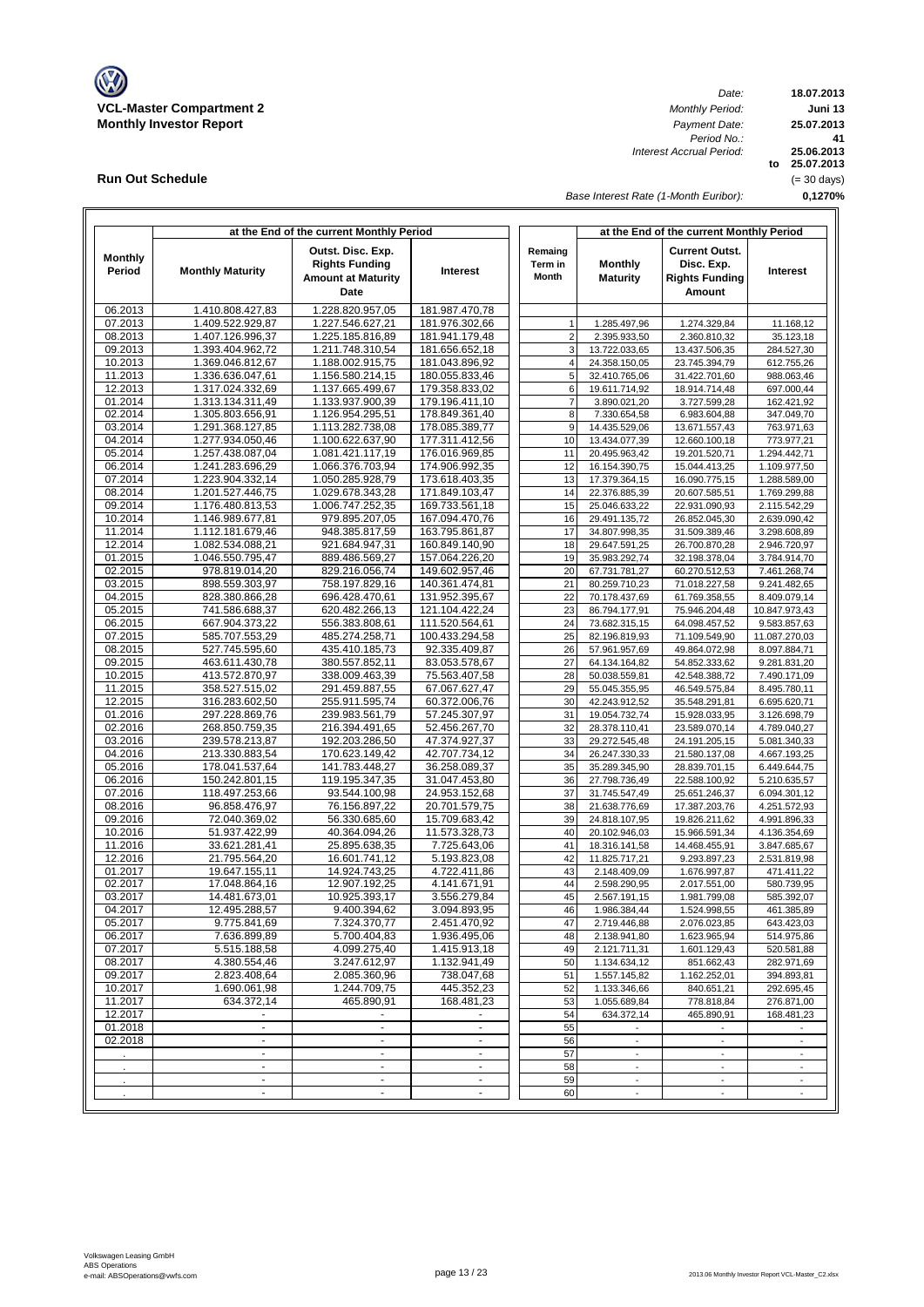| <b>OZ</b>                       |  |
|---------------------------------|--|
| <b>VCL-Master Compartment 2</b> |  |
| <b>Monthly Investor Report</b>  |  |

**Information Regarding the Expectancy Rights Pool -** 

| $\mathbf{w}$                     | Date:                    |    |    | 18.07.2013 |
|----------------------------------|--------------------------|----|----|------------|
| <b>VCL-Master Compartment 2</b>  | <b>Monthly Period:</b>   |    |    | June 13    |
| <b>Monthly Investor Report</b>   | Payment Date:            |    |    | 25.07.2013 |
|                                  | Period No.:              |    |    |            |
|                                  | Interest Accrual Period: |    |    | 25.06.2013 |
| <b>Information Regarding the</b> |                          |    | to | 25.07.2013 |
| <b>Expectancy Rights Pool -</b>  |                          | (≕ | 30 | days )     |
| Outotonding Contracto            |                          |    |    |            |

# *Base Interest Rate (1-Month Euribor):* **Outstanding Contracts 0,1270%**

| <b>Type of Vehicles</b><br><b>New Vehicles</b><br><b>Reporting Period - Total</b><br><b>Used Vehicles</b><br><b>Demonstration Vehicles</b><br>Outstanding<br>Outstanding<br>Outstanding<br>Outstanding<br><b>Outstanding Nominal</b><br>Discounted<br><b>Discounted</b><br><b>Discounted</b><br><b>Discounted</b><br>No. of<br>No. of<br>No. of<br>No. of<br><b>Expectancy Rights</b><br><b>Expectancy Rights</b><br><b>Expectancy Rights</b><br><b>Expectancy Rights</b><br><b>Expectancy Rights</b><br><b>Funding Amount</b><br>Contracts<br>Contracts<br><b>Contracts</b><br><b>Funding Amount</b><br>Contracts<br><b>Funding Amount</b><br><b>Funding Amount</b><br><b>Funding Amount</b><br>524.154.129.71<br>431.057.042.44<br>395.059.489.11<br>22.320.167.68<br>40.937<br>37.861<br>2.057<br>1.019<br>108.718<br>103.596<br>3.006<br>€ 1.416.794.442.60<br>1.227.395.626.39<br>€ 1.165.716.307.50<br>2.116<br>24.731.109.41<br>€<br>108.239<br>€ 1.410.808.427.83<br>€ 1.167.131.204.12<br>36.949.665.94<br>1.228.820.957.05<br>2.102<br>24.740.086.99<br>2.989<br>€ 1<br>103.148 |         |                  |                 |         |                          |                                                                                                                |  |  |
|-------------------------------------------------------------------------------------------------------------------------------------------------------------------------------------------------------------------------------------------------------------------------------------------------------------------------------------------------------------------------------------------------------------------------------------------------------------------------------------------------------------------------------------------------------------------------------------------------------------------------------------------------------------------------------------------------------------------------------------------------------------------------------------------------------------------------------------------------------------------------------------------------------------------------------------------------------------------------------------------------------------------------------------------------------------------------------------------|---------|------------------|-----------------|---------|--------------------------|----------------------------------------------------------------------------------------------------------------|--|--|
| <b>Outstanding Expectancy Rights Pool</b>                                                                                                                                                                                                                                                                                                                                                                                                                                                                                                                                                                                                                                                                                                                                                                                                                                                                                                                                                                                                                                                 |         |                  |                 |         |                          | 13.677.385,65<br>36.948.209,48<br>$\overline{\phantom{0}}$<br>2.102<br>36.949.665.94<br>24.740.086.99<br>2.989 |  |  |
|                                                                                                                                                                                                                                                                                                                                                                                                                                                                                                                                                                                                                                                                                                                                                                                                                                                                                                                                                                                                                                                                                           |         |                  |                 |         |                          |                                                                                                                |  |  |
|                                                                                                                                                                                                                                                                                                                                                                                                                                                                                                                                                                                                                                                                                                                                                                                                                                                                                                                                                                                                                                                                                           |         |                  |                 |         |                          |                                                                                                                |  |  |
|                                                                                                                                                                                                                                                                                                                                                                                                                                                                                                                                                                                                                                                                                                                                                                                                                                                                                                                                                                                                                                                                                           |         |                  |                 |         |                          |                                                                                                                |  |  |
|                                                                                                                                                                                                                                                                                                                                                                                                                                                                                                                                                                                                                                                                                                                                                                                                                                                                                                                                                                                                                                                                                           |         |                  |                 |         |                          |                                                                                                                |  |  |
| Initial Balance at Poolcut                                                                                                                                                                                                                                                                                                                                                                                                                                                                                                                                                                                                                                                                                                                                                                                                                                                                                                                                                                                                                                                                |         |                  |                 |         |                          |                                                                                                                |  |  |
| Balance at the Beginning of the Period                                                                                                                                                                                                                                                                                                                                                                                                                                                                                                                                                                                                                                                                                                                                                                                                                                                                                                                                                                                                                                                    |         |                  |                 |         |                          |                                                                                                                |  |  |
| Balance at the End of the Period - before                                                                                                                                                                                                                                                                                                                                                                                                                                                                                                                                                                                                                                                                                                                                                                                                                                                                                                                                                                                                                                                 |         |                  |                 |         |                          |                                                                                                                |  |  |
| origination of add. Expectancy Rights                                                                                                                                                                                                                                                                                                                                                                                                                                                                                                                                                                                                                                                                                                                                                                                                                                                                                                                                                                                                                                                     |         |                  |                 |         |                          |                                                                                                                |  |  |
| Top-Up of the Monthly Period                                                                                                                                                                                                                                                                                                                                                                                                                                                                                                                                                                                                                                                                                                                                                                                                                                                                                                                                                                                                                                                              |         |                  |                 |         | $\overline{\phantom{0}}$ |                                                                                                                |  |  |
| at the End of the Period                                                                                                                                                                                                                                                                                                                                                                                                                                                                                                                                                                                                                                                                                                                                                                                                                                                                                                                                                                                                                                                                  | 108.239 | 1.410.808.427.83 | .228.820.957.05 | 103.148 | € 1.167.131.204.12       |                                                                                                                |  |  |

|                                                                |           |                          |                            | Type of Vehicles         |                         |        |                          |  |                          |                          |  |                          |                               |                       |
|----------------------------------------------------------------|-----------|--------------------------|----------------------------|--------------------------|-------------------------|--------|--------------------------|--|--------------------------|--------------------------|--|--------------------------|-------------------------------|-----------------------|
| Status of the Contracts at the End of the Period, after Top-Up |           |                          |                            |                          |                         |        | <b>New Vehicles</b>      |  |                          | <b>Used Vehicles</b>     |  |                          | <b>Demonstration Vehicles</b> |                       |
|                                                                |           |                          |                            |                          | Outstanding             |        |                          |  | Outstanding              |                          |  | Outstanding              |                               | Outstanding           |
|                                                                |           |                          | <b>Outstanding Nominal</b> |                          | <b>Discounted</b>       |        |                          |  | <b>Discounted</b>        |                          |  | <b>Discounted</b>        |                               | <b>Discounted</b>     |
|                                                                | No. of    | <b>Expectancy Rights</b> |                            | <b>Expectancy Rights</b> |                         | No. of | <b>Expectancy Rights</b> |  | No. of                   | <b>Expectancy Rights</b> |  | No. of                   | <b>Expectancy Rights</b>      |                       |
|                                                                | Contracts |                          | <b>Funding Amount</b>      |                          | <b>Funding Amount</b>   |        | Contracts                |  | <b>Funding Amount</b>    | <b>Contracts</b>         |  | <b>Funding Amount</b>    | Contracts                     | <b>Funding Amount</b> |
| Current                                                        | 106.567   |                          | € 1.390.494.308,49         |                          | 1.210.825.334,13        |        | 101.617                  |  | € 1.150.604.844,02       | 2.033                    |  | 24.087.055,98            | 2.917                         | 36.133.434,13         |
| Delinguent*                                                    | 1.339     |                          | 16.148.744,44              |                          | 14.288.554,85           |        | 1.239                    |  | 13.290.164,58            | 47                       |  | 425.260,75               | 53                            | 573.129,52            |
| Terminated                                                     | 333       |                          | 4.165.374,90               | €                        | 3.707.068,07            |        | 292                      |  | 3.236.195,52             | 22                       |  | 227.770,26               | 19                            | 243.102,29            |
| End of Term - Paid in Full                                     | 26.462    |                          |                            |                          |                         |        | 24.584                   |  |                          | 1.323                    |  | $\overline{\phantom{a}}$ | 555                           |                       |
| Early Settlement - Paid in Full                                | 6.571     |                          |                            |                          |                         |        | 5.714                    |  | $\overline{\phantom{a}}$ | 544                      |  | $\sim$                   | 313                           |                       |
|                                                                | 141.272   |                          | € 1.410.808.427,83         | €                        | 1.228.820.957,05        |        | 133.446                  |  | € 1.167.131.204,12       | 3.969                    |  | 24.740.086,99            | 3.857                         | 36.949.665,94         |
| *delinquent in terms of Instalments sold to Compartment 1      |           |                          |                            |                          |                         |        |                          |  |                          |                          |  |                          |                               |                       |
|                                                                |           |                          |                            |                          |                         |        |                          |  |                          |                          |  |                          |                               |                       |
|                                                                |           |                          |                            |                          |                         |        |                          |  |                          |                          |  |                          |                               |                       |
|                                                                |           |                          | <b>Poolcut</b>             |                          | <b>Reporting Period</b> |        |                          |  |                          |                          |  |                          |                               |                       |
| <b>Minimum</b> Remaining Term in months                        |           |                          |                            |                          |                         |        |                          |  |                          |                          |  |                          |                               |                       |
| <b>Maximum</b> Remaining Term in months                        |           |                          | 60                         |                          | 54                      |        |                          |  |                          |                          |  |                          |                               |                       |
| Weighted Average Remaining Term in months                      |           |                          | 33,65                      |                          | 23,55                   |        |                          |  |                          |                          |  |                          |                               |                       |
| Seasoning in months                                            |           |                          | 3,36                       |                          | 16,46                   |        |                          |  |                          |                          |  |                          |                               |                       |
| <b>Average Discounted Balance per Contract</b>                 |           | €                        | 10.529,77                  | €                        | 11.352,85               |        |                          |  |                          |                          |  |                          |                               |                       |
|                                                                |           |                          |                            |                          |                         |        |                          |  |                          |                          |  |                          |                               |                       |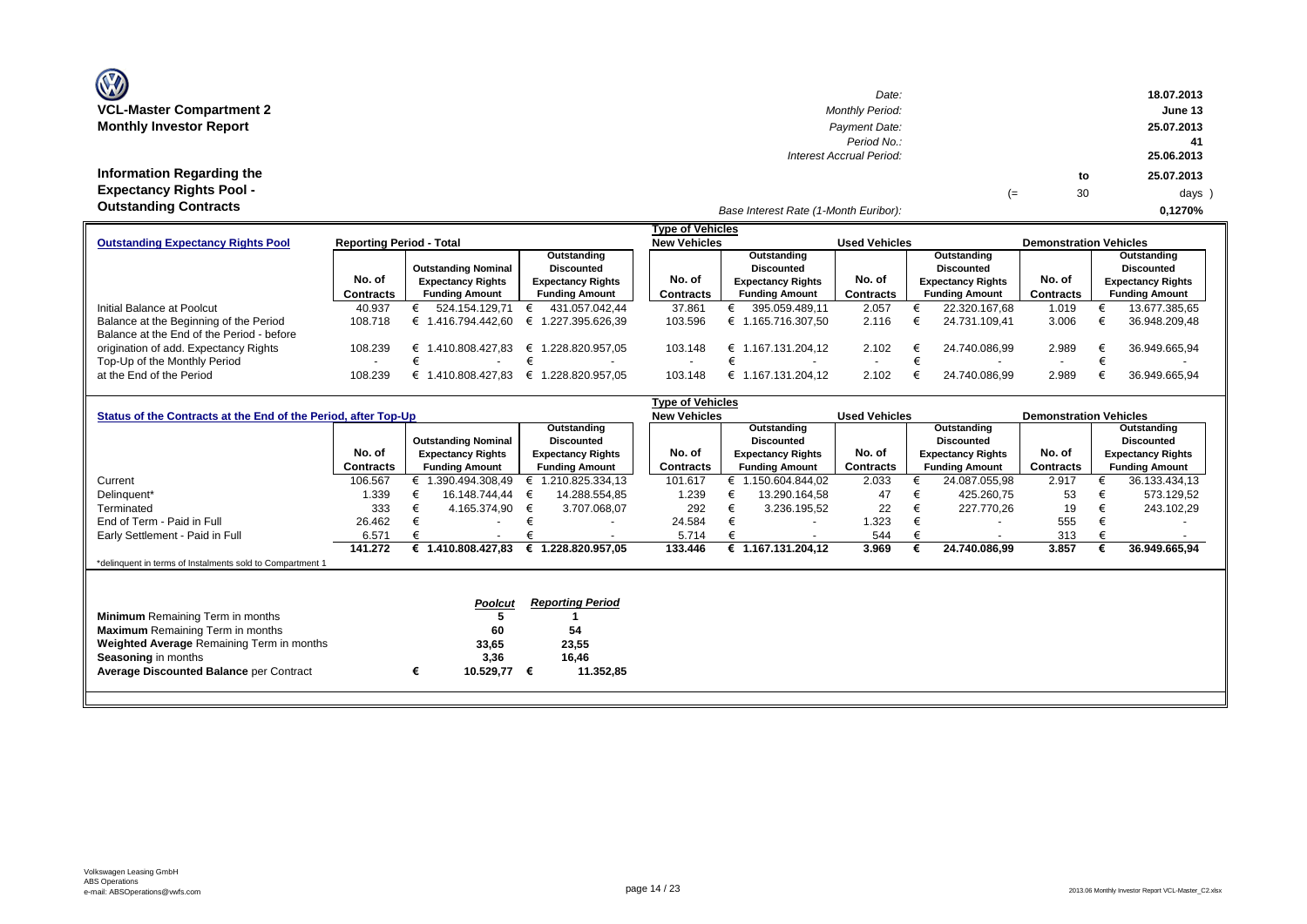|                                                                                                  | Date:                                                                    | 18.07.2013              |
|--------------------------------------------------------------------------------------------------|--------------------------------------------------------------------------|-------------------------|
| <b>VCL-Master Compartment 2</b>                                                                  | <b>Monthly Period:</b>                                                   | June 13                 |
| <b>Monthly Investor Report</b>                                                                   | Payment Date:                                                            | 25.07.2013              |
|                                                                                                  | Period No.:<br>Interest Accrual Period:                                  | 41<br>25.06.2013        |
|                                                                                                  |                                                                          | 25.07.2013<br>to        |
|                                                                                                  |                                                                          | 30 days )<br>$(=$       |
| <b>Early Settlements/ Collections</b>                                                            | Base Interest Rate (1-Month Euribor):                                    | 0,1270%                 |
|                                                                                                  |                                                                          |                         |
|                                                                                                  |                                                                          |                         |
| <b>Early Settlements</b>                                                                         | <b>No. of Contracts</b>                                                  | <u>Amount</u>           |
| <b>Early Settlements of the Monthly Period</b>                                                   |                                                                          |                         |
| Thereof > Terminations due to insured Events                                                     | 47                                                                       | 533.979,14 €            |
| > Terminations due to Insolvency                                                                 | 37                                                                       | 434.578,54 €            |
| > Terminations not due to Insolvency                                                             | 203                                                                      | 2.397.263,95 €          |
| > Partial Settlements due to Contract Changes                                                    |                                                                          | 64.602,84 €             |
|                                                                                                  | 287                                                                      | 3.430.424,47€           |
| > Cancellation of Early Settlements from Previous Periods                                        | ۰                                                                        | €                       |
| > Repayment of Interests Due to Contract Settlement                                              |                                                                          | €                       |
| <b>Total Settlements</b>                                                                         | 287                                                                      | 3.430.424,47€           |
| (Nominal Expectancy Rights Funding Amount)                                                       |                                                                          | $(3.833.567, 85 \in)$   |
|                                                                                                  |                                                                          |                         |
|                                                                                                  |                                                                          |                         |
| <b>Monthly Collections (Principal + Interest)</b>                                                |                                                                          |                         |
|                                                                                                  | <b>No. of Contracts</b>                                                  | Amount                  |
|                                                                                                  |                                                                          |                         |
| <b>Expectancy Rights Receivables of the Monthly Period</b>                                       | 141.272                                                                  | 2.152.446,92 €          |
| Thereof > Payments by Lessee/Dealer (nominal)                                                    |                                                                          | 2.152.446,92 €          |
| > Payments by VWL (nominal)                                                                      |                                                                          | €                       |
| <b>Early Settlements of Discounted Expectancy Rights Funding</b><br>Amount of the Monthly Period | 287                                                                      | 3.430.424,47€           |
| Thereof > Payments by Lessee/ Prepayments of the Monthly Period                                  |                                                                          | 3.430.424,47 €          |
| > Early Settlements not paid                                                                     |                                                                          | €                       |
|                                                                                                  |                                                                          |                         |
|                                                                                                  |                                                                          |                         |
|                                                                                                  | <b>Current Prepayment Rate</b><br><b>Total Collections of the Period</b> | 3,29%<br>5.582.871,39 € |
|                                                                                                  |                                                                          |                         |
| <b>Calculation of Additional Expectancy Rights</b>                                               |                                                                          |                         |
| <b>Total Collections of the Period</b>                                                           |                                                                          |                         |
| Plus: Remaining Amount from Previous Period                                                      |                                                                          | 5.582.871,39 €          |
| Plus: Earnings from Distribution/Accumulation Account deposits                                   |                                                                          | 0,89€<br>€              |
| <b>Available Distribution Amount</b>                                                             |                                                                          | 5.582.872,28 €          |
|                                                                                                  |                                                                          |                         |
| Less: (Pos 1 - 10) of the Waterfall                                                              |                                                                          | 1.953.819,39 €          |
|                                                                                                  |                                                                          |                         |
| Payments to the accumulation account (Pos.10) of the Waterfall                                   |                                                                          | €                       |
| Targeted Additional Purchase Amount from Waterfall                                               |                                                                          | - €                     |
|                                                                                                  |                                                                          | €                       |
| Targeted Aggregate Discounted Lease Balance for Issuance of new Notes                            |                                                                          |                         |
| Aggregate Discounted Lease Balance Increase Amount                                               |                                                                          | €                       |
|                                                                                                  |                                                                          |                         |
| Additional Expectancy Rights purchased (Top Up)                                                  |                                                                          | €                       |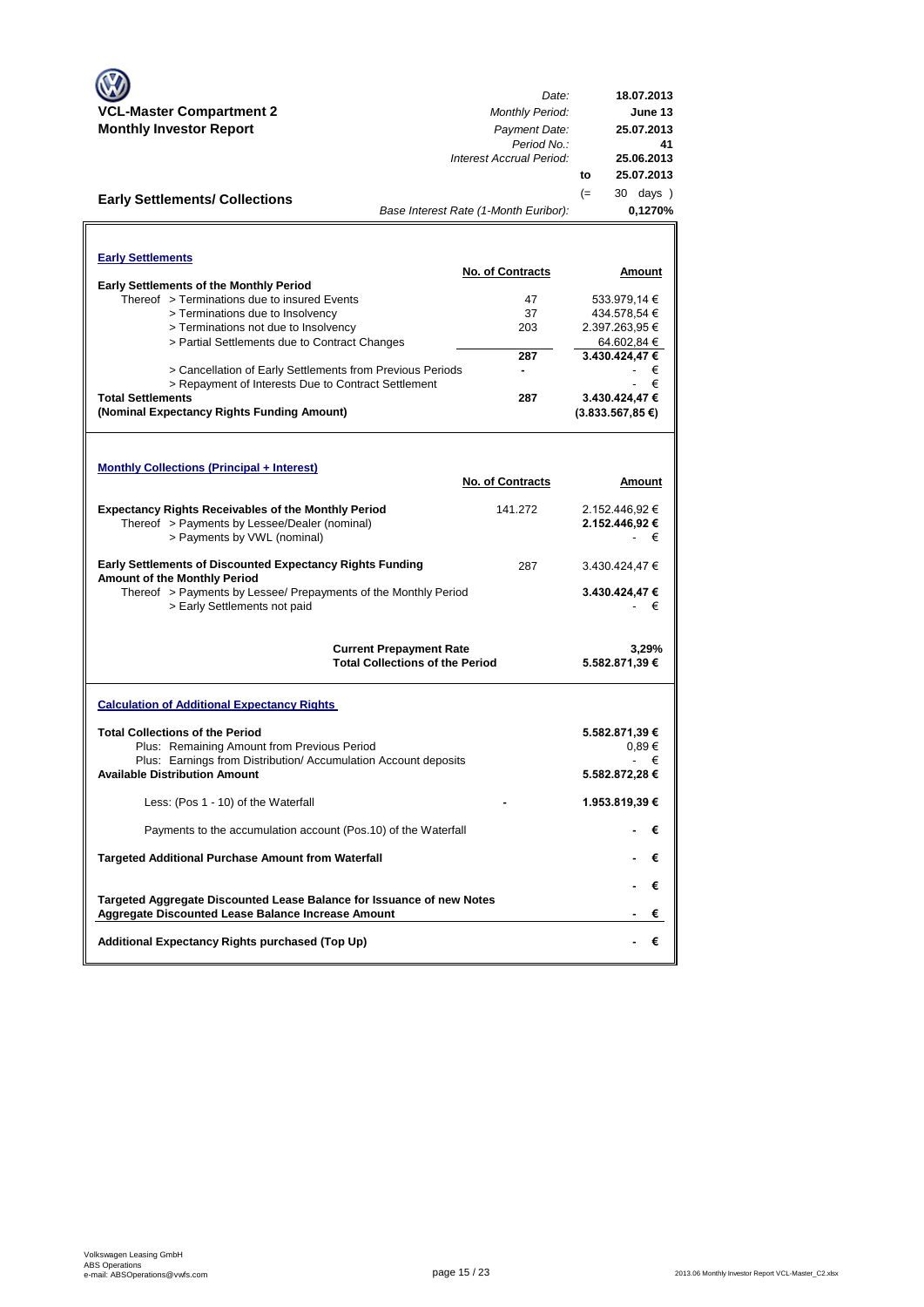| O                                                             | Date:                                 |            | 18.07.2013            |
|---------------------------------------------------------------|---------------------------------------|------------|-----------------------|
| <b>VCL-Master Compartment 2</b>                               | <b>Monthly Period:</b>                |            | June 13               |
| <b>Monthly Investor Report</b>                                | Payment Date:<br>Period No.:          |            | 25.07.2013<br>41      |
| Information regarding the                                     | <b>Interest Accrual Period:</b>       |            | 25.06.2013            |
| <b>Expectancy Rights Pool -</b><br><b>Remaining Pool Data</b> |                                       | to<br>$(=$ | 25.07.2013<br>30 days |
|                                                               | Base Interest Rate (1-Month Euribor): |            | 0.1270%               |

|           | <b>Distribution of Expectancy Rights by Lessee/ Contract</b> |                           |            |                              |                                                               |  |                               |         |          |                         |  |                    |           |  |                                                       |           |  |                           |  |  |
|-----------|--------------------------------------------------------------|---------------------------|------------|------------------------------|---------------------------------------------------------------|--|-------------------------------|---------|----------|-------------------------|--|--------------------|-----------|--|-------------------------------------------------------|-----------|--|---------------------------|--|--|
|           |                                                              |                           |            |                              |                                                               |  |                               |         |          | <b>Type of Vehicles</b> |  |                    |           |  |                                                       |           |  |                           |  |  |
| Poolcut   |                                                              |                           |            |                              | <b>New Vehicles</b><br><b>End of Reporting Period - Total</b> |  |                               |         |          |                         |  |                    |           |  | <b>Used Vehicles</b><br><b>Demonstration Vehicles</b> |           |  |                           |  |  |
|           |                                                              |                           |            | <b>Distribution of Lease</b> |                                                               |  |                               |         |          |                         |  |                    |           |  |                                                       |           |  |                           |  |  |
| No. of    |                                                              | <b>Discounted Amounts</b> |            | Contracts by Lessee/         | No. of                                                        |  | <b>Discounted Balance Not</b> | % of    | change   | No. of                  |  | Discounted Balance | No. of    |  | <b>Discounted Balance</b>                             | No. of    |  | <b>Discounted Balance</b> |  |  |
| Contracts |                                                              | Not Yet Due in EUR        | % of Total | Contract                     | Contracts                                                     |  | Yet Due in EUR                | Total   | in %     | Contracts               |  | Not Yet Due in EUR | Contracts |  | Not Yet Due in EUR                                    | Contracts |  | Not Yet Due in EUR        |  |  |
| 21.510    |                                                              | 238.249.962.68            | 55.27%     |                              | 54.566                                                        |  | 654.142.030.87                | 53.23%  | $-2.04%$ | 50.415                  |  | 602.322.101.09     | 1.688     |  | 20.858.807.09                                         | 2.463     |  | 30.961.122.69             |  |  |
| 14.170    |                                                              | 139.053.925.98            | 32.26%     | $2 - 10$                     | 39.246                                                        |  | 424.723.982.71                | 34.56%  | 2.30%    | 38.388                  |  | 415.693.310.71     | 368       |  | 3.492.185.02                                          | 490       |  | 5.538.486.98              |  |  |
| 2.551     |                                                              | 25.018.463.44             | 5.80%      | $11 - 20$                    | 8.203                                                         |  | 85.786.443.51                 | 6.98%   | 1.18%    | 8.153                   |  | 85.201.361.24      | 19        |  | 175,786.58                                            | 31        |  | 409.295.69                |  |  |
| 2.207     |                                                              | 22.354.989.95             | 5.19%      | $21 - 50$                    | 5.703                                                         |  | 58.939.523.21                 | 4.80%   | $-0.39%$ | 5.672                   |  | 58.695.082.15      | 26        |  | 203.680.48                                            |           |  | 40.760.58                 |  |  |
| 499       |                                                              | 6.379.700.39              | .48%       | > 50                         | 521                                                           |  | 5.228.976.75                  | 0.43%   | $-1.05%$ | 520                     |  | 5.219.348.93       |           |  | 9.627.82                                              |           |  |                           |  |  |
| 40.937    |                                                              | 431.057.042.44 €          | 100.00%    | Total                        | 108.239                                                       |  | .228.820.957.05               | 100.00% | 0.00%    | 103.148                 |  | 1.167.131.204.12   | 2.102     |  | 24.740.086.99                                         | 2.989     |  | 36.949.665.94             |  |  |

#### **Distribution of Expectancy Rights by Discounted Amounts**

|           | PRIIMANNII VI LADUUGIIUV INMIIIG DY PROUGHUU ANIUMING<br><b>Type of Vehicles</b> |                           |            |                          |           |   |                                        |         |          |                     |                           |                    |                          |                           |                    |                               |  |                           |  |
|-----------|----------------------------------------------------------------------------------|---------------------------|------------|--------------------------|-----------|---|----------------------------------------|---------|----------|---------------------|---------------------------|--------------------|--------------------------|---------------------------|--------------------|-------------------------------|--|---------------------------|--|
|           |                                                                                  |                           |            |                          |           |   |                                        |         |          |                     |                           |                    |                          |                           |                    |                               |  |                           |  |
| Poolcut   |                                                                                  |                           |            |                          |           |   | <b>End of Reporting Period - Total</b> |         |          | <b>New Vehicles</b> |                           |                    | <b>Used Vehicles</b>     |                           |                    | <b>Demonstration Vehicles</b> |  |                           |  |
| No. of    |                                                                                  | <b>Discounted Amounts</b> |            |                          | No. of    |   | <b>Discounted Amounts</b>              | % of    | change   | No. of              | <b>Discounted Balance</b> |                    | No. of                   | <b>Discounted Balance</b> |                    | No. of                        |  | <b>Discounted Balance</b> |  |
| Contracts |                                                                                  | Not Yet Due in EUR        | % of Total | <b>Discounted Amount</b> | Contracts |   | Not Yet Due in EUR                     | Total   | in %     | Contracts           |                           | Not Yet Due in EUR | Contracts                |                           | Not Yet Due in EUR | Contracts                     |  | Not Yet Due in EUR        |  |
| 4.059     |                                                                                  | 16.290.965.42             | 3.78%      | Up to Euro 5,000         | 7.644     |   | 31.831.262,98                          | 2,59%   | $-1.19%$ | 6.995               |                           | 29.338.991,10      | 277                      |                           | 1.020.035,18       | 372                           |  | 1.472.236,70              |  |
| 18,685    |                                                                                  | 139.854.158.59            | 32.44%     | Up to Euro 10,000        | 47.013    |   | 359.527.667.41                         | 29,26%  | $-3.19%$ | 45.131              |                           | 345.622.867.29     | 795                      |                           | 5.850.889.88       | 1.087                         |  | 8.053.910.24              |  |
| 11.339    |                                                                                  | 137.734.335.14            | 31.95%     | Up to Euro 15,000        | 31,518    |   | 382.033.884.23                         | 31.09%  | $-0,86%$ | 30.466              |                           | 369.225.241.12     | 424                      |                           | 5.132.646.37       | 628                           |  | 7.675.996.74              |  |
| 4.439     |                                                                                  | 75.803.145.89             | 17.59%     | Up to Euro 20,000        | 12.281    |   | 210.115.005.29                         | 17.10%  | $-0.49%$ | 11.584              |                           | 197.989.608.96     | 283                      |                           | 4.954.266.56       | 414                           |  | 7.171.129.77              |  |
| 1.579     |                                                                                  | 34.744.057.11             | 8.06%      | Up to Euro 25,000        | 5.920     |   | 131.397.723.24                         | 10.69%  | 2.63%    | 5.408               |                           | 119.989.973.53     | 239                      |                           | 5.337.494.32       | 273                           |  | 6.070.255.39              |  |
| 464       |                                                                                  | 12.518.368.05             | 2.90%      | Up to Euro 30,000        | 2.658     | € | 72.065.455.66                          | 5.86%   | 2,96%    | 2.465               |                           | 66.866.530.30      | 61                       |                           | 1.630.588.75       | 132                           |  | 3.568.336.61              |  |
| 184       |                                                                                  | 5.931.016.33              | 1.38%      | Up to Euro 35,000        | 834       | € | 26.668.490.14                          | 2.17%   | 0.79%    | 766                 |                           | 24.506.392.76      | 16                       |                           | 510.529.48         | 52                            |  | 1.651.567.90              |  |
| 69        |                                                                                  | 2.570.067.20              | 0.60%      | Up to Euro 40,000        | 237       |   | 8.800.264.11                           | 0.72%   | 0,12%    | 216                 |                           | 8.019.931.84       |                          |                           | 145,385.79         | 17                            |  | 634.946.48                |  |
| 53        |                                                                                  | 2.236.865.99              | 0,52%      | Up to Euro 45,000        | 77        |   | 3.258.999.24                           | 0.27%   | $-0.25%$ | 69                  |                           | 2.917.452.86       |                          |                           |                    |                               |  | 341.546.38                |  |
| 38        |                                                                                  | 1.795.920.82              | 0.42%      | Up to Euro 50,000        | 21        |   | 987.700.71                             | 0.08%   | $-0.34%$ | 17                  |                           | 798.541.35         |                          |                           | 47,307.29          |                               |  | 141.852,07                |  |
| 14        |                                                                                  | 733.459.79                | 0.17%      | Up to Euro 55,000        | 13        |   | 679.497.87                             | 0.06%   | $-0.11%$ | 10                  |                           | 520.369.97         |                          |                           | 52.730,69          |                               |  | 106.397.21                |  |
|           |                                                                                  | 342.197.52                | 0.08%      | Up to Euro 60,000        |           |   | 283.540.06                             | 0.02%   | $-0,06%$ |                     |                           | 225.327.38         |                          |                           | 58.212.68          |                               |  |                           |  |
|           |                                                                                  | 433.802.02                | 0.10%      | Up to Euro 65,000        | 10        |   | 623.927.43                             | 0.05%   | $-0.05%$ | я                   |                           | 562.436.98         |                          |                           |                    |                               |  | 61.490.45                 |  |
|           |                                                                                  | 68.682.57                 | 0.02%      | Up to Euro 70,000        |           |   | 401.433.20                             | 0.03%   | 0.02%    |                     |                           | 401.433.20         |                          |                           |                    |                               |  |                           |  |
|           |                                                                                  |                           | 0.00%      | Up to Euro 75,000        | 2         |   | 146.105.48                             | 0.01%   | 0.01%    | $\sim$              |                           | 146,105.48         | $\overline{\phantom{a}}$ |                           |                    |                               |  |                           |  |
| 40.937    |                                                                                  | 431.057.042.44            | 100.00%    | <b>Total</b>             | 108.239   |   | 1.228.820.957.05€                      | 100.00% | 0.00%    | 103.148             |                           | 1.167.131.204.12   | 2.102                    |                           | 24.740.086.99      | 2.989                         |  | 36.949.665.94             |  |

| <b>Contract Term</b> |                           |         |                               |           |                                        |         |          |                          |                           |                          |                               |                               |                           |  |
|----------------------|---------------------------|---------|-------------------------------|-----------|----------------------------------------|---------|----------|--------------------------|---------------------------|--------------------------|-------------------------------|-------------------------------|---------------------------|--|
|                      |                           |         |                               |           |                                        |         |          | <b>Type of Vehicles</b>  |                           |                          |                               |                               |                           |  |
| Poolcut              |                           |         |                               |           | <b>End of Reporting Period - Total</b> |         |          | <b>New Vehicles</b>      |                           | <b>Used Vehicles</b>     |                               | <b>Demonstration Vehicles</b> |                           |  |
| No. of               | <b>Discounted Amounts</b> | in % of |                               | No. of    | <b>Discounted Amounts</b>              | in % of | change   | No. of                   | <b>Discounted Balance</b> | No. of                   | <b>Discounted Balance</b>     | No. of                        | <b>Discounted Balance</b> |  |
| Contracts            | Not Yet Due               | Total   | <b>Contract Term in Month</b> | Contracts | Not Yet Due                            | Total   | in %     | Contracts                | Not Yet Due in EUR        | Contracts                | Not Yet Due in EUR            | Contracts                     | Not Yet Due in EUR        |  |
|                      | €                         | 0.00%   | 9                             |           | 17,869.30<br>€                         | 0.00%   | 0.00%    | $\overline{1}$           | 17,869.30                 | $\tilde{\phantom{a}}$    | €<br>$\overline{\phantom{a}}$ | $\sim$                        |                           |  |
| 1.705                | 26.318.834.50<br>€        | 6.11%   | 12                            | 17        | 176,457.95<br>€                        | 0.01%   | $-6.09%$ | $\mathbf{Q}$             | 120.037.87                | 8                        | 56,420.08<br>€                |                               | €                         |  |
| 144                  | 1.605.380.44<br>€         | 0.37%   | 18                            | 56        | €<br>792.635.33                        | 0.06%   | $-0.31%$ | 45                       | 671.481.61                | 7                        | €<br>70,548.63                |                               | 50,605.09<br>€            |  |
|                      | €                         | 0,00%   | 22                            |           | 8,870.36<br>€                          | 0,00%   | 0,00%    |                          | 8.870.36                  | ٠                        | €                             |                               | €                         |  |
| 3.008                | 33.211.759.80<br>€        | 7.70%   | 24                            | 3.093     | 37.272.913.55<br>€                     | 3.03%   | $-4.67%$ | 2.969                    | 35.918.587.00<br>€        | 90                       | 822.417.81<br>€               | 34                            | 531.908.74<br>€           |  |
|                      | 14,656.28                 | 0.00%   | 26                            |           | €<br>$\overline{\phantom{a}}$          | 0.00%   | 0.00%    | $\blacksquare$           | $\overline{\phantom{a}}$  | $\blacksquare$           | €                             | $\sim$                        | €                         |  |
|                      | 25,798.66                 | 0.01%   | 28                            |           | $\blacksquare$                         | 0.00%   | $-0.01%$ | $\overline{\phantom{a}}$ | $\overline{\phantom{a}}$  | $\tilde{\phantom{a}}$    |                               |                               |                           |  |
|                      |                           | 0.00%   | 29                            |           | €<br>$\overline{\phantom{a}}$          | 0.00%   | 0.00%    | $\overline{\phantom{a}}$ |                           | $\blacksquare$           | €                             |                               | €                         |  |
| 841                  | €<br>8.867.877.12         | 2.06%   | 30                            | 1.412     | €<br>16,458,766,35                     | 1.34%   | $-0.72%$ | 1.376                    | 16.055.043.03<br>€        | 28                       | €<br>285.673.42               | 8                             | €<br>118,049.90           |  |
|                      | $\overline{\phantom{a}}$  | 0.00%   | 33                            |           | €<br>$\sim$                            | 0.00%   | 0.00%    | $\blacksquare$           | $\overline{\phantom{a}}$  | ۰                        | $\sim$                        | $\sim$                        |                           |  |
|                      |                           | 0.00%   | 32                            |           | 30.657.48<br>€                         | 0.00%   | 0.00%    |                          | 30.657.48                 | $\tilde{\phantom{a}}$    |                               |                               |                           |  |
|                      | 23,760.26                 | 0.01%   | 34                            |           | €                                      | 0.00%   | $-0.01%$ | $\blacksquare$           |                           | $\blacksquare$           | €                             |                               | €                         |  |
|                      |                           | 0.00%   | 35                            |           | 47.527.68<br>€                         | 0.00%   | 0.00%    | 5                        | 47.527.68                 | $\tilde{\phantom{a}}$    | €                             | $\sim$                        | €                         |  |
| 23.316               | 268.681.076.87            | 62.33%  | 36                            | 57,860    | 740.157.182.60<br>€                    | 60.23%  | $-2.10%$ | 55.275                   | 702.073.115,09            | 1.218                    | 17.425.680.05<br>€            | 1.367                         | 20.658.387.46<br>€        |  |
|                      |                           | 0.00%   | 38                            |           | €                                      | 0.00%   | 0.00%    | $\blacksquare$           | $\overline{\phantom{a}}$  | $\blacksquare$           | €                             | $\sim$                        | €                         |  |
|                      |                           | 0.00%   | 39                            |           | €                                      | 0,00%   | 0.00%    | $\blacksquare$           |                           | $\overline{\phantom{a}}$ | €                             |                               | €                         |  |
| 736                  | €<br>6.731.434.49         | 1.56%   | 42                            | 1.509     | 16,296,503.08<br>€                     | 1.33%   | $-0.24%$ | 1.397                    | €<br>15.112.961.11        | 66                       | 626,508.99<br>€               | 46                            | 557.032,98<br>€           |  |
|                      |                           | 0.00%   | 45                            |           | 12,692.06<br>€                         | 0.00%   | 0.00%    |                          | 12.692.06                 | $\overline{\phantom{a}}$ | €                             |                               |                           |  |
|                      |                           | 0.00%   | 46                            |           | €<br>7.758.33                          | 0.00%   | 0.00%    |                          | 7.758,33                  | $\tilde{\phantom{a}}$    | €                             |                               | €                         |  |
|                      |                           | 0.00%   | 47                            |           | €                                      | 0.00%   | 0.00%    | $\blacksquare$           |                           | $\blacksquare$           | €                             |                               | €                         |  |
| 9.500                | 75.513.203.89             | 17.52%  | 48                            | 38.973    | 379.308.435.23<br>€                    | 30.87%  | 13.35%   | 37.090                   | 361.028.226.52            | 621                      | €<br>4.944.149.71             | 1.262                         | €<br>13,336,059.00        |  |
| 777                  | €<br>4.733.423.19         | 1.10%   | 54                            | 1.943     | €<br>14.046.384.99                     | 1.14%   | 0.04%    | 1.772                    | 12.794.812.64<br>€        | 46                       | €<br>390.267.71               | 125                           | 861.304.64<br>€           |  |
| 905                  | 5.329.836.94              | 1.24%   | 60                            | 3.366     | 24.186.302.76<br>€                     | 1.97%   | 0.73%    | 3.205                    | 23.231.564.04             | 18                       | €<br>118,420.59               | 143                           | 836.318.13<br>€           |  |
| 40.937               | 431.057.042.44 6          | 100,00% | Total                         | 108.239   | 1.228.820.957.05 €                     | 100.00% | 0.00%    | 103,148                  | 1.167.131.204.12          | $2.102$ €                | 24.740.086.99                 | 2.989                         | ∣€<br>36.949.665.94       |  |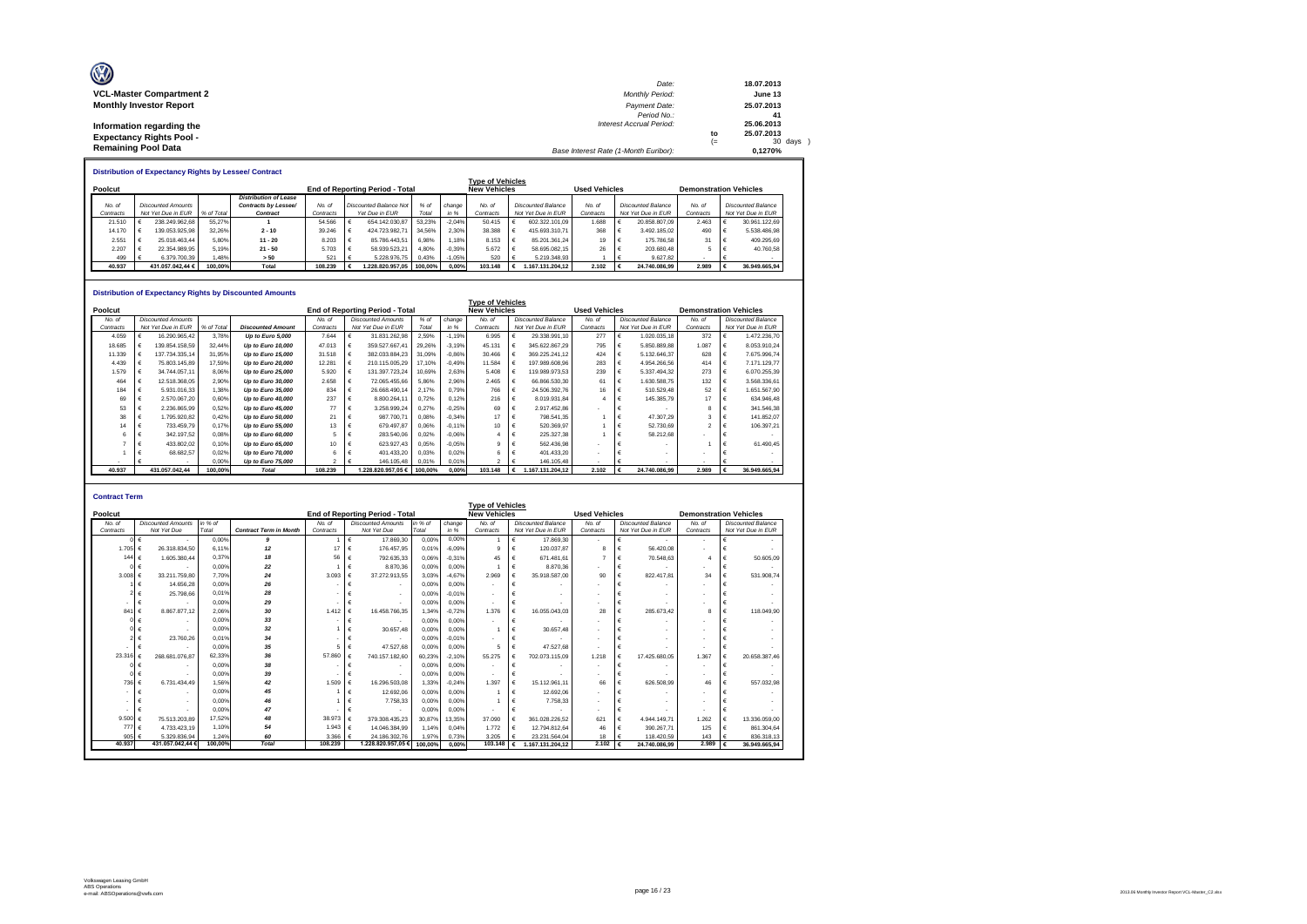| O                               | Date:                                 |     | 18.07.2013 |
|---------------------------------|---------------------------------------|-----|------------|
| <b>VCL-Master Compartment 2</b> | <b>Monthly Period:</b>                |     | June 13    |
| <b>Monthly Investor Report</b>  | Payment Date:                         |     | 25.07.2013 |
|                                 | Period No.:                           |     | 41         |
| Information regarding the       | <b>Interest Accrual Period:</b>       |     | 25.06.2013 |
| <b>Expectancy Rights Pool -</b> |                                       | to  | 25.07.2013 |
| <b>Remaining Pool Data</b>      |                                       | $=$ | 30 days    |
|                                 | Base Interest Rate (1-Month Euribor): |     | 0.1270%    |

|                   |                                          |     |                  |                          |                              |                                          |                  |                | <b>Type of Vehicles</b> |                                                 |                      |                                                 |                               |   |                                                 |
|-------------------|------------------------------------------|-----|------------------|--------------------------|------------------------------|------------------------------------------|------------------|----------------|-------------------------|-------------------------------------------------|----------------------|-------------------------------------------------|-------------------------------|---|-------------------------------------------------|
| Poolcut           |                                          |     |                  |                          |                              | End of Reporting Period - Total          |                  |                | <b>New Vehicles</b>     |                                                 | <b>Used Vehicles</b> |                                                 | <b>Demonstration Vehicles</b> |   |                                                 |
| No a<br>Contracts | <b>Discounted Amounts</b><br>Not Yet Due |     | in % of<br>Total | Make/ Modeli             | No <sub>n</sub><br>Contracts | <b>Discounted Amounts</b><br>Not Yet Due | in % of<br>Total | change<br>in % | No of<br>Contracts      | <b>Discounted Balance</b><br>Not Yet Due in EUR | No. of<br>Contracts  | <b>Discounted Balance</b><br>Not Yet Due in EUR | No of<br>Contracts            |   | <b>Discounted Balance</b><br>Not Yet Due in EUR |
| 721               | 2.772.607,78<br>€                        |     | 0,64%            | Fox                      | 321                          | 1.322.645,42<br>€                        | 0.11%            | $-0.549$       | 299                     | 1.244.191,02                                    | 5                    | 18.978,27<br>€                                  | 17                            | € | 59.476,13                                       |
| 2.191             | €<br>12.826.659,38                       |     | 2,98%            | Polo                     | 5.023                        | €<br>31.618.397,26                       | 2,57%            | $-0,40%$       | 4.905                   | 30.929.081,49<br>€                              | 40                   | €<br>198.476,97                                 | 78                            | € | 490.838,80                                      |
| 3.036             | €<br>26.877.521,90                       |     | 6,24%            | Golf                     | 12.127                       | €<br>104.087.276,59                      | 8,47%            | 2,249          | 11.766                  | €<br>101.333.734,24                             | 222                  | €<br>1.534.339,76                               | 139                           | € | 1.219.202,59                                    |
| 2.130             | €<br>17.039.646.06                       |     | 3.95%            | <b>Golf Variant</b>      |                              | €                                        | 0.00%            | $-3.95%$       |                         | €                                               |                      | €                                               |                               | € |                                                 |
| 674               | $\epsilon$<br>5.885.669,15               |     | 1,37%            | <b>Golf Plus</b>         |                              | €                                        | 0.00%            | $-1,379$       |                         | €                                               |                      | €                                               |                               | € |                                                 |
|                   | €                                        |     | 0.00%            | <b>Golf Cabrio</b>       |                              | €                                        | 0,00%            | 0.00%          |                         | €                                               |                      | €                                               |                               | € |                                                 |
| 90                | €<br>998.274,24                          |     | 0.23%            | Eos                      | 224                          | €<br>2.759.046,72                        | 0,22%            | $-0,01%$       | 206                     | 2.573.272,67<br>€                               | 10                   | €<br>89.936,72                                  | 8                             | € | 95.837,33                                       |
| 11                | €<br>81.467,52                           |     | 0,02%            | Jetta                    | 146                          | €<br>1.223.851,73                        | 0,10%            | 0.08%          | 8S                      | €<br>779.803,91                                 | 52                   | €<br>404.991,94                                 | 5                             | € | 39.055,88                                       |
| 5                 | €<br>29.489,71                           |     | 0.01%            | <b>New Beetle</b>        | 383                          | 3.526.389,68<br>€                        | 0,29%            | 0.28%          | 353                     | 3.223.382,29<br>€                               | 6                    | 53.445,82<br>€                                  | 24                            | € | 249.561,57                                      |
| 11                | €<br>93.710,56                           |     | 0,02%            | <b>New Beetle Cabrio</b> |                              | €                                        | 0,00%            | $-0,029$       |                         | €                                               |                      | €                                               |                               | € |                                                 |
| 643               | €<br>7.248.012,84                        |     | 1,68%            | Passat                   | 12.618                       | €<br>136.031.859,21                      | 11.07%           | 9,39%          | 12.246                  | 132.237.942,77<br>€                             | 238                  | €<br>2.344.410,87                               | 134                           | € | 1.449.505,57                                    |
| 3.883             | €<br>37.292.650,65                       |     | 8,65%            | Passat Variant           |                              | €                                        | 0,00%            | $-8,65%$       |                         | €                                               |                      | €                                               |                               | € |                                                 |
| 176               | €<br>1.869.639.21                        |     | 0.43%            | Scirocco                 | 209                          | €<br>2.317.163.22                        | 0.19%            | $-0,25%$       | 193                     | €<br>2.158.795.24                               | 8                    | €<br>83,761.00                                  | 8                             | € | 74,606.98                                       |
| 1.170             | €<br>10.459.333.63                       |     | 2.43%            | Touran                   | 4.373                        | €<br>41.268.037.46                       | 3,36%            | 0.93%          | 4.295                   | €<br>40.624.774.40                              | 47                   | €<br>350.112,14                                 | 31                            | € | 293.150.92                                      |
| 975               | €<br>11 892 982 13                       |     | 276%             | Tiguan                   | 4 106                        | €<br>52.620.610,38                       | 4,28%            | 1.52%          | 4.026                   | €<br>51.704.494,24                              | 28                   | €<br>278.350,51                                 | 52                            | € | 637.765,63                                      |
|                   |                                          |     | 0.39%            | Sharan                   |                              | €                                        | 2,07%            | 1.68%          |                         | €                                               | 8                    | €                                               |                               | € |                                                 |
| 183<br>232        | €<br>1.702.394,60                        |     | 0.85%            | Touared                  | 1.867<br>1.434               | 25.470.627,00                            | 2,52%            | 1.67%          | 1.840                   | 25.166.870,78<br>€                              | 46                   | 83.846,92<br>€                                  | 19<br>64                      | € | 219.909,30                                      |
|                   | $\epsilon$<br>3.663.999,99               |     |                  |                          |                              | €<br>30.966.130,19                       |                  |                | 1.324                   | 28.879.159,53                                   |                      | 791.830,83                                      |                               |   | 1.295.139,83                                    |
| 573               | €<br>14.308.603,93                       |     | 3,32%            | Phaeton                  | 563                          | €<br>13.287.129,95                       | 1,08%            | $-2,249$       | 118                     | 3.917.544,55                                    | 443                  | 9.326.513,34<br>€                               | $\mathcal{P}$                 |   | 43.072,06                                       |
| 16.704            | 155.042.663.28<br>€                      |     | 35.97%           | vw                       | 43.394                       | €<br>446.499.164.81                      | 36,34%           | 0.37%          | 41.660                  | 424.773.047.13<br>€                             | 1.153                | 15.558.995,09<br>€                              | 581                           | € | 6.167.122.59                                    |
| 2.933             | 16.474.528,84 €                          |     | 3,829            | Caddy                    | 6.792                        | €<br>41.874.835,41                       | 3,41%            | $-0,419$       | 6.546                   | €<br>40.609.386,32                              | 105                  | €<br>550.124,34                                 | 141                           | € | 715.324,75                                      |
| 2.656             | 21.963.719,12 €                          |     | 5,10%            | <b>Transporter</b>       | 7.654                        | €<br>77.102.469,67                       | 6.27%            | 1,189          | 7 1 2 9                 | €<br>72.198.780,67                              | 270                  | €<br>2.511.543,52                               | 255                           | € | 2.392.145,48                                    |
|                   |                                          | . е | 0,00%            | Amarok                   | 358                          | €<br>4.059.827,28                        | 0,33%            | 0,339          | 304                     | €<br>3.491.784.46                               | 10                   | 89.343,56<br>€                                  | 44                            | € | 478.699,26                                      |
| 1.180             | 10.917.917.33 €                          |     | 2.53%            | Crafter                  | 3.248                        | €<br>32.815.690.72                       | 2.67%            | 0.14%          | 3.109                   | 31.685.977.22<br>€                              | 59                   | €<br>437.662.15                                 | 80                            | € | 692.051.35                                      |
|                   | 5.623,50 €                               |     | 0,00%            | LT                       |                              |                                          | 0,00%            | 0,00%          |                         |                                                 |                      |                                                 |                               |   |                                                 |
| 6.771             | 49.361.788,79                            |     | 11.45%           | <b>VWN</b>               | 18.052                       | €<br>155.852.823.08                      | 12.68%           | 1.23%          | 17,088                  | 147.985.928.67                                  | 444                  | 3.588.673.57                                    | 520                           | € | 4.278.220.84                                    |
|                   | €                                        |     | 0.00%            | Audi A1                  | 1.822                        | €<br>15.267.769,06                       | 1,249            | 1.249          | 1.673                   | €<br>14.010.900,87                              | 23                   | €<br>166.488,12                                 | 126                           | € | 1.090.380,07                                    |
| 2.370             | €<br>25.318.315,94                       |     | 5,87%            | Audi A3                  | 3.343                        | €<br>36.151.667,26                       | 2,94%            | $-2.939$       | 3.184                   | 34.637.236,40<br>€                              | 44                   | €<br>343.678,68                                 | 115                           | € | 1.170.752,18                                    |
| 103               | €<br>1.278.966,83                        |     | 0,30%            | Audi A3 Cabrio           |                              | €                                        | 0.00%            | $-0,30%$       |                         | €                                               |                      | €                                               |                               | € |                                                 |
| 489               | €<br>6.376.497,45                        |     | 1,48%            | Audi A4                  | 8.039                        | €<br>116.341.052,89                      | 9,47%            | 7,99%          | 7.796                   | €<br>113.172.762,26                             | 102                  | €<br>1.142.182,64                               | 141                           | € | 2.026.107,99                                    |
| 3.939             | €<br>55.568.275,61                       |     | 12,89%           | Audi A4 Avant            |                              | €                                        | 0,00%            | 12,89%         |                         | €                                               |                      | €                                               |                               | € |                                                 |
| $\mathbf{Q}$      | €<br>100.078.81                          |     | 0.02%            | Audi A4 Cabrio           |                              | €                                        | 0.00%            | $-0.02%$       |                         | €                                               |                      | €                                               |                               | € |                                                 |
| 798               | €<br>13.553.463,57                       |     | 3,149            | Audi A5                  | 2.804                        | €<br>51.940.700,62                       | 4,239            | 1,08%          | 2.622                   | 48.624.669,25<br>€                              | 35                   | €<br>516.612,98                                 | 147                           | € | 2.799.418,39                                    |
| 277               | €<br>5.473.541.95                        |     | 1.27%            | Audi A5 Cabrio           |                              | €                                        | 0.00%            | $-1.27%$       |                         | €                                               |                      | €                                               |                               | € |                                                 |
| 1.433             | €<br>25.422.358.62                       |     | 5.90%            | Audi Q5                  | 2.276                        | €<br>43.096.861,20                       | 3,51%            | $-2,399$       | 2.156                   | €<br>40.913.968.75                              | 15                   | €<br>223.749.89                                 | 105                           | € | 1.959.142.56                                    |
| 612               | €<br>8 992 279 98                        |     | 2.09%            | Audi A6                  | 7.866                        | €<br>163.500.896.82                      | 13,319           | 11.22%         | 7.454                   | 155.626.094.98<br>€                             | 82                   | 1.113.696,45<br>€                               | 330                           | € | 6.761.105,39                                    |
| 2.071             | €<br>34.595.715,21                       |     | 8,03%            | Audi A6 Avant            |                              | €                                        | 0,00%            | $-8,039$       |                         | €                                               |                      | €                                               |                               | € |                                                 |
|                   | €                                        |     | 0,00%            | Audi A7                  | 774                          | €<br>20.325.228,93                       | 1,65%            | 1,65%          | 698                     | €<br>18.445.600,77                              | 8                    | €<br>150.356,41                                 | 68                            | € | 1.729.271,75                                    |
| 415               | €<br>10.629.771,82                       |     | 2,47%            | Audi Q7                  | 730                          | €<br>18.862.232,90                       | 1,53%            | $-0,93%$       | 685                     | €<br>17.787.719,66                              | 12                   | €<br>248.125,71                                 | 33                            | € | 826.387,53                                      |
| 176               | €<br>5.090.336,45                        |     | 1,18%            | Audi A8                  | 314                          | €<br>10.251.959,21                       | 0,83%            | $-0,35%$       | 224                     | €<br>7.648.857,35                               | 12                   | €<br>246.349,89                                 | 78                            | € | 2.356.751,97                                    |
|                   | €                                        |     | 0,00%            | Audi R8                  | 42                           | €<br>2.228.043,71                        | 0,18%            | 0,18%          | 28                      | €<br>1.643.112,15                               | 5                    | €<br>194.905,48                                 | $\mathbf{Q}$                  | € | 390.026,08                                      |
| 114               | $\epsilon$<br>1.576.314,14               |     | 0,37%            | TT Coupé                 |                              | $\epsilon$                               | 0,00%            | $-0,37%$       |                         | €                                               |                      | €                                               |                               | € |                                                 |
| 43                | €<br>656.154,50                          |     | 0,15%            | <b>TT Roadster</b>       |                              | €                                        | 0,00%            | $-0,15%$       |                         |                                                 |                      |                                                 |                               | Ë |                                                 |
| 12,849            | €<br>194.632.070.88                      |     | 45.15%           | Audi                     | 28,010                       | €<br>477.966.412.60                      | 38,90%           | $-6.26%$       | 26.520                  | 452.510.922.44<br>€                             | 338                  | €<br>4.346.146.25                               | 1.152                         | € | 21.109.343.91                                   |
| 488               | €                                        |     | 0,58%            | Ibiza                    | 1.030                        | 5.461.264,42<br>€                        | 0.44%            | $-0.139$       |                         | €                                               |                      | 62.229,17<br>€                                  | 119                           | € | 574.345,20                                      |
| 176               | 2.486.805,33<br>€<br>1.305.871,34        |     | 0,30%            | Altea                    | 355                          | €<br>2.511.843,85                        | 0,20%            | $-0.109$       | 897<br>311              | 4.824.690,05<br>2.232.032.24<br>€               | 14<br>6              | 35.461,12<br>€                                  | 38                            | € |                                                 |
|                   |                                          |     |                  |                          |                              |                                          | 0,22%            |                |                         |                                                 |                      |                                                 |                               |   | 244.350,49                                      |
| 186               | €<br>1.276.354,13                        |     | 0.30%            | Leon                     | 394                          | €<br>2.667.839,59                        |                  | $-0,08%$       | 336                     | €<br>2.320.855,01                               | $\overline{2}$       | €<br>9.496,75                                   | 56                            | € | 337.487,83                                      |
| 79                | €<br>635.448,54<br>€                     |     | 0,15%            | Alhambra                 | 648                          | €<br>7.457.987,05                        | 0,61%            | 0.46%          | 625                     | €<br>7.236.216,91                               | 4                    | €<br>34.995,86                                  | 19                            | € | 186.774,28                                      |
| 354               | 3.284.113,74                             |     | 0.76%            | Exec                     | 557                          | €<br>4.785.420,51                        | 0.39%            | $-0.37%$       | 505                     | 4.347.736,64                                    | $\overline{3}$       | 16.414,84                                       | 49                            | € | 421.269,03                                      |
| 1.283             | €<br>8.988.593,08                        |     | 2,09%            | Seat                     | 2.984                        | €<br>22.884.355,42                       | 1,86%            | $-0,22%$       | 2.674                   | 20.961.530,85                                   | 29                   | 158.597,74 €                                    | 281                           | € | 1.764.226,83                                    |
| 568               | 2.530.558,31<br>€                        |     | 0.59%            | Fabia                    | 1.574                        | 7.759.455,54<br>€                        | 0.63%            | 0.04%          | 1.465                   | 7.279.731,68<br>€                               | 17                   | 68,099.70<br>€                                  | 92                            | € | 411.624,16                                      |
| 320               | €<br>1.649.766,05                        |     | 0,38%            | <b>Fabia Combi</b>       |                              | €                                        | 0,00%            | $-0,38%$       |                         | €                                               |                      | €                                               |                               | € |                                                 |
| 85                | €<br>593.971,83                          |     | 0,14%            | Octavia                  | 4.953                        | 39.320.905,84<br>€                       | 3.20%            | 3,06%          | 4.860                   | 38.630.301,98<br>€                              | 13                   | €<br>89.315,75                                  | 80                            | € | 601.288.11                                      |
| 1.377             | €<br>10.979.819,27                       |     | 2,55%            | Octavia Combi            |                              | €                                        | 0,00%            | $-2,559$       |                         | €                                               |                      | €                                               |                               | € |                                                 |
| 349               | €<br>1.689.795.70                        |     | 0.39%            | Roomster                 | 803                          | €<br>4.015.161,67                        | 0.33%            | $-0.079$       | 776                     | €<br>3.894.471.86                               | $\overline{7}$       | €<br>25.457,78                                  | 20                            | € | 95.232.03                                       |
| 218               | €<br>2.196.943,44                        |     | 0.51%            | <b>Superb</b>            | 2.121                        | €<br>21.603.397.02                       | 1.76%            | 1.25%          | 2.054                   | 20.949.475,14<br>€                              | 8                    | 60.536,41<br>€                                  | 59                            | € | 593.385,47                                      |
| 5                 | $\epsilon$<br>59.327,37                  |     | 0.01%            | <b>Superb Combi</b>      |                              | €                                        | 0.00%            | $-0,019$       |                         | €                                               |                      | €                                               |                               | € |                                                 |
| 139               | €<br>1 227 707 86                        |     | 0.28%            | Skoda Yeti               |                              |                                          | 0.00%            | $-0.289$       |                         |                                                 |                      |                                                 |                               |   |                                                 |
| 3.061             | 20.927.889.83<br>€                       |     | 4.86%            | Skoda                    | 9.451                        | €<br>72.698.920.07                       | 5.92%            | 1.06%          | 9.155                   | 70.753.980.66                                   | 45                   | 243.409.64                                      | 251                           | € | 1.701.529,77                                    |
| 269               | €<br>2.104.036.58                        |     | 0.49%            | other                    | 6.348                        | 52.919.281.07<br>€                       | 4,31%            | 3.82%          | 6.051                   | 50.145.794.37<br>€                              | 93                   | 844.264.70<br>€                                 | 204                           | € | 1.929.222,00                                    |
|                   |                                          |     |                  |                          | 108.239                      | 1.228.820.957,05<br>€                    | 100,00%          |                | 103.148                 | €<br>1.167.131.204,12                           | 2.102                | 24.740.086,99                                   | 2.989                         |   | 36.949.665,94                                   |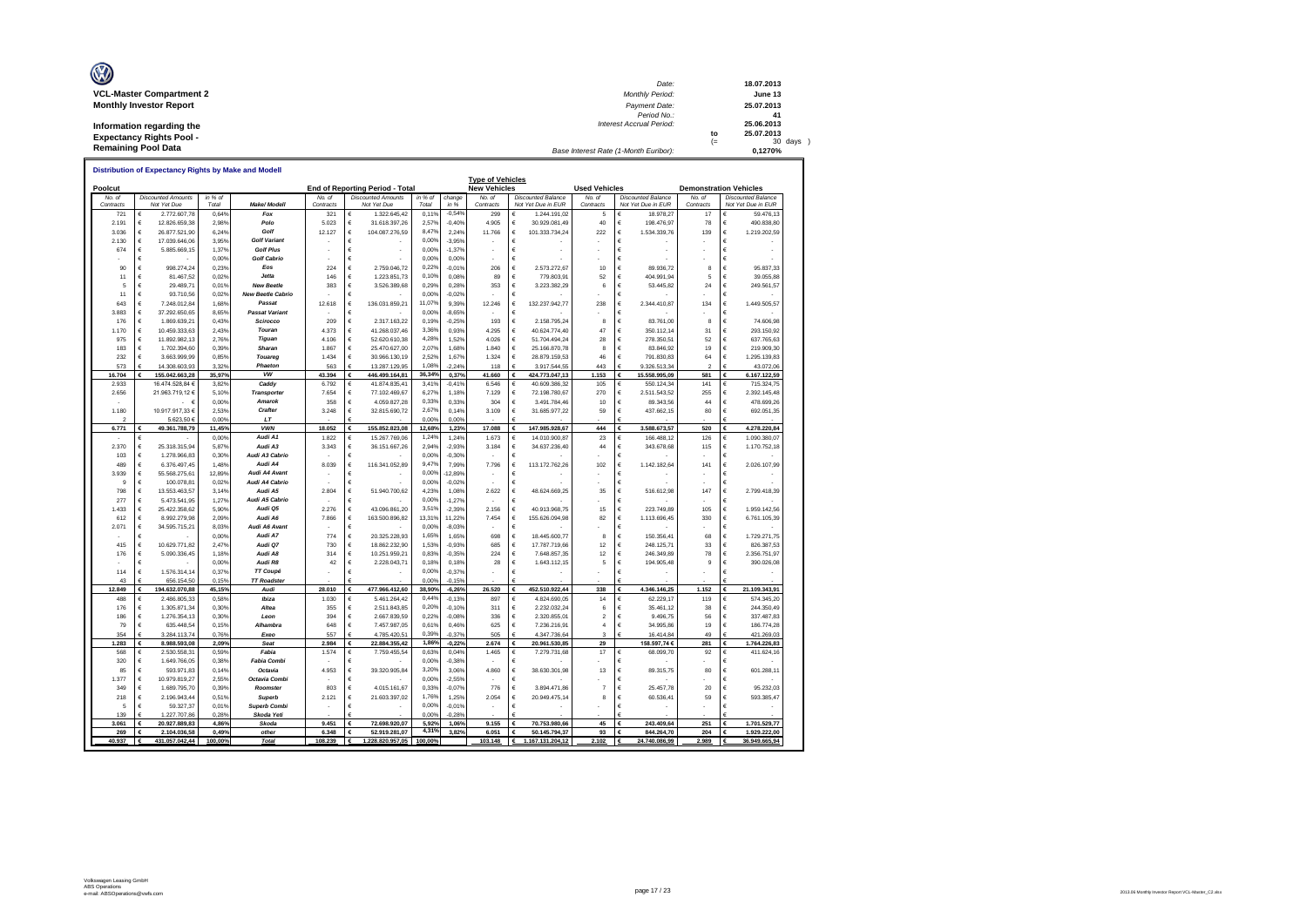| W                               | Date:                                 |           | 18.07.2013            |
|---------------------------------|---------------------------------------|-----------|-----------------------|
| <b>VCL-Master Compartment 2</b> | <b>Monthly Period:</b>                |           | June 13               |
| <b>Monthly Investor Report</b>  | Payment Date:<br>Period No.:          |           | 25.07.2013<br>41      |
| Information regarding the       | <b>Interest Accrual Period:</b>       |           | 25.06.2013            |
| <b>Expectancy Rights Pool -</b> |                                       | to<br>$=$ | 25.07.2013<br>30 days |
| <b>Remaining Pool Data</b>      | Base Interest Rate (1-Month Euribor): |           | 0.1270%               |

|           | <b>Geographic distribution of Expectancy Rights</b> |                           |            |                               |           |   |                                        |         |          |                         |                    |                      |   |                           |                               |                           |
|-----------|-----------------------------------------------------|---------------------------|------------|-------------------------------|-----------|---|----------------------------------------|---------|----------|-------------------------|--------------------|----------------------|---|---------------------------|-------------------------------|---------------------------|
|           |                                                     |                           |            |                               |           |   |                                        |         |          | <b>Type of Vehicles</b> |                    |                      |   |                           |                               |                           |
| Poolcut   |                                                     |                           |            |                               |           |   | <b>End of Reporting Period - Total</b> |         |          | <b>New Vehicles</b>     |                    | <b>Used Vehicles</b> |   |                           | <b>Demonstration Vehicles</b> |                           |
| No. of    |                                                     | <b>Discounted Amounts</b> |            |                               | No. of    |   | Discounted Amounts                     | $%$ of  | change   | No. of                  | Discounted Balance | No. of               |   | <b>Discounted Balance</b> | No. of                        | <b>Discounted Balance</b> |
| Contracts |                                                     | Not Yet Due in EUR        | % of Total | <b>Federal State</b>          | Contracts |   | Not Yet Due in EUR                     | Total   | in %     | Contracts               | Not Yet Due in EUR | Contracts            |   | Not Yet Due in EUR        | Contracts                     | Not Yet Due in EUR        |
| 5.818     |                                                     | 63 382 878 97             | 14,70%     | <b>Baden-Wuerttemberg</b>     | 16.524    |   | 193.511.777.65                         | 15,75%  | 1.04%    | 15,846                  | 184.933.843.94     | 254                  | € | 2.863.371.38              | 424                           | 5.714.562.33              |
| 6.692     |                                                     | 75.130.927.98             | 17.43%     | Bavaria                       | 17,615    |   | 211.132.745.04                         | 17.18%  | $-0.25%$ | 16.615                  | 198.995.959.72     | 455                  |   | 5.194.790.78              | 545                           | 6.941.994.54              |
| 1.263     |                                                     | 13.397.548.66             | 3.11%      | <b>Berlin</b>                 | 3.015     |   | 34.841.551.01                          | 2,84%   | $-0.27%$ | 2.833                   | 32.372.122.88      | 74                   |   | 962.728.85                | 108                           | 1.506.699.28              |
| 925       |                                                     | 8.627.503.80              | 2,00%      | <b>Brandenburg</b>            | 2.265     |   | 23.699.510.61                          | 1,93%   | $-0.07%$ | 2.124                   | 22.105.237.67      | 70                   |   | 702.559,93                |                               | 891.713.01                |
| 389       |                                                     | 4.049.037.33              | 0.94%      | <b>Bremen</b>                 | 1.034     | € | 11.269.357.26                          | 0,92%   | $-0.02%$ | 998                     | 10.773.298.13      | 18                   |   | 248.048.80                | 18                            | 248.010.33                |
| 1.362     |                                                     | 15.233.573.72             | 3.53%      | Hamburg                       | 3.459     |   | 41.171.813.13                          | 3,35%   | $-0.18%$ | 3.354                   | 39.702.855,48      | 21                   |   | 244.038.54                | 84                            | 1.224.919.11              |
| 3.543     |                                                     | 39.748.342.34             | 9.22%      | Hesse                         | 8.937     |   | 104.591.355.07                         | 8,51%   | $-0.71%$ | 8.508                   | 99.415.022.29      | 173                  | € | 2.094.124.45              | 256                           | 3.082.208.33              |
| 672       |                                                     | 6.397.079.37              | 1.48%      | Mecklenburg-<br>Vorpommern    | 1.791     | € | 18.682.111.68                          | 1,52%   | 0.04%    | 1.695                   | 17.550.285.79      | 34                   |   | 426.722.26                | 62                            | 705.103.63                |
| 3.788     |                                                     | 37.435.339.20             | 8,68%      | <b>Lower Saxony</b>           | 10.411    |   | 110.020.421.77                         | 8,95%   | 0,27%    | 9.869                   | 103.891.401.59     | 251                  |   | 2.771.286.06              | 291                           | 3.357.734.12              |
| 8.849     |                                                     | 92.396.738.89             | 21,43%     | <b>North Rhine-Westphalia</b> | 23,400    |   | 269.234.559.49                         | 21,91%  | 0.48%    | 22 442                  | 257.646.488.97     | 401                  |   | 5.016.032.61              | 557                           | 6.572.037.91              |
| 1.469     |                                                     | 15.006.654.55             | 3.48%      | <b>Rhineland-Palatinate</b>   | 3.724     |   | 41.250.273.62                          | 3.36%   | $-0.12%$ | 3.538                   | 39.054.195.48      | 81                   |   | 919.237.42                | 105                           | 1.276.840.72              |
| 264       |                                                     | 2.682.607.30              | 0.62%      | Saarland                      | 577       |   | 6.656.506.32                           | 0.54%   | $-0.08%$ | 534                     | 6.159.107.27       | 17                   | € | 187.141.18                | 26                            | 310.257.87                |
| 2.279     |                                                     | 22.549.321.16             | 5.23%      | Saxonv                        | 6.062     |   | 63.535.802.10                          | 5.17%   | $-0.06%$ | 5.813                   | 60.545.243.92      | 87                   |   | 1.105.348.24              | 162                           | 1.885.209.94              |
| 998       |                                                     | 9.235.095.77              | 2.14%      | Saxony-Anhalt                 | 2.644     |   | 26.919.686.88                          | 2.19%   | 0.05%    | 2.523                   | 25.407.004.82      | 49                   |   | 509.190.48                | 72                            | 1.003.491.58              |
| 1.353     |                                                     | 13.850.075.98             | 3.21%      | <b>Schleswig-Holstein</b>     | 3.636     |   | 39.633.693.56                          | 3,23%   | 0.01%    | 3 456                   | 37.487.660.07      | 69                   |   | 951.439.46                | 111                           | 1.194.594.03              |
| 1.273     |                                                     | 11.934.317.42             | 2.77%      | <b>Thuringia</b>              | 3.145     |   | 32.669.791.86                          | 2,66%   | $-0.11%$ | 3.000                   | 31.091.476.10      | 48                   |   | 544.026.55                | 97                            | 1.034.289.21              |
| 40.937    |                                                     | 431.057.042.44            | 100.00%    | <b>Total</b>                  | 108.239   |   | .228.820.957,05                        | 100,00% | 0.00%    | 103.148                 | 1.167.131.204.12   | 2.102                | € | 24.740.086.99             | 2.989                         | 36.949.665.94             |

### **Type of Vehicle**

**CVA** 

| Poolcut   |                   |                           |         |                           |                  | <b>End of Reporting Period - Total</b> |               |             |
|-----------|-------------------|---------------------------|---------|---------------------------|------------------|----------------------------------------|---------------|-------------|
| No. of    |                   | <b>Discounted Amounts</b> | in % of |                           | No of            | <b>Discounted Amounts</b>              |               |             |
| Contracts |                   | Not Yet Due               | Total   | <b>Type of Vehicles</b>   | Contracts        | Not Yet Due                            | in % of Total | change in % |
|           | 37.861 $\in$      | 395.059.489.11            | 91.65%  | <b>New Vehicles</b>       | 103.148 $\in$    | 1.167.131.204.12                       | 94.98%        | 3.33%       |
|           | 2.057 €           | 22.320.167.68             | 5.18%   | <b>Used Vehicles</b>      | $2.102$ €        | 24.740.086.99                          | 2.01%         | $-3.16%$    |
|           | 1.019 $\in$       | 13.677.385.65             | 3.17%   | <b>Demonstr.</b> Vehicles | 2.989 $\epsilon$ | 36.949.665.94                          | 3.01%         | $-0.17%$    |
|           | 40.937 $\epsilon$ | 431.057.042.44            | 100.00% | <b>Total</b>              | 108.239 $6.$     | .228.820.957.05                        | 100.00%       | 0.00%       |

#### **Age of Vehicles**

| Poolcut                            |                           |         |                                |                 |            | <b>End of Reporting Period - Total</b> |               |          |                                                |                           |                      |                           |                               |
|------------------------------------|---------------------------|---------|--------------------------------|-----------------|------------|----------------------------------------|---------------|----------|------------------------------------------------|---------------------------|----------------------|---------------------------|-------------------------------|
| No. of                             | <b>Discounted Amounts</b> | in % of |                                | No. of          |            | <b>Discounted Amounts</b>              |               |          |                                                |                           |                      |                           |                               |
| Contracts                          | Not Yet Due               | Total   |                                | Contracts       |            | Not Yet Due                            | in % of Total |          | change in %                                    |                           |                      |                           |                               |
| 37,861                             | 395.059.489.11<br>€       | 91.65%  | <b>New Vehicles</b>            | 103.148 €       |            | 1.167.131.204.12                       |               | 94.98%   | 3.33%                                          |                           |                      |                           |                               |
| 37.861 $\epsilon$                  | 395.059.489.11            | 91.65%  | $= 1$ year                     | 103.148         | $\epsilon$ | 1.167.131.204.12                       |               | 94.98%   | 3,33%                                          |                           |                      |                           |                               |
|                                    |                           | 0.00%   | $1-2$ vrs                      |                 | €          |                                        |               | 0.00%    | 0,00%                                          |                           |                      |                           |                               |
|                                    |                           | 0.00%   | $2-3$ yrs                      |                 | €          |                                        |               | 0.00%    | 0,00%                                          |                           |                      |                           |                               |
|                                    | $0 \in$                   | 0.00%   | > 3yrs                         |                 | €          | ٠                                      |               | 0.00%    | 0,00%                                          |                           |                      |                           |                               |
| 2.057                              | 22.320.167.68<br>€        | 5.18%   | <b>Used vehicles</b>           | 2.102 €         |            | 24,740,086.99                          |               | 2.01%    | $-3.16%$                                       |                           |                      |                           |                               |
| 469 $\epsilon$                     | 4.462.130.26              | 1.04%   | $= 1$ vear                     | 22 <sub>1</sub> | €          | 174,248,38                             |               | 0.01%    | $-1.02%$                                       |                           |                      |                           |                               |
| 1.009 €                            | 11.284.632.92             | 2.62%   | $1-2$ vrs                      | 576             | €          | 6.204.145.92                           |               | 0.50%    | $-2.11%$                                       |                           |                      |                           |                               |
| 359 €                              | 4.934.611.37              | 1.14%   | $2-3$ yrs                      | 924             | $\epsilon$ | 12.586.838.42                          |               | 1.02%    | $-0.12%$                                       |                           |                      |                           |                               |
| 220 €                              | 1.638.793.13              | 0,38%   | > 3yrs                         | 580             | €          | 5.774.854.27                           |               | 0.47%    | 0,09%                                          |                           |                      |                           |                               |
|                                    |                           |         |                                |                 |            |                                        |               |          |                                                |                           |                      |                           |                               |
| 1.019                              | 13,677,385,65 €           | 3.17%   | <b>Demonstation Vehicles</b>   | 2.989 €         |            | 36.949.665.94                          |               | 3.01%    | $-0,17%$                                       |                           |                      |                           |                               |
| 40.937                             | 431.057.042.44<br>€       | 100.00% | <b>Total</b>                   | 108.239         | €ا         | 1.228.820.957.05                       |               | 100.00%  | 0,00%                                          |                           |                      |                           |                               |
| <b>Type of Contract</b><br>Poolcut |                           |         |                                |                 |            | <b>End of Reporting Period - Total</b> |               |          | <b>Type of Vehicles</b><br><b>New Vehicles</b> |                           | <b>Used Vehicles</b> |                           | <b>Demonstration Vehicles</b> |
| No. of                             | <b>Discounted Amounts</b> | in % of |                                | No. of          |            | <b>Discounted Amounts</b>              | % of          | change   | No. of                                         | <b>Discounted Balance</b> | No. of               | <b>Discounted Balance</b> | No. of                        |
| Contracts                          | Not Yet Due               | Total   | <b>Type of Contract</b>        | Contracts       |            | Not Yet Due in EUR                     | Total         | in %     | Contracts                                      | Not Yet Due in EUR        | Contracts            | Not Yet Due in EUR        | Contracts                     |
| 1.641                              | 12.417.715.71             | 2,88%   | <b>Open End Lease Contract</b> | 2.378           | $\epsilon$ | 17.742.805,98                          | 1.44%         | $-1,44%$ | 1.870                                          | 13.982.997.99             | 263                  | €<br>2.106.006.46         | 245                           |
| 39.296                             | 418.639.326,73            | 97.12%  | <b>Closed End Contract</b>     | 105.861 €       |            | 1.211.078.151.07                       | 98,56%        | 1,44%    | 101.278 € €                                    | 1.153.148.206.13          | 1.839 €              | 22.634.080.53             | 2.744 €                       |
| 40.937 €                           | 431.057.042.44            | 100.00% | <b>Total</b>                   | 108.239 €       |            | 1.228.820.957.05                       | 100.00%       | $0.00\%$ | 103.148 €                                      | 1.167.131.204.12          | 2.102 €              | 24.740.086.99             | 2.989 €                       |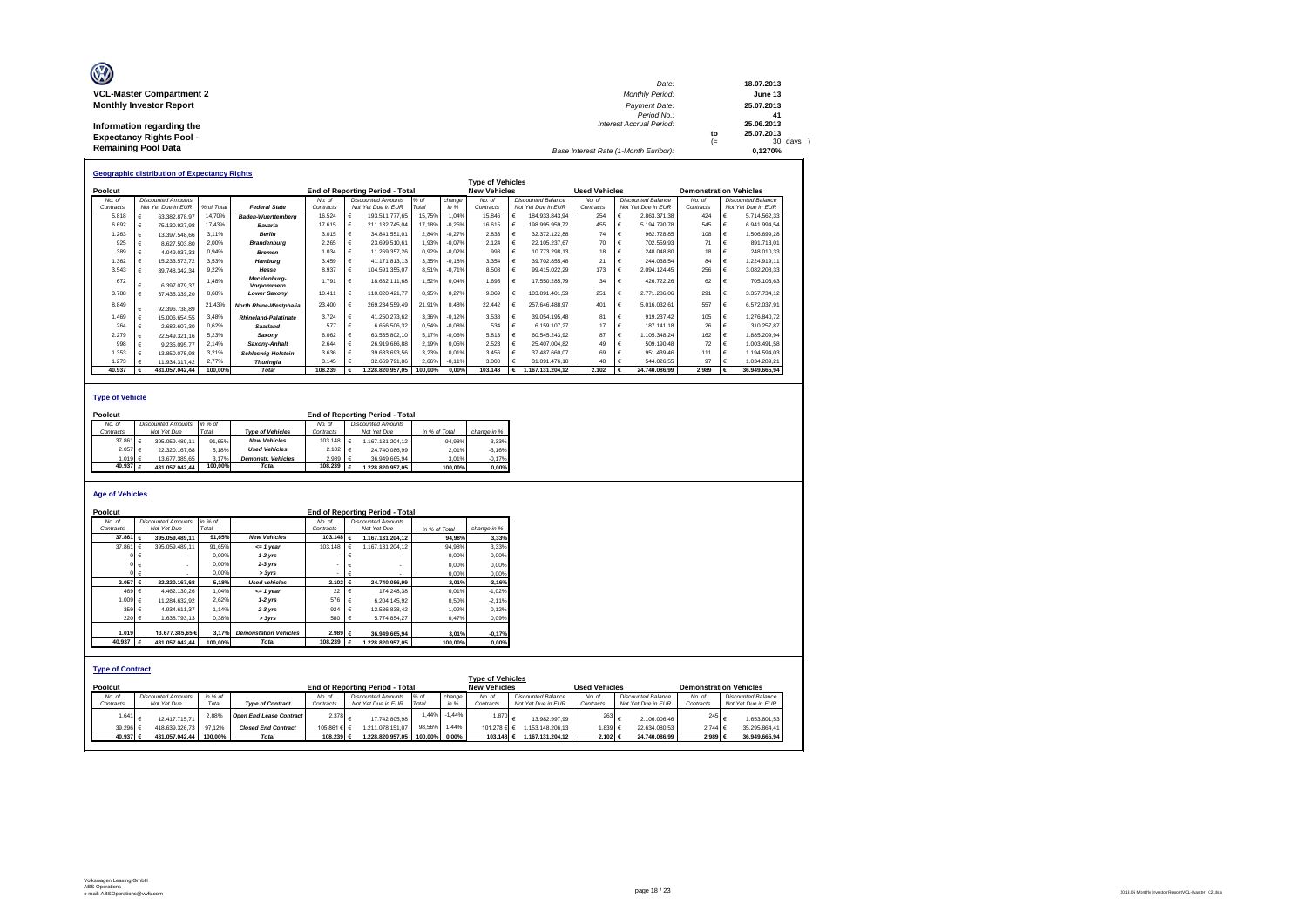| O                                                             | Date:                                 |            | 18.07.2013            |
|---------------------------------------------------------------|---------------------------------------|------------|-----------------------|
| <b>VCL-Master Compartment 2</b>                               | <b>Monthly Period:</b>                |            | June 13               |
| <b>Monthly Investor Report</b>                                | Payment Date:<br>Period No.:          |            | 25.07.2013<br>41      |
| Information regarding the                                     | <b>Interest Accrual Period:</b>       |            | 25.06.2013            |
| <b>Expectancy Rights Pool -</b><br><b>Remaining Pool Data</b> |                                       | to<br>$(=$ | 25.07.2013<br>30 days |
|                                                               | Base Interest Rate (1-Month Euribor): |            | 0.1270%               |

|                       | <b>Distribution by Industry of Expectancy Rights</b> |                           |         |                                                                                        |             |            |                                        |         |          |                         |            |                           |                      |            |                           |                               |            |                           |
|-----------------------|------------------------------------------------------|---------------------------|---------|----------------------------------------------------------------------------------------|-------------|------------|----------------------------------------|---------|----------|-------------------------|------------|---------------------------|----------------------|------------|---------------------------|-------------------------------|------------|---------------------------|
|                       |                                                      |                           |         |                                                                                        |             |            |                                        |         |          | <b>Type of Vehicles</b> |            |                           |                      |            |                           |                               |            |                           |
| Poolcut               |                                                      |                           |         |                                                                                        |             |            | <b>End of Reporting Period - Total</b> |         |          | <b>New Vehicles</b>     |            |                           | <b>Used Vehicles</b> |            |                           | <b>Demonstration Vehicles</b> |            |                           |
| No. of                |                                                      | <b>Discounted Amounts</b> | in % of |                                                                                        | No. of      |            | <b>Discounted Amounts</b>              | in % of | change   | No. of                  |            | <b>Discounted Amounts</b> | No. of               |            | <b>Discounted Amounts</b> | No. of                        |            | <b>Discounted Amounts</b> |
| Contracts             |                                                      | Not Yet Due               | Total   | Industry                                                                               | Contracts   |            | Not Yet Due                            | Total   | in %     | Contracts               |            | Not Yet Due               | Contracts            |            | Not Yet Due               | Contracts                     |            | Not Yet Due               |
| 257                   |                                                      | 2.519.571.21              | 0.58%   | <b>Agriculture/ Forestry</b>                                                           | 800         | €          | 8.942.120.28                           | 0.73%   | $-0.14%$ | 757                     | €          | 8.479.391.69              | 16 €                 |            | 139,904.85                | 27                            | $\epsilon$ | 322.823.74                |
| 566                   |                                                      | 6.162.558.95              | 1.43%   | <b>Chemical Industry</b>                                                               | 1.310 $\in$ |            | 15.157.644.50                          | 1.23%   | 0.20%    | 1.287                   | €          | 14.891.878.58             | $15 \quad \in$       |            | 155.062.88                | <b>R</b>                      | €          | 110,703.04                |
|                       |                                                      |                           |         | <b>Communications and</b>                                                              |             |            |                                        |         | $-0.07%$ |                         |            |                           |                      |            |                           |                               |            |                           |
| 1.204                 |                                                      | 12.049.572.89             | 2.80%   | <b>Information Transmission</b>                                                        | 3.312       | €          | 35.191.265.24                          | 2.86%   |          | 3.147                   | €          | 33.460.366.41             | 83                   | €          | 853, 348, 07              | 82                            |            | 877.550.76                |
| 3.839                 |                                                      | 36.316.564.21             | 8.43%   | Construction                                                                           | 11,655      | $\epsilon$ | 122.431.041.00                         | 9.96%   | $-1.54%$ | 10.999                  |            | 115.381.539.48            | 253                  | $\epsilon$ | 2.263.654.32              | 403                           |            | 4.785.847.20              |
| 987                   |                                                      | 9.016.331.36              | 2.09%   | <b>Energy/Mining</b>                                                                   | 1.639       | $\epsilon$ | 17.937.193.49                          | 1.46%   | 0.63%    | 1.567                   | $\epsilon$ | 17.182.396.84             | 29                   | €          | 329,609.11                | 43                            |            | 425.187.54                |
|                       |                                                      |                           |         | <b>Financial Services.</b>                                                             |             |            |                                        |         |          |                         |            |                           |                      |            |                           |                               |            |                           |
| 2.030                 |                                                      | 24.508.697.13             | 5.69%   | <b>Leasing and Housing</b>                                                             | 6.294       | €          | 78,543,654.86                          | 6,39%   | $-0,71%$ | 5.928                   |            | 73.477.108.00             | 156                  | €          | 2.247.736.64              | 210                           |            | 2.818.810.22              |
| 689                   |                                                      | 7.057.651.11              | 1.64%   | <b>Hotel and Restaurant</b><br>Industry                                                | 1.852       | €          | 20.833.503.73                          | 1.70%   | $-0.06%$ | 1.668                   |            | 18.563.047.54             | 65                   | €          | 722.097.86                | 119                           |            | 1.548.358.33              |
| 7.298                 |                                                      | 78.089.686.97             | 18.129  | <b>Manufacturing Industry</b>                                                          | 21,785      | €          | 254.135.989.37                         | 20.68%  | $-2.57%$ | 21.024                  | €          | 245.254.916.60            | 331                  | €          | 3.669.095.04              | 430                           |            | 5.211.977.73              |
| 6.970                 |                                                      | 79.809.772.87             | 18.51%  | <b>Other Services</b>                                                                  | 20,302      | €          | 252.638.476.21                         | 20.56%  | $-2.04%$ | 19,355                  |            | 239.444.820.79            | 394                  | $\epsilon$ | 5.527.603.10              | 553                           |            | 7.666.052.32              |
| 9.772                 |                                                      |                           | 21.93%  | <b>Public Administration.</b><br><b>Education, Health Care.</b><br><b>Public Serv.</b> | 20.364      |            |                                        | 17.16%  | 4.77%    | 19,361                  |            |                           | 374                  |            |                           | 629                           |            |                           |
|                       |                                                      | 94.510.204.43             |         |                                                                                        |             | €          | 210.828.392.32                         |         |          |                         | €          | 199.156.487.61            |                      | €          | 4.573.701.76              |                               |            | 7.098.202.95              |
| 6.945                 |                                                      | 77.372.066.20             | 17.95%  | Retail/ Wholesale                                                                      | 18,072      | €          | 203.835.904.40                         | 16.59%  | 1.36%    | 17.256                  |            | 194.088.465.69            | 363 €                |            | 3.920.669.44              | 453                           |            | 5.826.769.27              |
| 305                   |                                                      | 2.779.524.35              | 0.64%   | Private                                                                                | 683         | €          | 6.199.928.91                           | 0.50%   | 0.14%    | 638                     | €          | 5.736.507.20              | $18 \quad \in$       |            | 281.063.53                | 27                            |            | 182.358.18                |
| 75                    |                                                      | 864,840.76                | 0.20%   | Other                                                                                  | 171         | €          | 2.145.842.74                           | 0.17%   | 0.03%    | 161                     |            | 2.014.277.69              |                      | $5 \leq$   | 56.540.39                 |                               |            | 75.024,66                 |
| 40.937                |                                                      | 431.057.042.44            | 100.00% | <b>Total</b>                                                                           | 108,239     |            | 1.228.820.957.05                       | 100,00% | 0.00%    | 103,148                 | €          | 1.167.131.204.12          | 2.102 $\epsilon$     |            | 24.740.086.99             | 2.989                         |            | 36.949.665.94             |
| <b>Top 10 Lessees</b> |                                                      |                           |         |                                                                                        |             |            |                                        |         |          | <b>Tyne of Vehicles</b> |            |                           |                      |            |                           |                               |            |                           |

| Top 10 Lessees | No. of<br>Contracts | <b>End of Reporting Period - Total</b><br><b>Discounted Amounts</b> | in % of |              | <b>New Vehicles</b> |                           | <b>Used Vehicles</b> |                           |                          | <b>Demonstration Vehicles</b> |
|----------------|---------------------|---------------------------------------------------------------------|---------|--------------|---------------------|---------------------------|----------------------|---------------------------|--------------------------|-------------------------------|
|                |                     |                                                                     |         |              |                     |                           |                      |                           |                          |                               |
|                |                     |                                                                     |         |              |                     |                           |                      |                           |                          |                               |
|                |                     |                                                                     |         | change       | No. of              | <b>Discounted Amounts</b> | No. of               | <b>Discounted Amounts</b> | No. of                   | <b>Discounted Amounts</b>     |
|                |                     | Not Yet Due                                                         | Total   | in %         | Contracts           | Not Yet Due               | Contracts            | Not Yet Due               | Contracts                | Not Yet Due                   |
|                | 66                  | 596.815.84                                                          | 0.05%   | $-0.24%$     | 66                  | 596.815.84                |                      |                           |                          |                               |
|                | 56                  | 584,845.60                                                          | 0.05%   | $-0.18%$     | 56                  | 584,845.60                |                      |                           |                          |                               |
|                | 48                  | 567.864.55                                                          | 0,05%   | $-0.18%$     | 48                  | 567.864.55                |                      |                           |                          |                               |
|                | 43.                 | 531.482.26                                                          | 0.04%   | $-0.14%$     | 43                  | 531.482.26                |                      |                           |                          |                               |
|                | 62                  | 526.893.42                                                          | 0.04%   | $-0.14%$     | 62                  | 526.893.42                |                      |                           |                          |                               |
|                | 38                  | 515,530.45                                                          | 0.04%   | $-0.11%$     | 38                  | 515,530.45                |                      |                           |                          |                               |
|                | 43                  | 512.319.43                                                          | 0.04%   | $-0.10%$     | 43                  | 512.319.43                |                      |                           |                          |                               |
|                | 41                  | 504.729.25                                                          | 0.04%   | $-0.10%$     | 41                  | 504.729.25                |                      |                           |                          |                               |
|                | 34                  | 504.318.05                                                          | 0.04%   | $-0.10%$     | 34                  | 504.318.05                |                      |                           |                          |                               |
| 10             |                     | 497.598.57                                                          | 0,04%   | $-0.09%$     | 46                  | 497.598.57                |                      |                           |                          |                               |
| <b>Total</b>   | 477                 |                                                                     |         | $-1.38%$     | 477                 | 5.342.397.42              |                      |                           | $\overline{\phantom{a}}$ |                               |
|                |                     |                                                                     | 46 €    | 5.342.397.42 | $-0,94%$            |                           |                      |                           |                          |                               |

 $\mathsf{r}$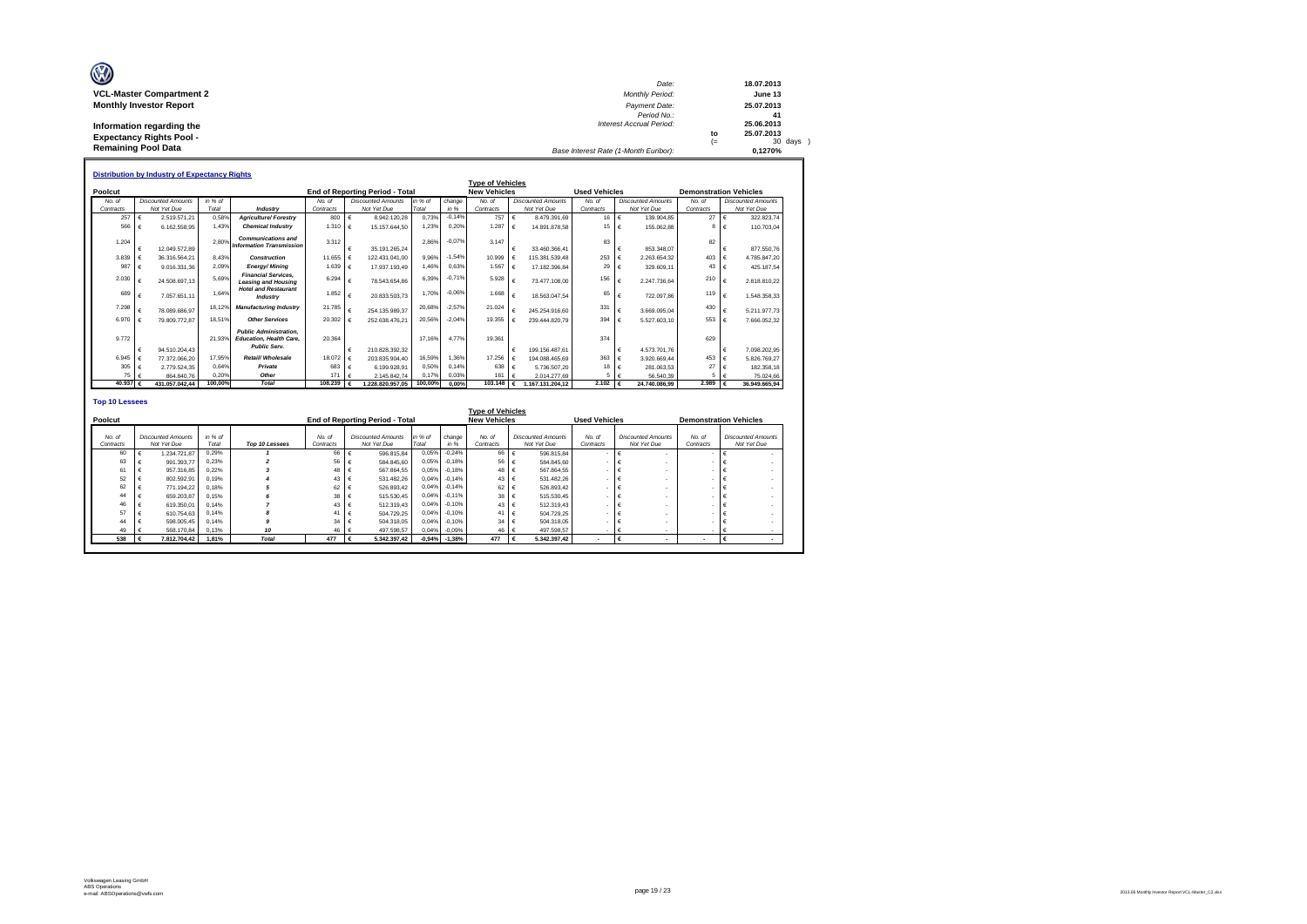

*Reporting Date:* **18.07.2013 VCL-Master Compartment 2** *Monthly Period:* **30.06.2013 Monthly Investor Report** *Payment Date:* **25.07.2013** *Period No.:* **41** *Interest Accrual Period:* **25.06.2013 to 25.07.2013 30** *Base Interest Rate (1-Month Euribor):* **0,127**

**Contracts in Arrears I. \*)**

|                       | <b>Reporting Period - Total</b> |   |                                                          |        |                                                      |   |                                                                 |                                                           | <b>New Vehicles</b>        |   |                                                                 | <b>Used Vehicles</b>       |   |                                                                 | <b>Demonstration Vehicles</b> |   |                                                                 |
|-----------------------|---------------------------------|---|----------------------------------------------------------|--------|------------------------------------------------------|---|-----------------------------------------------------------------|-----------------------------------------------------------|----------------------------|---|-----------------------------------------------------------------|----------------------------|---|-----------------------------------------------------------------|-------------------------------|---|-----------------------------------------------------------------|
| by month              | No. of<br><b>Contracts</b>      |   | <b>Delinguent</b><br><b>Discounted</b><br><b>Balance</b> |        | <b>Future</b><br><b>Discounted</b><br><b>Balance</b> |   | <b>Total Outstanding</b><br><b>Discounted</b><br><b>Balance</b> | in % of<br><b>Discounted</b><br>Poolbalance<br><b>EoP</b> | No. of<br><b>Contracts</b> |   | <b>Total Outstanding</b><br><b>Discounted</b><br><b>Balance</b> | No. of<br><b>Contracts</b> |   | <b>Total Outstanding</b><br><b>Discounted</b><br><b>Balance</b> | No. of<br><b>Contracts</b>    |   | <b>Total Outstanding</b><br><b>Discounted</b><br><b>Balance</b> |
| not overdue           | 58                              | € | $\blacksquare$                                           | €      | 635.740.42                                           | € | 635.740.42                                                      | 0,05%                                                     | 54                         | € | 575.782.35                                                      | 3                          | € | 44.821.47                                                       | $\mathbf{1}$                  | € | 15.136,60                                                       |
| 1-month overdue       | 953                             | € | $\sim$                                                   | €      | 9.969.706,40                                         | € | 9.969.706,40                                                    | 0,81%                                                     | 886                        | € | 9.239.199,68                                                    | 32                         | € | 288.313,65                                                      | 35                            | € | 442.193,07                                                      |
| 2-month overdue       | 282                             | € | $\blacksquare$                                           | €      | $3.130.951.51$ €                                     |   | 3.130.951,51                                                    | 0,25%                                                     | 264                        | € | 2.990.582,33                                                    | 7                          | € | 49.882,95                                                       | 11                            | € | 90.486,23                                                       |
| 3-month overdue       | 152                             | € | $\sim$                                                   | €      | $1.851.287.67$ €                                     |   | 1.851.287,67                                                    | 0.15%                                                     | 131                        | € | 1.600.554,81                                                    | 11                         | € | 104.417,05                                                      | 10                            | € | 146.315,81                                                      |
| 4-month overdue       | 71                              | € | $\sim$                                                   | €      | 869.390,94                                           | € | 869.390,94                                                      | 0,07%                                                     | 67                         | € | 819.734,03                                                      | 2                          | € | 34.481,84                                                       | 2                             | € | 15.175,07                                                       |
| 5-month overdue       | 54                              | € | $\sim$                                                   | €      | 532.225,74                                           | € | 532.225,74                                                      | 0,04%                                                     | 44                         | € | 450.185,12                                                      |                            | € | 36.138,51                                                       | 6                             | € | 45.902,11                                                       |
| 6-month overdue       | 28                              | € | $\sim$                                                   | €      | 295.212,32                                           | € | 295.212,32                                                      | 0,02%                                                     | 25                         | € | 273.908,65                                                      | ۰                          | € |                                                                 | 3                             | € | 21.303,67                                                       |
| 7-month overdue       | 26                              | € | $\overline{\phantom{a}}$                                 | €      | 250.346,55                                           | € | 250.346,55                                                      | 0,02%                                                     | 21                         | € | 192.668,99                                                      | $\overline{4}$             | € | 50.819,19                                                       |                               | € | 6.858,37                                                        |
| 8-month overdue       | 15                              | € | $\overline{\phantom{a}}$                                 | €      | 127.223,18                                           | € | 127.223,18                                                      | 0.01%                                                     | 14                         | € | 112.246,44                                                      | $\overline{\phantom{a}}$   | € |                                                                 |                               | € | 14.976,74                                                       |
| 9-month overdue       | 10                              | € | $\sim$                                                   | €      | 96.505,87                                            | € | 96.505,87                                                       | 0.01%                                                     | 9                          | € | 86.269,20                                                       | ۰                          | € |                                                                 |                               | € | 10.236,67                                                       |
| 10-month overdue      | 15                              | € | $\overline{\phantom{a}}$                                 | €      | 148.862,04                                           | € | 148.862,04                                                      | 0,01%                                                     | 9                          | € | 104.705,69                                                      | 6                          | € | 44.156,35                                                       |                               | € |                                                                 |
| > 10-month overdue    | 8                               |   |                                                          | €      | 88.170,28                                            | € | 88.170,28                                                       | 0,01%                                                     | $\overline{7}$             | € | 80.522,81                                                       |                            | € |                                                                 |                               | € | 7.647,47                                                        |
|                       | 1.672                           | € |                                                          | €      | 17.995.622,92 €                                      |   | 17.995.622,92                                                   | 1,46%                                                     | 1.531                      |   | 16.526.360,10                                                   | 69                         | € | 653.031.01                                                      | 72                            | € | 816.231,81                                                      |
| by Status             |                                 |   |                                                          |        |                                                      |   |                                                                 |                                                           |                            |   |                                                                 |                            |   |                                                                 |                               |   |                                                                 |
| Delinguent            | 1.339                           | € |                                                          | €      | 14.288.554.85 €                                      |   | 14.288.554,85                                                   | 1.16%                                                     |                            |   |                                                                 |                            |   |                                                                 |                               |   |                                                                 |
| <b>Terminated</b>     | 333                             | € |                                                          | $ \in$ | 3.707.068,07 €                                       |   | 3.707.068,07                                                    | 0,30%                                                     |                            |   |                                                                 |                            |   |                                                                 |                               |   |                                                                 |
| (Early) Settlements - |                                 |   |                                                          |        |                                                      |   |                                                                 |                                                           |                            |   |                                                                 |                            |   |                                                                 |                               |   |                                                                 |
| Not Paid in Full      |                                 | € | $\sim$ 100 $\mu$                                         | €      | $\overline{\phantom{a}}$                             | € |                                                                 | 0,00%                                                     |                            |   |                                                                 |                            |   |                                                                 |                               |   |                                                                 |
| Total                 | 1.672                           | € | $\sim$                                                   | €      | 17.995.622,92 €                                      |   | 17.995.622,92                                                   | 1,46%                                                     |                            |   |                                                                 |                            |   |                                                                 |                               |   |                                                                 |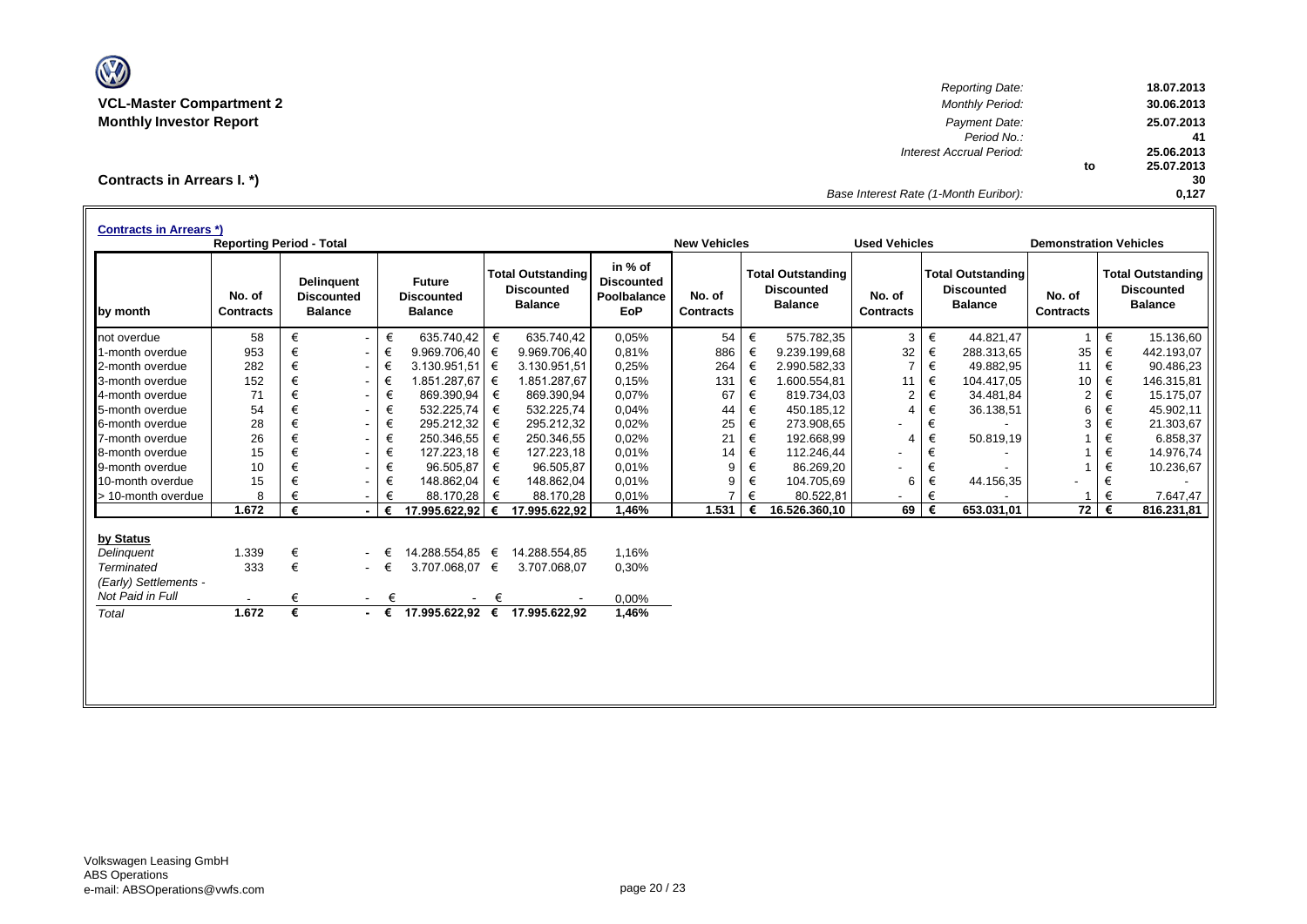| <b>VCL-Master Compartment 2</b><br><b>Monthly Investor Report</b> |                                                                                                         | <b>Reporting Date:</b><br>18.07.2013<br><b>Monthly Period:</b><br>30.06.2013<br>Payment Date:<br>25.07.2013<br>Period No.:<br>41      |
|-------------------------------------------------------------------|---------------------------------------------------------------------------------------------------------|---------------------------------------------------------------------------------------------------------------------------------------|
| Contracts in Arrears I. *)                                        |                                                                                                         | Interest Accrual Period:<br>25.06.2013<br>25.07.2013<br>to<br>30<br>Base Interest Rate (1-Month Euribor):<br>0,127                    |
| in EUR                                                            |                                                                                                         | <b>Contracts in Arrears</b><br>- Total Outstanding Balance                                                                            |
| 23.000.000                                                        |                                                                                                         |                                                                                                                                       |
| 18.000.000                                                        |                                                                                                         |                                                                                                                                       |
| 13.000.000                                                        |                                                                                                         |                                                                                                                                       |
| 8.000.000                                                         |                                                                                                         |                                                                                                                                       |
|                                                                   |                                                                                                         |                                                                                                                                       |
| 3.000.000                                                         |                                                                                                         |                                                                                                                                       |
| $\mathcal{O}_{\lambda}$<br>$-2.000.000$                           |                                                                                                         | $\mathfrak{S}$                                                                                                                        |
| <b>Monthly</b><br>$\hat{\mathcal{S}}$<br>Period                   | $\mathcal{L}^{\mathcal{C}}$<br>May<br>ş<br>Geb<br>$z^{\delta}$<br>$\mathcal{S}$<br>$z_{\rm s}$<br>ligi. | ş<br>GOR<br>$\mathscr{L}$<br>ligi.<br>M<br>ş<br>SOR<br><b>R</b><br>ş,<br>GOS<br>$x^{\beta}$<br>$\mathscr{E}$<br><b>Lai</b><br>ş<br>ş, |
|                                                                   |                                                                                                         |                                                                                                                                       |
|                                                                   | - not delinquent<br>$-$ -1 Month<br>$-2$ Month                                                          | $-$ 3 Month<br>$-$ 4 Month<br>$-$ 5 Month<br>$\rightarrow$ 6 Month<br>$\rightarrow$ > 6 Month                                         |
|                                                                   |                                                                                                         |                                                                                                                                       |
| <b>Terminations</b>                                               |                                                                                                         |                                                                                                                                       |
|                                                                   | <b>I</b> otal<br>Outstanding                                                                            |                                                                                                                                       |
|                                                                   | <b>Balance at</b><br><b>Total Outstanding</b><br>No. of<br>Period of<br><b>Balance at</b>               |                                                                                                                                       |
|                                                                   | <b>Default</b><br><b>Current Period</b><br><b>Contracts</b>                                             |                                                                                                                                       |
| <b>Terminated</b>                                                 |                                                                                                         |                                                                                                                                       |
| Contracts as of the<br><b>Beginning of Period</b>                 | 313<br>€ 3.302.411,35                                                                                   |                                                                                                                                       |
| Revocations                                                       | 204.184,49 €<br>206.728,66<br>20<br>€                                                                   |                                                                                                                                       |
| Settlements<br>New Terminations                                   | 38<br>€<br>441.329,47 €<br>78<br>€<br>999.794,63 €<br>999.794,63                                        |                                                                                                                                       |
| (still) Terminated                                                | € 2.656.897,39 €<br>2.707.273,44<br>255                                                                 |                                                                                                                                       |
| <b>Terminated</b><br>Contracts as of the                          | 333<br>€ 3.656.692,02 $∈$<br>3.707.068,07                                                               | *) delinquent in terms of Instalments sold                                                                                            |
| <b>End of Period</b>                                              |                                                                                                         |                                                                                                                                       |
|                                                                   |                                                                                                         |                                                                                                                                       |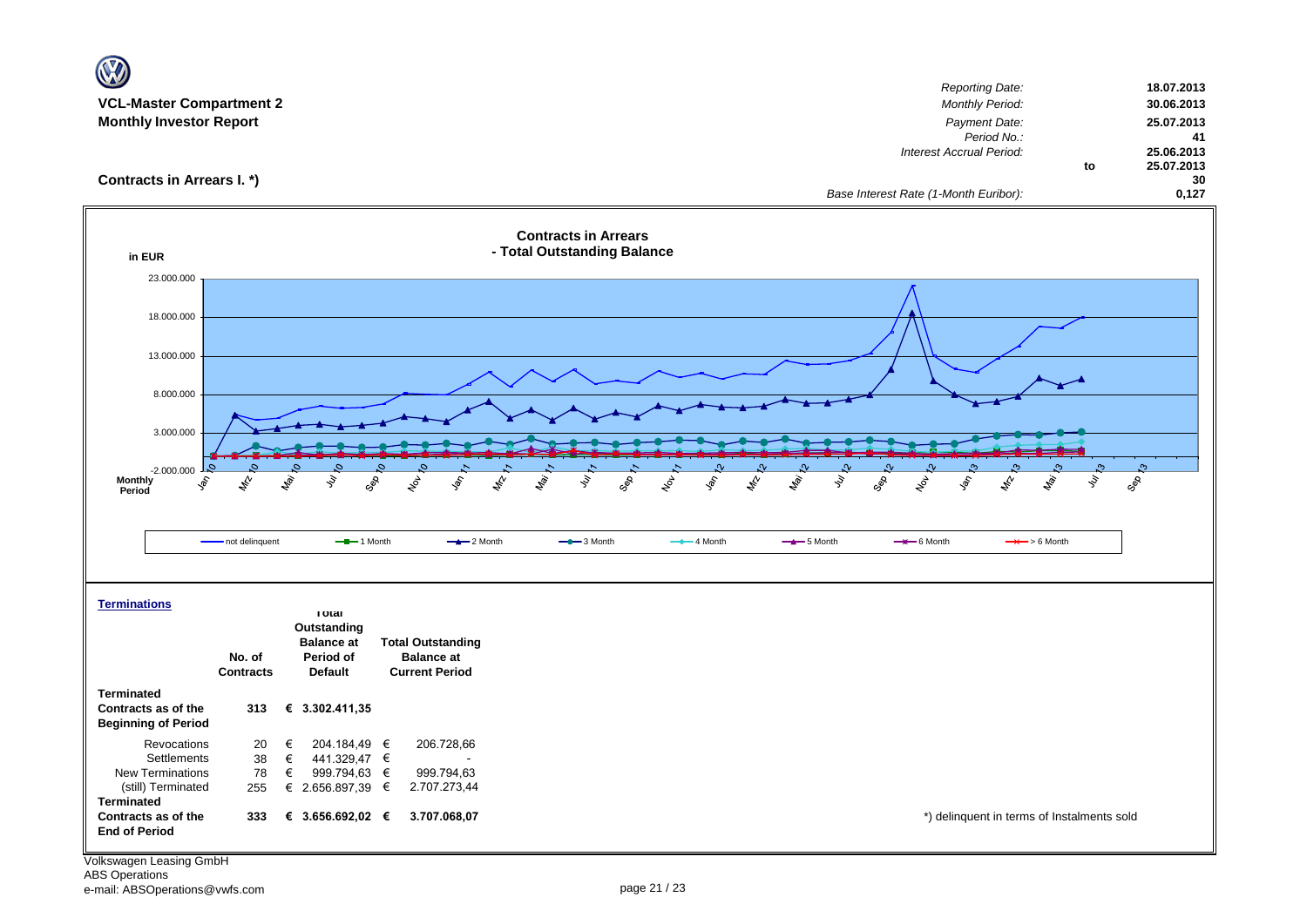|                                                                                                                                                            | Date:                                                    | 18.07.2013                     |
|------------------------------------------------------------------------------------------------------------------------------------------------------------|----------------------------------------------------------|--------------------------------|
| <b>VCL-Master Compartment 2</b>                                                                                                                            | <b>Monthly Period:</b>                                   | June 13                        |
| <b>Monthly Investor Report</b>                                                                                                                             | Payment Date:<br>Period No.:<br>Interest Accrual Period: | 25.07.2013<br>41<br>25.06.2013 |
| <b>Write Offs</b> *                                                                                                                                        | to                                                       | 25.07.2013                     |
| *these figures refer to Write Offs effective for VCL Master S.A. Compartment 1 only<br>(incl. those contracts whose RV has not been sold to Compartment 2) | Rate (1-Month<br>Euribor):                               | 0.1270%                        |
| <b>Cumulative Net Losses</b>                                                                                                                               |                                                          |                                |
|                                                                                                                                                            | No. of<br>Contracts *)                                   | Amount of<br><b>Default</b>    |
| Defaulted Contracts registered in current Period                                                                                                           | 27                                                       | €<br>171.516,66                |

| <b>Losses by Type of Vehicle</b> |                               |              |   | <b>Current Period Losses</b> |              | <b>Cumulative Losses</b> |  |
|----------------------------------|-------------------------------|--------------|---|------------------------------|--------------|--------------------------|--|
|                                  |                               | Number of    |   | <b>Net Loss</b>              | Number of    | <b>Net Loss</b>          |  |
|                                  |                               | Contracts *) |   | Amount                       | Contracts *) | <b>Amount</b>            |  |
|                                  | <b>New Vehicles</b>           | 21           | € | 136.712.42                   | 1.037        | 3.896.857,46<br>€        |  |
|                                  | <b>Used Vehicles</b>          | 6            | € | 34.804,24                    | 114          | 477.356,94<br>€          |  |
|                                  | <b>Demonstration Vehicles</b> |              | € | ۰                            | 68           | 387.106,56<br>€          |  |
|                                  | Total                         | 27           | € | 171.516.66                   | 1.219        | 4.761.320,96<br>€        |  |

# **Losses by Monthly Period**

|                      |                          | Write-Offs of<br>the Monthly Period |                          | <b>Cumulative Write-Offs</b> |  |
|----------------------|--------------------------|-------------------------------------|--------------------------|------------------------------|--|
| <b>Monthly</b>       | Number of                | <b>Write-Offs</b>                   | Number of                | <b>Write-Offs</b>            |  |
| <b>Period</b>        | Contracts *)             |                                     | Contracts *)             |                              |  |
| Dec 09               |                          |                                     |                          |                              |  |
| Jan 10               |                          |                                     |                          |                              |  |
| Feb 10               | $\overline{\phantom{a}}$ | $\frac{1}{2}$                       | ٠                        | $\frac{1}{2}$                |  |
| Mar 10               | ä,                       | $\overline{a}$                      | $\overline{\phantom{0}}$ | $\overline{\phantom{a}}$     |  |
| Apr 10               |                          |                                     |                          |                              |  |
| May 10               | $\overline{\phantom{a}}$ | $\overline{\phantom{a}}$            |                          | $\overline{\phantom{a}}$     |  |
| Jun 10               | $\frac{1}{2}$            | $\frac{1}{2}$                       | $\overline{\phantom{a}}$ | $\overline{\phantom{a}}$     |  |
| <b>Jul 10</b>        |                          |                                     |                          |                              |  |
| Aug 10               | 9                        | 50.295,01                           | 9                        | 50.295,01                    |  |
| Sep 10               | $\overline{\mathbf{c}}$  | 8.071,60                            | 11                       | 58.366,61                    |  |
| Oct 10               | 7                        | 30.954,84                           | 18                       | 89.321,45                    |  |
| $\overline{N}$ ov 10 | 15                       | 70.163.12                           | 33                       | 159.484,57                   |  |
| Dec 10               | 11                       | 71.387,33                           | 44                       | 230.871,90                   |  |
| Jan 11               | 16                       | 73.685,61                           | 60                       | 304.557,51                   |  |
| Feb <sub>11</sub>    | 7                        | 34.411,99                           | 67                       | 338.969,50                   |  |
| Mar <sub>11</sub>    | 9                        | 62.592,15                           | 76                       | 401.561,65                   |  |
| Apr 11               | 15                       | 86.288,20                           | 91                       | 487.849,85                   |  |
| May 11               | 20                       | 101.111,11                          | 111                      | 588.960,96                   |  |
| <b>Jun 11</b>        | 42                       | 172.816,37                          | 153                      | 761.777,33                   |  |
| <b>Jul 11</b>        | 31                       | 152.827,80                          | 184                      | 914.605,13                   |  |
| Aug 11               | 18                       | 80.559,83                           | 202                      | 995.164,96                   |  |
| Sep 11               | 34                       | 188.002,31                          | 236                      | 1.183.167,27                 |  |
| Oct 11               | 18                       | 73.464,24                           | 254                      | 1.256.631,51                 |  |
| Nov 11               | 56                       | 213.523,67                          | 310                      | 1.470.155,18                 |  |
| Dec 11               | 45                       | 152.121,74                          | 355                      | 1.622.276,92                 |  |
| Jan 12               | 60                       | 193.538,76                          | 415                      | 1.815.815,68                 |  |
| Feb <sub>12</sub>    | 37                       | 162.341,73                          | 452                      | 1.978.157,41                 |  |
| Mar 12               | 73                       | 214.516,98                          | 525                      | 2.192.674,39                 |  |
| Apr 12               | 53                       | 162.973,38                          | 578                      | 2.355.647,77                 |  |
| $M$ ay 12            | 14                       | 68.864.93                           | 592                      | 2.424.512,70                 |  |
| <b>Jun 12</b>        | 38                       | 153.404,88                          | 630                      | 2.577.917,58                 |  |
| <b>Jul 12</b>        | 35                       | 113.867,54                          | 665                      | 2.691.785,12                 |  |
| Aug 12               | 47                       | 177.292,45                          | $\overline{712}$         | 2.869.077,57                 |  |
| Sep 12               | 54                       | 177.080,66                          | 766                      | 3.046.158,23                 |  |
| Oct 12               | 59                       | 225.031,79                          | 825                      | 3.271.190,02                 |  |
| Nov 12               | 45                       | 170.377,61                          | 870                      | 3.441.567,63                 |  |
| Dec 12               | 65                       | 245.057,95                          | 935                      | 3.686.625,58                 |  |
|                      | <b>Total</b>             | <b>Total</b>                        |                          |                              |  |
|                      | 935                      | 3.686.625,58                        |                          |                              |  |